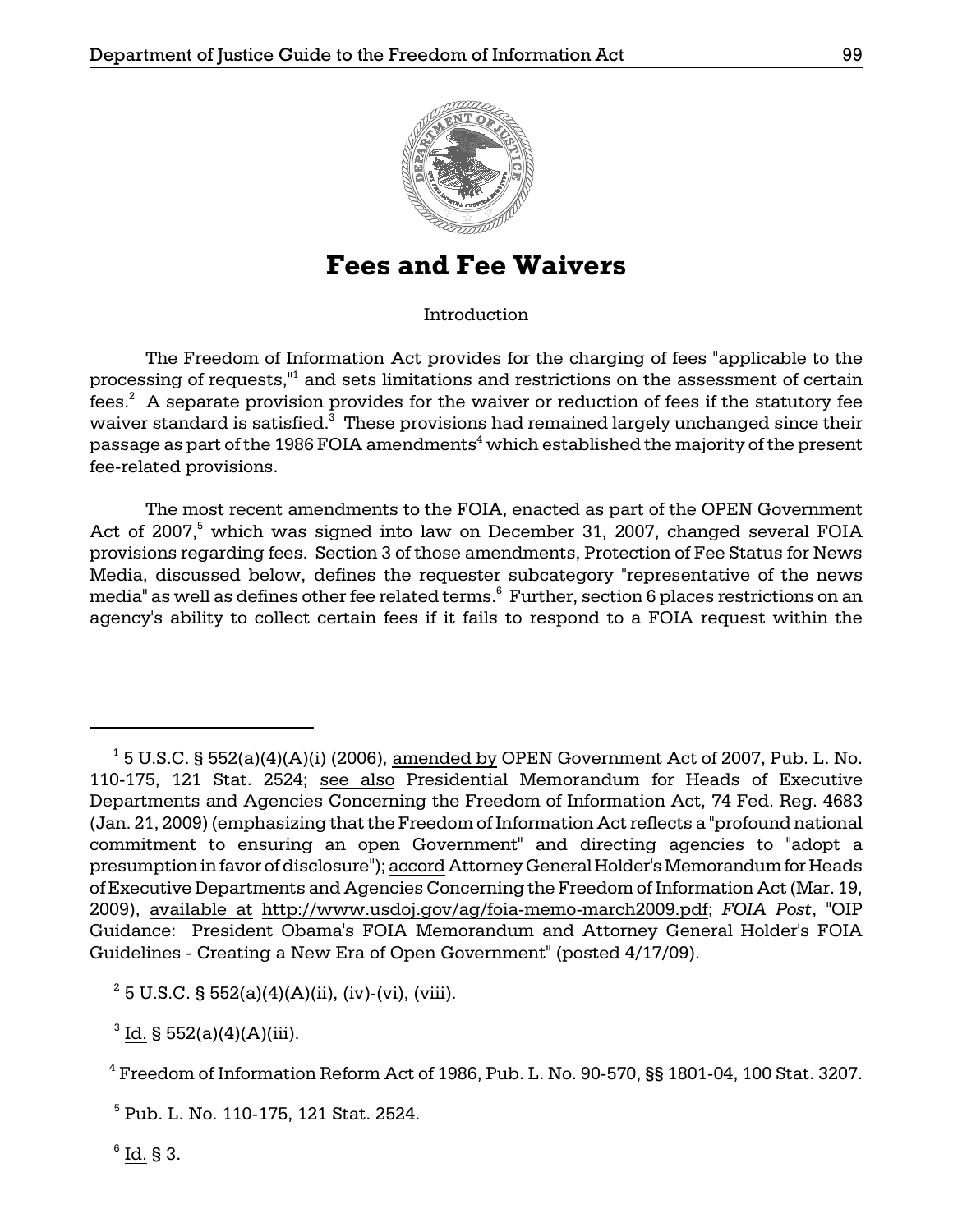statutory time frame, unless the exceptions to this provision are met.<sup>7</sup> (For a further discussion of section 6 of the OPEN Government Act, see Procedural Requirements, Time Limits, above.)

#### Fees

for agencies to follow when promulgating their FOIA fee regulations. $\mathrm{^8}\;$  OMB did so in its conform its schedule to the guidelines promulgated by OMB. $^\mathrm{10}$ Congress charged OMB with the responsibility of providing a "uniform schedule of fees" Uniform Freedom of Information Act Fee Schedule and Guidelines [hereinafter OMB Fee Guidelines] issued in March  $1987$ .<sup>9</sup> Under the FOIA, each agency is required to publish regulations "specifying the schedule of fees" applicable to processing requests and must

The following discussion summarizes the FOIA's fee provisions. $^{11}$  The OMB Fee Guidelines, $12$  which provide general principles for how agencies should set fee schedules and make fee determinations, and which include definitions of statutory fee terms, discuss these provisions in greater, authoritative detail. Anyone with a FOIA fee (as opposed to fee waiver) question should consult these guidelines in conjunction with the appropriate agency's FOIA regulations for the records at issue. Agency personnel should attempt to resolve such fee questions by consulting first with their FOIA officers. Whenever fee questions cannot be resolved in that way, agency FOIA officers should direct their questions to OMB's Office of Information and Regulatory Affairs, Information Policy Branch, at (202) 395-6466.

## Requester Categories

The FOIA provides for three categories of requesters: commercial use requesters; educational institutions, noncommercial scientific institutions, and representatives of the news media; and finally, all requesters who do not fall within either of the preceding two categories.<sup>13</sup> An agency's determination of the appropriate category for an individual requester is dependent upon the intended use of the information sought, and also, for some categories,

7 Id. § 6; see *FOIA Post* "OIP Guidance: New Limitations on Assessing Fees" (posted 11/18/08).

 110-175, 121 Stat. 2524; see Envtl. Prot. Info. Ctr. v. U.S. Forest Serv., 432 F.3d 945, 947 (9th Cir.  $^8$  5 U.S.C. § 552(a)(4)(A)(i) (2006), <u>amended by</u> OPEN Government Act of 2007, Pub. L. No. 2005) ("FOIA calls for the Office of Management and Budget to promulgate [fee] guidelines for agencies to follow.") (citation omitted); Media Access Project v. FCC, 883 F.2d 1063, 1069 (D.C. Cir. 1989) (rejecting plaintiff's claim that OMB's authority is limited to establishing "'price list'").

9 52 Fed. Reg. 10,012 (Mar. 27, 1987).

 $10$  5 U.S.C. § 552(a)(4)(A)(i).

<sup>11</sup> See 5 U.S.C. § 552(a)(4)(A)(i)-(ii), (iv)-(vi), (viii).

 $12$  See 52 Fed. Req. at 10,012.

<sup>13</sup> See 5 U.S.C. § 552(a)(4)(A)(ii)(I)-(III) (2006), amended by OPEN Government Act of 2007, Pub. L. No. 110-175, 121 Stat. 2524.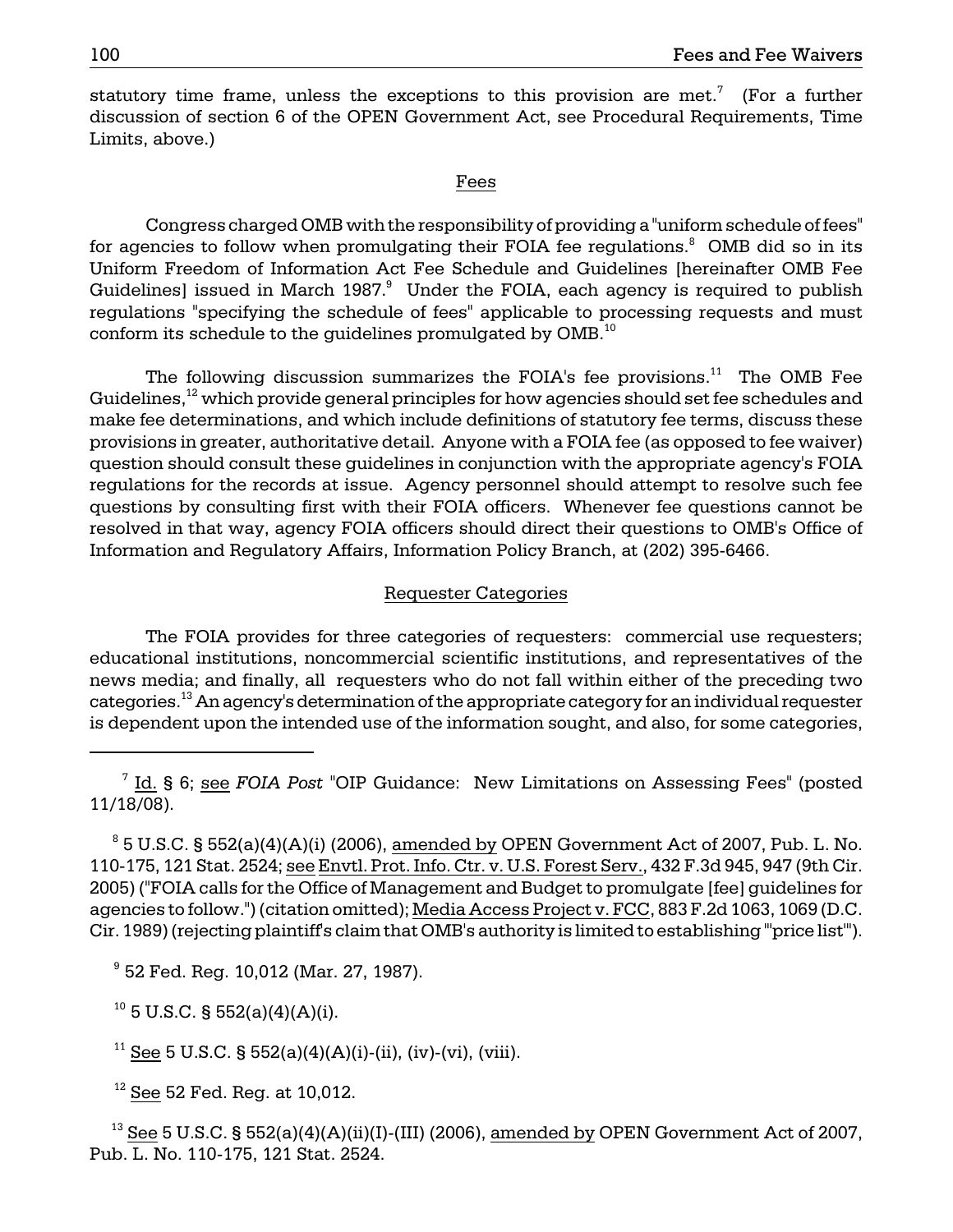on the identity of the requester.<sup>14</sup>

 The first such category, commercial-use requesters, is defined by the OMB Fee Guidelines as those who seek records for "a use or purpose that furthers the commercial, trade, or profit interests of the requester or the person on whose behalf the request is being made, $16$ <sup>15</sup> which can include furthering those interests through litigation.<sup>16</sup> Designation of a requester as a "commercial-use requester," therefore, will turn on the use to which the requested information would be put, rather than on the identity of the requester.<sup>17</sup> Agencies

<sup>15</sup> OMB Fee Guidelines, 52 Fed. Reg. at 10,017-18; <u>see also Research Air, Inc. v. Kempthorne,</u> 589 F. Supp. 2d 1, 10 (D.D.C. 2008) (concluding that requester's intent to use records to oppose suspension of his pilot card was primarily in requester's commercial interest) (fee waiver context); Consumers' Checkbook v. HHS, 502 F. Supp. 2d 79, 89 (D.D.C. 2007) (suggesting that nonprofit's charging of fees to distribute some of its products was in commercial interest of plaintiff, but public interest in records sought outweighed that interest) (fee waiver context); Crain v. U.S. Customs Serv., No. 02-0341, slip op. at 7 (D.D.C. Mar. 25, 2003) (finding requester's status as commercial-use requester supported by administrative record before agency at time of its decision); VoteHemp, Inc. v. DEA, 237 F. Supp. 2d 59, 65 (D.D.C. 2002) (concluding that nonprofit organization, as advocate for free market in controlled substance, had commercial interest in requested records) (fee waiver context); Avondale Indus. v. NLRB, No. 96-1227, slip op. at 14 n.4 (E.D. La. Mar. 20, 1998) (embracing OMB's definition of "commercial use" and noting that case law is "sparse" as to what constitutes "commercial use"); cf. OSHA Data/CIH, Inc. v. U.S. Dep't of Labor, 220 F.3d 153, 160 (3d Cir. 2000) (observing that under 1986 FOIA amendments "commercial users shoulder more of the costs of FOIA requests").

 $16$  See Rozet v. HUD, 59 F. Supp. 2d 55, 57 (D.D.C. 1999) (finding commercial interest where requester sought documents to defend his corporations in civil fraud action). But see McClellan Ecological Seepage Situation v. Carlucci, 835 F.2d 1282, 1285 (9th Cir. 1987) (finding no commercial interest in records sought in furtherance of requesters' tort claim); Muffoletto v. Sessions, 760 F. Supp. 268, 277-78 (E.D.N.Y. 1991) (finding no commercial interest when records were sought to defend against state court action to recover debts).

 $17$  See OMB Fee Guidelines, 52 Fed. Reg. at 10,018 (stating that agencies must determine the use to which a requester will put the documents requested); see also Rozet, 59 F. Supp. 2d at 57 (discounting plaintiff's assertion that information was not of commercial interest where timing and content of requests in connection with other non-FOIA litigation conclusively demonstrated otherwise); Comer v. IRS, No. 97-CV-76329, 1999 U.S. Dist. LEXIS 16268, at \*12 (E.D. Mich. Sept. 30, 1999) (reiterating that requester's motives in seeking records is relevant to "commercial user" determination); S.A. Ludsin & Co. v. SBA, No. 96 CV 5972, 1998 WL 355394, at \*2 (E.D.N.Y. Apr. 2, 1998) (finding requester who sought documents to enhance prospect of securing government contract to be commercial requester); Avondale, No. 96-1227, slip op. at 14 (E.D. La. Mar. 20, 1998) (finding company's intent to use requested (continued...)

<sup>&</sup>lt;sup>14</sup> See 5 U.S.C. § 552(a)(4)(A)(ii); see also Uniform Freedom of Information Act Fee Schedule and Guidelines [hereinafter OMB Fee Guidelines], 52 Fed. Reg. 10,012, 10,013 (Mar. 27, 1987) (explaining that inclusion in commercial use category is not controlled by identity "but the use to which [requesters] will put the information obtained").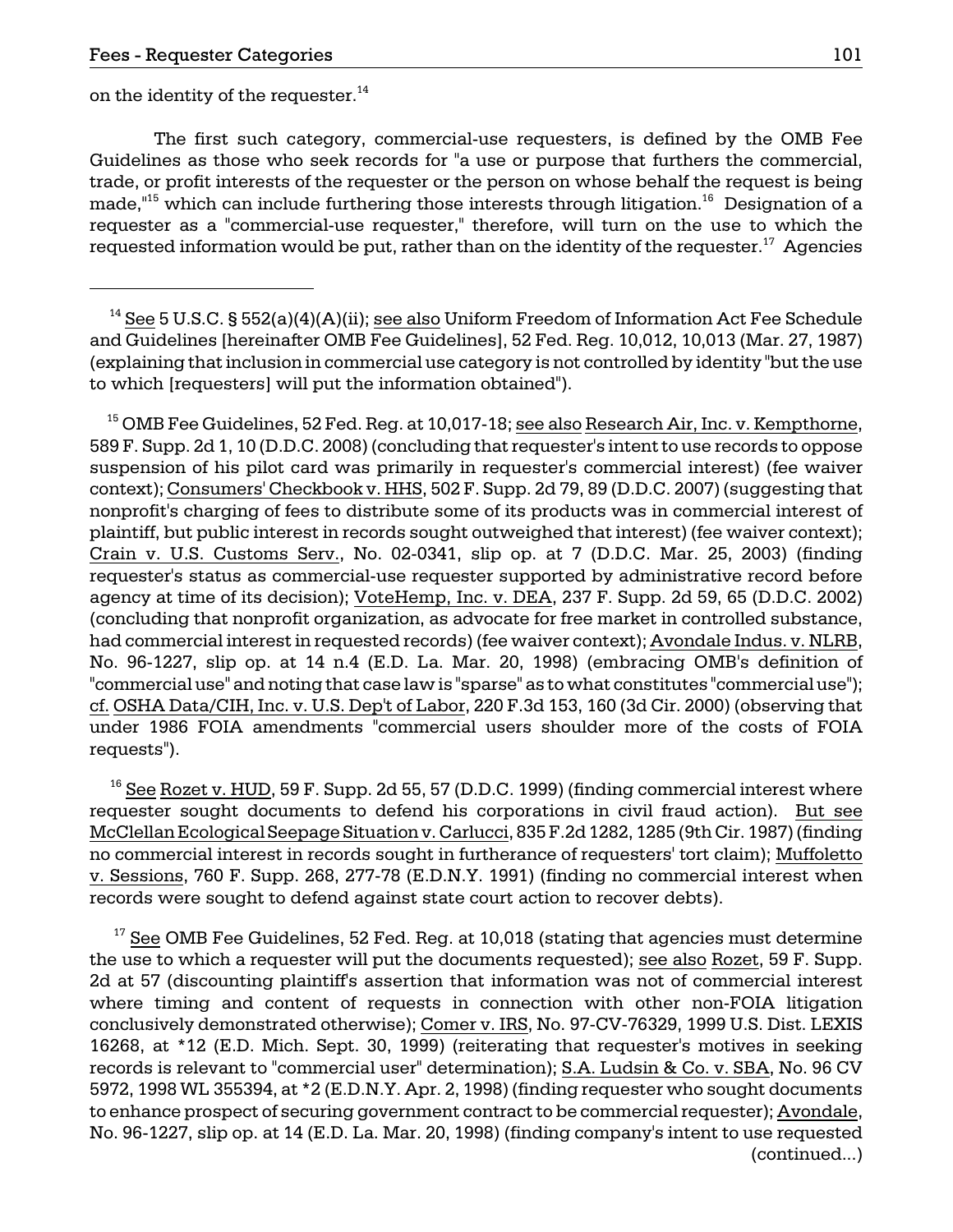are encouraged to seek additional information or clarification from the requester when the intended use is not clear from the request itself. $^{18}$ 

The second requester category consists of requesters who seek records for a noncommercial use and who qualify as one of three distinct subcategories of requesters: those who are affiliated with an educational institution, those who are part of a noncommercial scientific institution, and those who are representatives of the news media.<sup>19</sup>

would not qualify as an educational institution requester. $^{\rm 23}$ The OMB Fee Guidelines define "educational institution" to include various schools, as well as institutions of higher learning and vocational education.<sup>20</sup> This definition is limited, however, by the requirement that the educational institution be one "which operates a program or programs of scholarly research.<sup>"21</sup> To qualify for inclusion in this fee subcategory, the request must serve a scholarly research goal of the institution, not an individual goal. $^{22}$ Thus, a student seeking inclusion in this subcategory, who "makes a request in furtherance of the completion of a course of instruction is carrying out an individual research goal," and

The definition of a "noncommercial scientific institution" refers to a "noncommercial" institution that is "operated solely for the purpose of conducting scientific research the results of which are not intended to promote any particular product or industry.<sup>"24</sup>

 $18$  See OMB Fee Guidelines, 52 Fed. Reg. at 10,018 (specifying that where "use is not clear from the request . . . agencies should seek additional clarification before assigning the request to a specific category"); see also McClellan, 835 F.2d at 1287 ("Legislative history and agency regulations imply that an agency may seek additional information when establishing a requester's category for fee assessment."); cf. Long v. DOJ, 450 F. Supp. 2d 42, 85 (D.D.C. 2006) (finding moot requester's challenge to agency's authority to request certain information in order to make fee category determination where no fee ultimately was assessed).

<sup>19</sup> See 5 U.S.C. § 552(a)(4)(A)(ii)(II).

<sup>20</sup> See OMB Fee Guidelines, 52 Fed. Reg. at 10,018.

 $21$  Id.; see Nat'l Sec. Archive v. DOD, 880 F.2d 1381, 1383-85 (D.C. Cir. 1989) (approving implementation of this standard in DOD regulation).

 $22$  See OMB Fee Guidelines, 52 Fed. Reg. at 10,014 (distinguishing institutional from individual requests through use of examples).

 $23$  Id. at 10,014.

 $24$  Id. at 10,018.

 $17$ (...continued)

documents to contest union election results to be commercial use); cf. Hosp. & Physician Publ'g v. DOD, No. 98-CV-4117, 1999 WL 33582100, at \*5 (S.D. Ill. June 22, 1999) (stating that requester's past commercial use of such records is not relevant to present case), remanded per joint stipulation, No. 99-3152 (7th Cir. Feb. 24, 2005) (remanding for purposes of adoption of parties' settlement agreement and dismissal of case).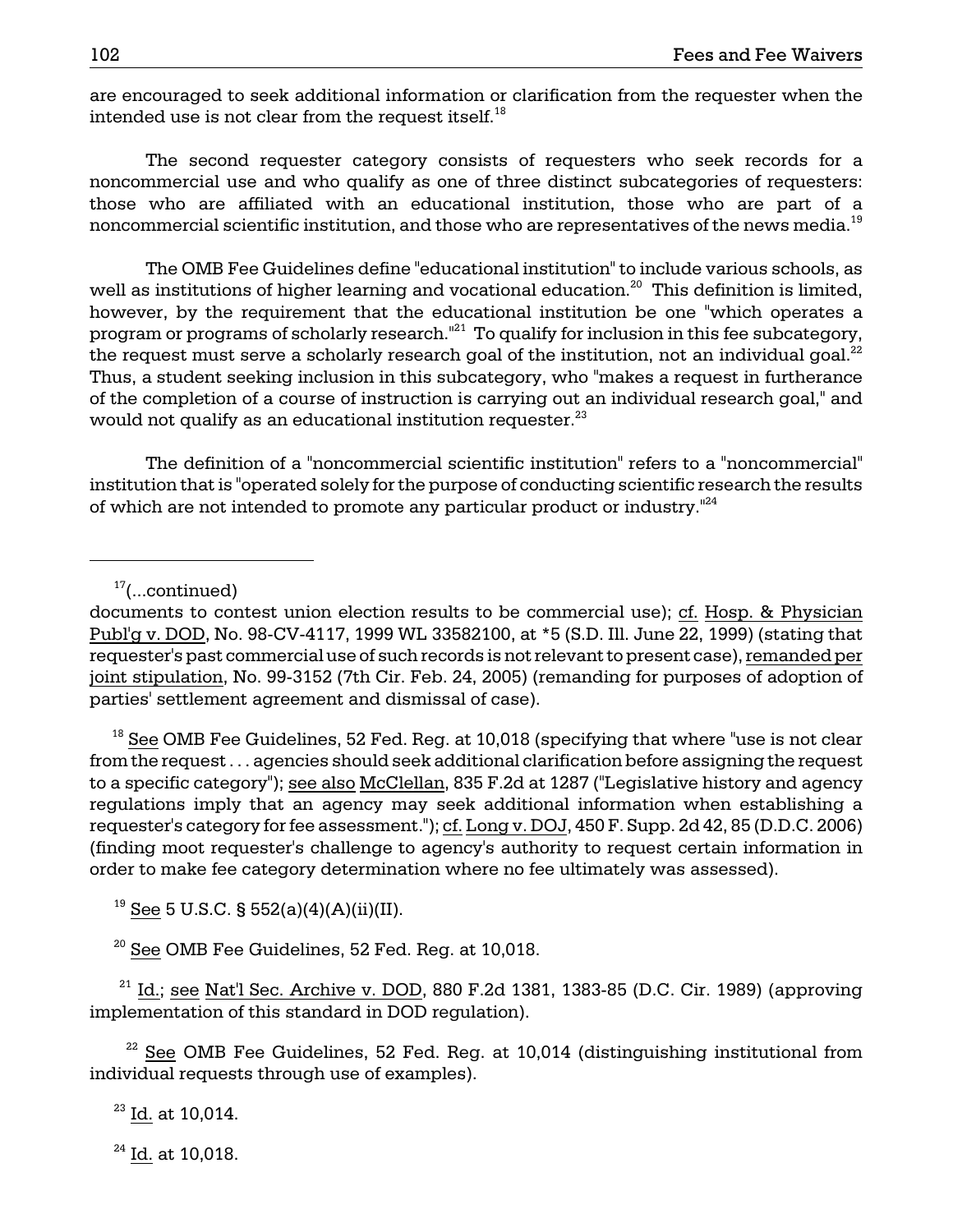As to the third type of requester in this category, "representative of the news media," Congress has now included a definition directly in the FOIA statute.<sup>25</sup> With the passage of the OPEN Government  $Act^{26}$  and some twenty-one years after the term was first included in the statute,<sup>27</sup> Congress, borrowing from both the Court of Appeals for the District of Columbia Circuit's opinion in National Security Archive v. DOD<sup>28</sup> and the OMB Fee Guidelines<sup>29</sup> has now statutorily defined a "representative of the news media." This subcategory includes "any person or entity that gathers information of potential interest to a segment of the public, uses its editorial skills to turn the raw materials into a distinct work, and distributes that work to an audience."<sup>30</sup> Additionally, Congress incorporated into the statutory definition the OMB Fee Guidelines' definition of "news" as "information that is about current events or that would be of current interest to the public. $^{131}$  The new statutory definition also addresses the potential growth of alternative news media entities by providing a non-exclusive list of media entities. $32$ Finally, the statutory definition specifies that freelance journalists shall be considered representatives of the news media if they "can demonstrate a solid basis for expecting publication through [a news media] entity, whether or not the journalist is actually employed by the entity.<sup>"33</sup>

 $^{25}$  OPEN Government Act of 2007, Pub. L. No. 110-175, § 3, 121 Stat. 2524.

26 Pub. L. No. 110-175, 121 Stat. 2524.

 $27$  See Freedom of Information Reform Act of 1986, Pub. L. No. 90-570, §§ 1801-04, 100 Stat. 3207.

 $2880$  F.2d 1381, 1387 (D.C. Cir. 1989) (defining "representative of the news media").

 $29$  OMB Fee Guidelines, 52 Fed. Reg. at 10,018.

 $30$  OPEN Government Act § 3; see Nat'l Sec. Archive v. DOD, 880 F.2d at 1387 (defining representative of the news media as "a person or entity that gathers information of potential interest to a segment of the public, uses its editorial skills to turn the raw materials into a distinct work, and distributes that work to an audience"); see also Elec. Privacy Info. Ctr. v. DOD, 241 F. Supp. 2d 5, 14 (D.D.C. 2003) (explaining that fact that entity distributes its publication "via Internet to subscribers' email addresses does not change the [news media] analysis"); cf. Hall v. CIA, No. 04-00814, 2005 WL 850379, at \*6 (D.D.C. Apr. 13, 2005) (finding organization's statement that "'news media is pled,'" without mentioning specific activities in which it is engaged, "misstates the burden that a party . . . must carry . . . [o]therwise, every conceivable FOIA requester could simply declare itself a 'representative of the news media' to circumvent fees").

 $31$  OPEN Government Act § 3; see also OMB Fee Guidelines, 52 Fed. Reg. at 10,018.

 $32$  OPEN Government Act § 3 ("[e]xamples of news-media entities are television or radio stations broadcasting to the public at large and publishers of periodicals (but only if such entities qualify as disseminators of 'news') who make their products available for purchase by or subscription by or free distribution to the general public").

 $33$  OPEN Government Act § 3; see OMB Fee Guidelines, 52 Fed. Reg. at 10,018 (stating that for freelancers, publication contract with news organization would be "clearest" proof for (continued...)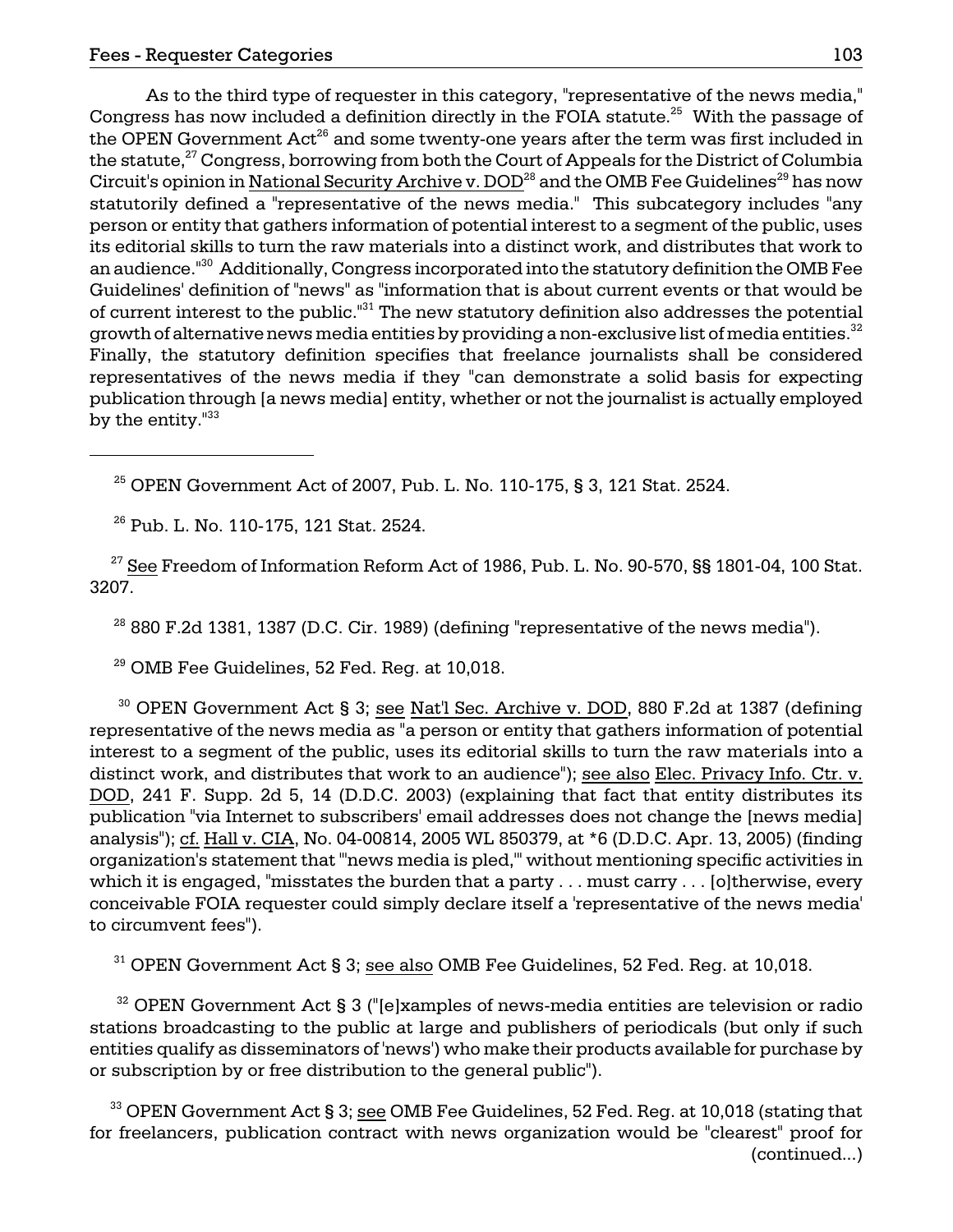To date, there have been no new cases addressing the statutory definition codified by the Open Government Act. Pre-dating the amendment to the statute, the term "representative of the news media," was the subject of a number of FOIA opinions, many of which held that the plaintiff before it was not such an entity, $34$  and several opinions, including the D.C.

33(...continued)

inclusion in news media category but that agencies may consider "past publication record" in this regard); see also Brown v. U.S. Patent & Trademark Office, 445 F. Supp. 2d 1347, 1356-57 (M.D. Fla. 2006) (finding that plaintiff has not shown "that he is a freelance journalist with a 'solid basis for expecting publication'" (quoting agency regulation). But see Hosp. & Physician Publ'g, 1999 WL 33582100, at \*3, \*5 (ordering agency to apply news media status to plaintiff even though plaintiff had not gathered news in past but expressed intention to do so in future; noting that requester represented that information received "will eventually be disseminated to the news media," that it will "not receive any income from its news gathering activities," and that "any windfall to the commercial aspect of its business will be negligible").

<sup>34</sup> See Brown, 445 F. Supp. 2d at 1356-57 (holding that plaintiff who provided no evidence of employment by news organization or evidence that he was "freelance" journalist as defined by agency's regulation, has "not demonstrated 'firm intention' of creating or publishing an editorialized work," and does not qualify as representative of news media), aff'd per curiam, 226 F. App'x 866 (11th Cir. 2007); Hall, 2005 WL 850379, at \*6 (finding that plaintiff's endeavors, including "'research contributions ... email newsletters'... and a single magazine or newspaper article" were more akin to those of a middleman or information vendor; determining that second plaintiff offered only conclusory assertion that it was representative of news media and "mentioned no specific activities [that it] conducted"); Judicial Watch, Inc. v. Rossotti, No. 01-1612, 2002 WL 535803, at \*5 (D.D.C. Mar. 18, 2002) (finding persuasive prior district court decision on same issue, adopting "the reasoning and conclusions set forth" therein, and holding that plaintiff organization before it is not a representative of news media), rev'd on other grounds, 326 F.3d 1309 (D.C. Cir. 2003); Judicial Watch, Inc. v. DOJ, 185 F. Supp. 2d 54, 59 (D.D.C. 2002) (concluding that plaintiff organization did not qualify for media status as it was not organized to broadcast or publish news and was "at best a type of middleman or vendor of information that representatives of the news media can utilize when appropriate"); Judicial Watch, Inc. v. DOJ, No. 00-0745, slip op. at 15 (D.D.C. Feb. 12, 2001) (finding that plaintiff organization is not "an entity that is organized and operated to publish or broadcast news," and stating that organization's "vague intention" to use requested information is not specific enough "to establish the necessary firm intent to publish that is required [in order] to qualify as a representative of the news media"), partial summary judgment granted, slip op. at 22 (D.D.C. Apr. 20, 2001) (repeating that plaintiff's "vague intentions" to use requested information are insufficient to establish media status); Judicial Watch, Inc. v. DOJ, 122 F. Supp. 2d 13, 21 (D.D.C. 2000) (same); Judicial Watch, Inc. v. DOJ, 122 F. Supp. 2d 5, 12 (D.D.C. 2000) (commenting that by its own admission requester is not an entity that is organized and operated to publish or broadcast news (quoting from definition found at 28 C.F.R. § 16.11(b)(6))); Judicial Watch, Inc. v. DOJ, No. 99-2315, 2000 WL 33724693, at \*3-4 (D.D.C. Aug. 17, 2000) (stating that letting reporters view documents collected from government, faxing them to newspapers, and appearing on television or radio does not qualify requester for news media status; concluding that if requester's "vague intentions" to publish future reports "satisfied FOIA's requirements, any entity could transform itself into a 'representative of the news media' by including a single strategic sentence in its request"); cf. (continued...)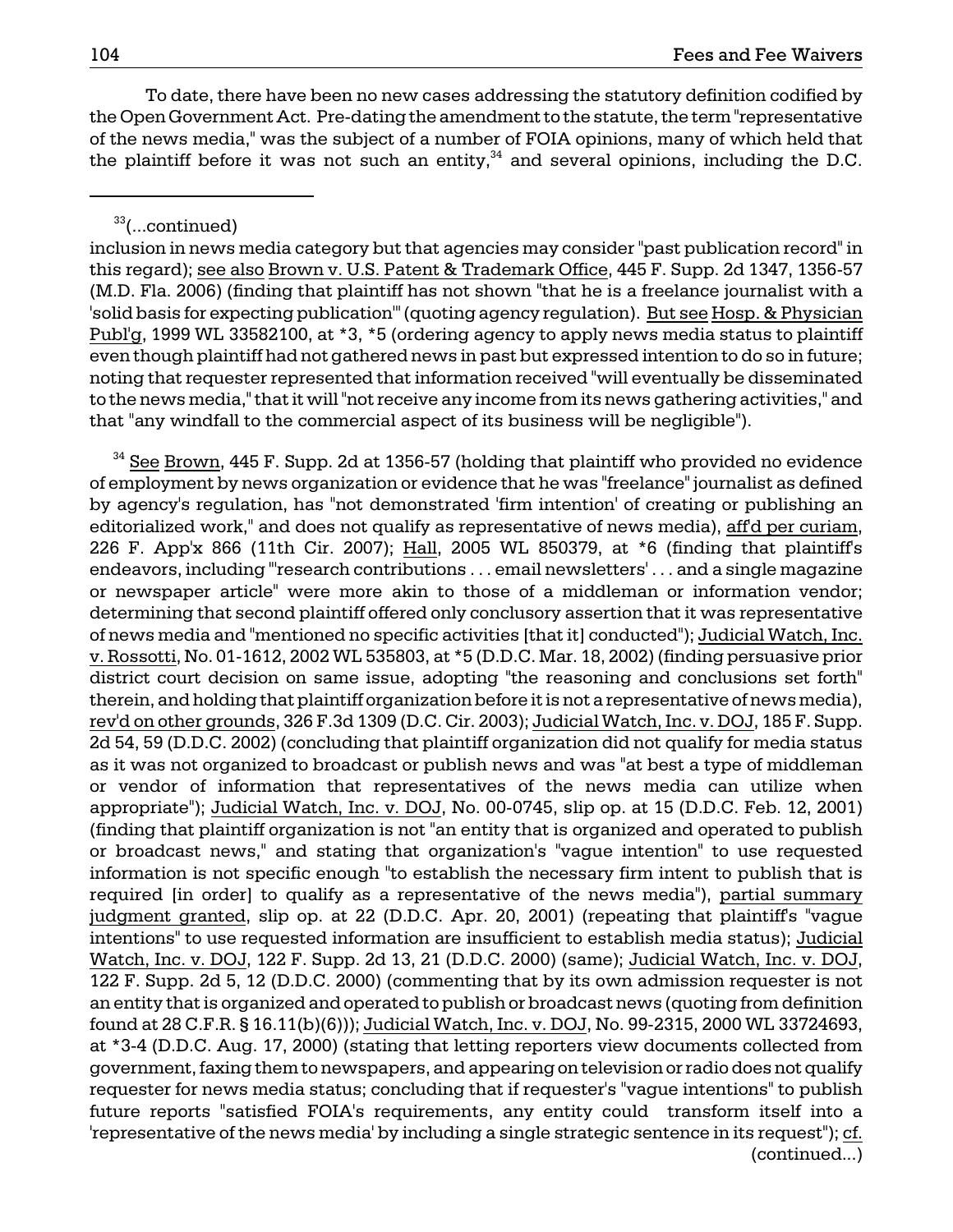Circuit's decision in National Security Archive v. DOD,<sup>35</sup> have held that the plaintiff organizations qualified for status as representatives of the news media. $36$ 

The D.C. Circuit also held in National Security Archive that merely making the information received available to the public (or others) was not sufficient to qualify a requester for placement in this fee category. $37$  Additionally, the same court noted that a request from

 $34$ (...continued)

Nat'l Sec. Archive v. DOD, 880 F.3d 1381, 1387 (D.C. Cir. 1989) (noting that term "representative of the news media" excludes "private librar[ies]" or "private repositories" of government records or middlemen such as "'information vendors [or] data brokers'" who request records for use by others).

35 880 F.2d 1381 (D.C. Cir. 1989).

 status, and concluding that "if such a result is intolerable . . . the remedy lies with Congress"), 1992) (noting that, in context of attorney fees, plaintiff "is certainly a news organization"); Nat'l  $36$  See id. at 1387; see also Ctr. for Pub. Integrity v. HHS, No. 06-1818, 2007 WL 2248071, at \*5 (D.D.C. Aug. 3, 2007) (finding that investigative reporting organization qualified as "representative of new media" under agency regulations and OMB Guidelines as it intended to use information sought as basis for articles and press releases, that its staff was comprised of investigative journalists, that information received would be posted in organization's newsletter, and that it had demonstrated its past journalistic efforts that "had garnered various awards"); Elec. Privacy Info. Ctr., 241 F. Supp. 2d at 9 (concluding that publication activities of public interest research center -- which included both print and other media satisfied definition of "representative of the news media" under agency's FOIA regulation); Judicial Watch, Inc. v. DOJ, 133 F. Supp. 2d 52, 53-54 (D.D.C. 2000) (finding that requester qualified as representative of news media, but observing that test for same that is set forth in National Security Archive did not "apparently anticipate[] the evolution of the Internet or the morphing of the 'news media' into its present indistinct form," thereby suggesting that under National Security Archive "arguably anyone with [a] website" could qualify for media appeal dismissed per curiam, No. 01-5019, 2001 WL 800022, at \*1 (D.C. Cir. June 13, 2001) (ruling that "district court's order holding that appellee is a representative of the news media for purposes of [the FOIA] is not final in the traditional sense and does not meet requirements of the collateral order doctrine" for purposes of appeal); Hosp. & Physician Publ'g, 1999 WL 33582100, at \*4 (finding that requester qualified under test of National Security Archive as a "representative of the news media"); cf. Tax Analysts v. DOJ, 965 F.2d 1092, 1095 (D.C. Cir. Sec. Archive v. CIA, 564 F. Supp. 2d 29, 34-37 (D.D.C 2008) (finding plaintiff's claim of entitlement to news media status under Nat'l Sec. Archive v. DOD moot where agency informed court that all future noncommercial FOIA requests submitted by plaintiff would be accorded news media status), subsequent opinion granting plaintiff's motion for reconsideration, 584 F. Supp. 2d 144, 147 (D.D.C. 2008) (holding that despite agency's recent assurances to court, agency's continued placement of plaintiff into a category other than "news media" is in violation of D.C. Circuit law, and issuing order that agency "must treat [plaintiff] as a representative of the news media for all pending and future noncommercial FOIA requests").

<sup>37</sup> See Nat'l Sec. Archive, 880 F.2d at 1386 (finding that "making information available to the (continued...)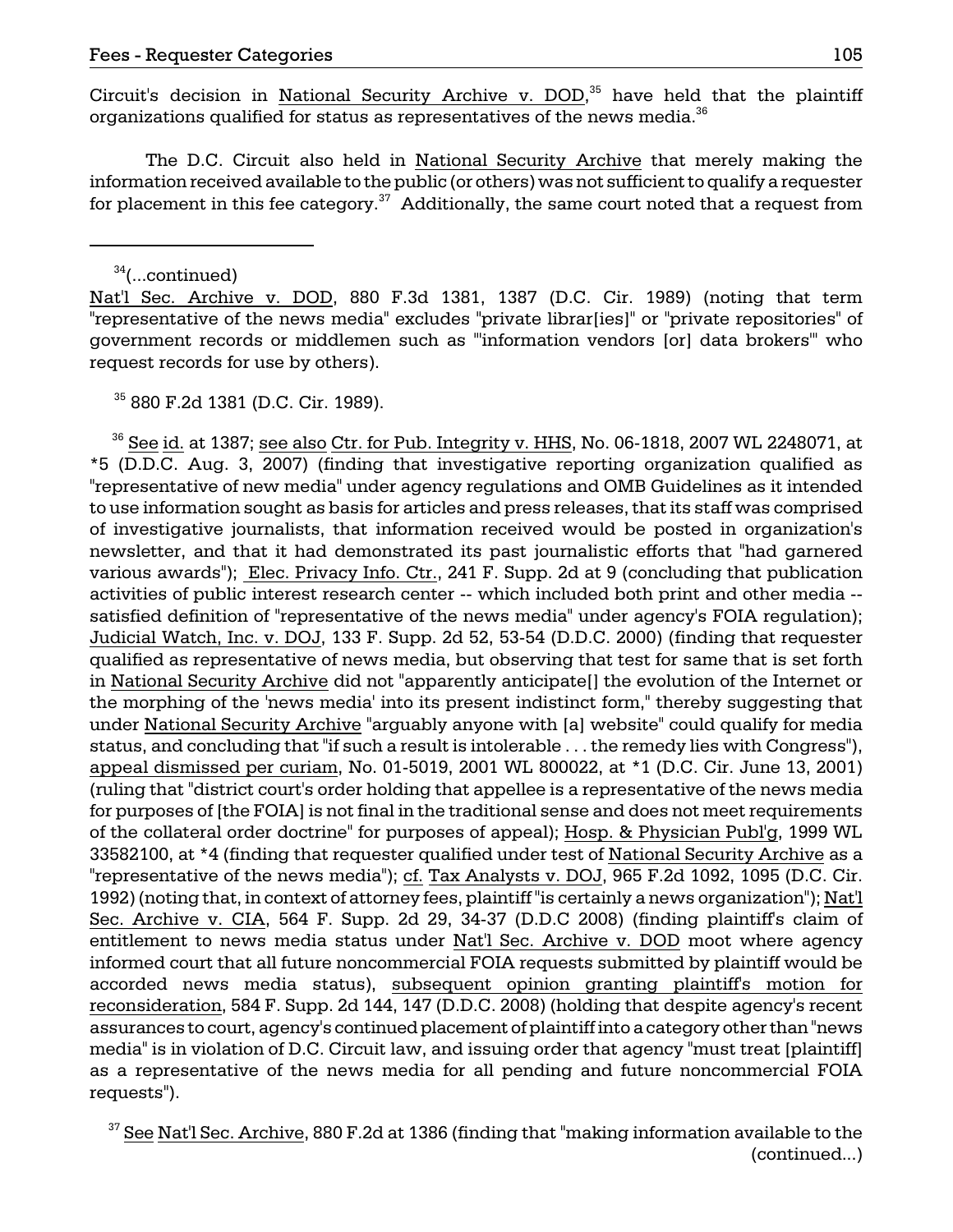a representative of the news media that does not support its news-dissemination function should not be accorded the favored fee treatment of this subcategory.<sup>38</sup> The District Court for the District of Columbia has found that even a foreign news service may qualify as a representative of the news media under the FOIA.<sup>39</sup>

The only other circuit courts to have had before them the question of whether a FOIA requester was properly categorized as a representative of the news media are the Courts of Appeals for the Seventh and Eleventh Circuits.<sup>40</sup> In the Seventh Circuit, the Court did not reach the issue because the appeal was resolved through settlement, letting stand the district court's finding that the requester before it qualified for news media status. $^{41}$  In contrast, the Court of Appeals for the Eleventh Circuit concluded in a brief opinion, which affirmed the district court's more extensive findings, that the requester before it was not a representative of the news media.<sup>42</sup>

Lastly, the OMB Fee Guidelines provide that a request from a representative of the news media that supports a news-dissemination function "shall not be considered to be a request that is for a commercial use.<sup>143</sup>

The third and final category of requesters consists of all requesters who do not fall

37(...continued)

public . . . is insufficient to establish an entitlement to preferred [fee] status"); see also Hall, 2005 WL 850379, at \*6 (stating that plaintiff's endeavors "may establish" him as "vendor of information" but not as representative of news media).

 $38$  See Nat'l Sec. Archive, 880 F.2d at 1387 (stating that "there is no reason to treat an entity with news media activities in its portfolio . . . as a 'representative of the news media' when it requests documents . . . in aid of its nonjournalistic activities"); cf. Elec. Privacy Info. Ctr., 241 F. Supp. 2d at 14 n.6 (stating that "not every organization with its own newsletter will necessarily qualify for news media status" and that, to qualify, newsletter "must disseminate actual 'news' to the public, rather than solely self-promoting articles about that organization").

 $39$  See Southam News v. INS, 674 F. Supp. 881, 892 (D.D.C. 1987).

 $40$  Brown v. U.S. Patent & Trademark Office, 226 F. App'x 866 (11th Cir. 2007); Hosp. & Physician Publ'g, No. 99-3152 (7th Cir. Feb. 24, 2005) (remanding for purposes of adoption of parties' settlement agreement and dismissal of case).

 $^{41}$  Hosp. & Physician Publ'g, 1999 WL 33582100, at \*3 (ordering defendant to apply news media status to plaintiff even though it had not gathered news in past, nor did so at time of litigation, but had expressed its intention to "begin gathering news for dissemination . . . to news media via free news releases").

 $42$  Brown, 226 F. App'x 866 (concluding that requester's "status as the publisher of a website does not make him a representative of the news media").

 $^{43}$  OMB Fee Guidelines, 52 Fed. Reg. at 10,019; cf. Tax Analysts, 965 F.2d at 1096 (remarking in context of attorney fees, "[i]f newspapers and television news shows had to show the absence of commercial interests before they could win attorney[] fees in FOIA cases, very few, if any, would ever prevail").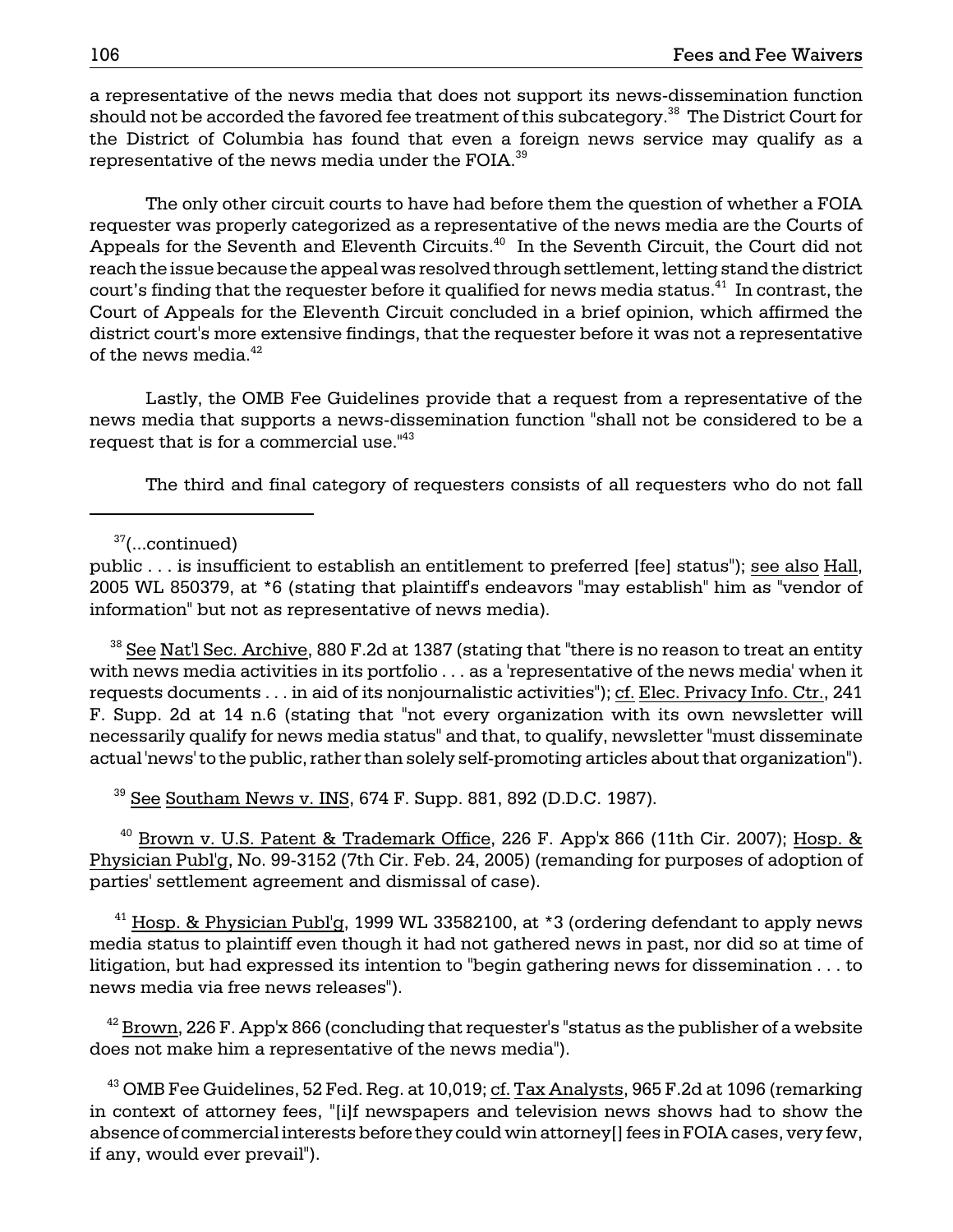within either of the preceding two categories.<sup>44</sup>

When any FOIA request is submitted by someone on behalf of another person -- for example, by an attorney on behalf of a client -- it is nevertheless the underlying requester's identity and/or intended use that determines the requester category for fee purposes. $45$  When such information is not readily apparent from the request itself, agencies "should seek additional clarification" from the requester before assigning a requester to a specific requester category.46

An agency need not undertake a "fee category" analysis in any instance in which it has granted a full fee waiver. $47$  Similarly, there is no need to determine a requester's fee category whenever the only assessable fee is a duplication fee, as that type of fee is properly chargeable to all three categories of requesters.<sup>48</sup> Nor is an agency required to establish at an earlier date a requester's proper fee category with regard to any future FOIA requests that it might make.<sup>49</sup> Agencies also should be alert to the fact that a requester's category can

 $45$  See OMB Fee Guidelines, 52 Fed. Reg. at 10,013-14, 10,017-18; see also Dale v. IRS, 238 F. Supp. 2d 99, 107 (D.D.C. 2002) ("A party's counsel is not the 'requester' for purposes of a fee waiver request.").

46 See OMB Fee Guidelines, 52 Fed. Reg. at 10,018.

 $47$  See Carney v. DOJ, 19 F.3d 807, 814 n.3 (2d Cir. 1994) (doubting requester's status as "news media" but stating that there was no need to resolve issue given his entitlement to fee waiver); Duggan v. SEC, No. 06-10458, 2007 WL 2916544, at \*9 (D. Mass. July 12, 2007) (magistrate's recommendation) (finding that given agency's decision to waive all fees, requester's fee category (and fee waiver) claims are moot), adopted, (D. Mass. July 27, 2008), aff'd on other grounds, 227 F. App'x 16 (1st Cir. May 15, 2008); Prison Legal News v. Lappin, 436 F. Supp. 2d 17, 27 (D.D.C. 2006) (finding "no need to analyze" entitlement to news media status where plaintiff was entitled to full fee waiver); Judicial Watch, Inc. v. DOT, No. 02-566, 2005 WL 1606915, at \*5 n.2 (D.D.C. July 5, 2005) (same); Judicial Watch, 310 F. Supp. 2d at 293 n.3 (same); Long v. ATF, 964 F. Supp. 494, 498, 499 (D.D.C. 1997) (same); Project on Military Procurement v. Dep't of the Navy, 710 F. Supp 362, 368 (D.D.C. 1989) (same).

 $48$  See 5 U.S.C. § 552(a)(4)(A)(ii); see also OMB Fee Guidelines, 52 Fed. Reg. at 10,017.

 $49$  See, e.g., Long, 450 F. Supp. 2d at 85 (concluding that "any declaration" by the court of requester's fee status for future requests was not ripe, and that denial of "such a determination does not preclude a favorable outcome in the future, not least of all because an entity's status can change"); Long, 964 F. Supp. at 498, 499 (rejecting plaintiff's request for declaratory judgment as to requester category when no fee was at issue, and finding that question was not ripe as to future requests).

<sup>&</sup>lt;sup>44</sup> See 5 U.S.C. § 552(a)(4)(A)(ii)(III); see also Harrington v. DOJ, No. 06-0254, 2007 WL 625853, at \*3 n.8 (D.D.C. Feb. 27, 2007) (explaining that because "[n]othing in the record suggests a commercial use or a non-commercial use by a scientific or educational institution" and given that plaintiff is not "a representative of the news media," plaintiff is properly classified into third category of requesters).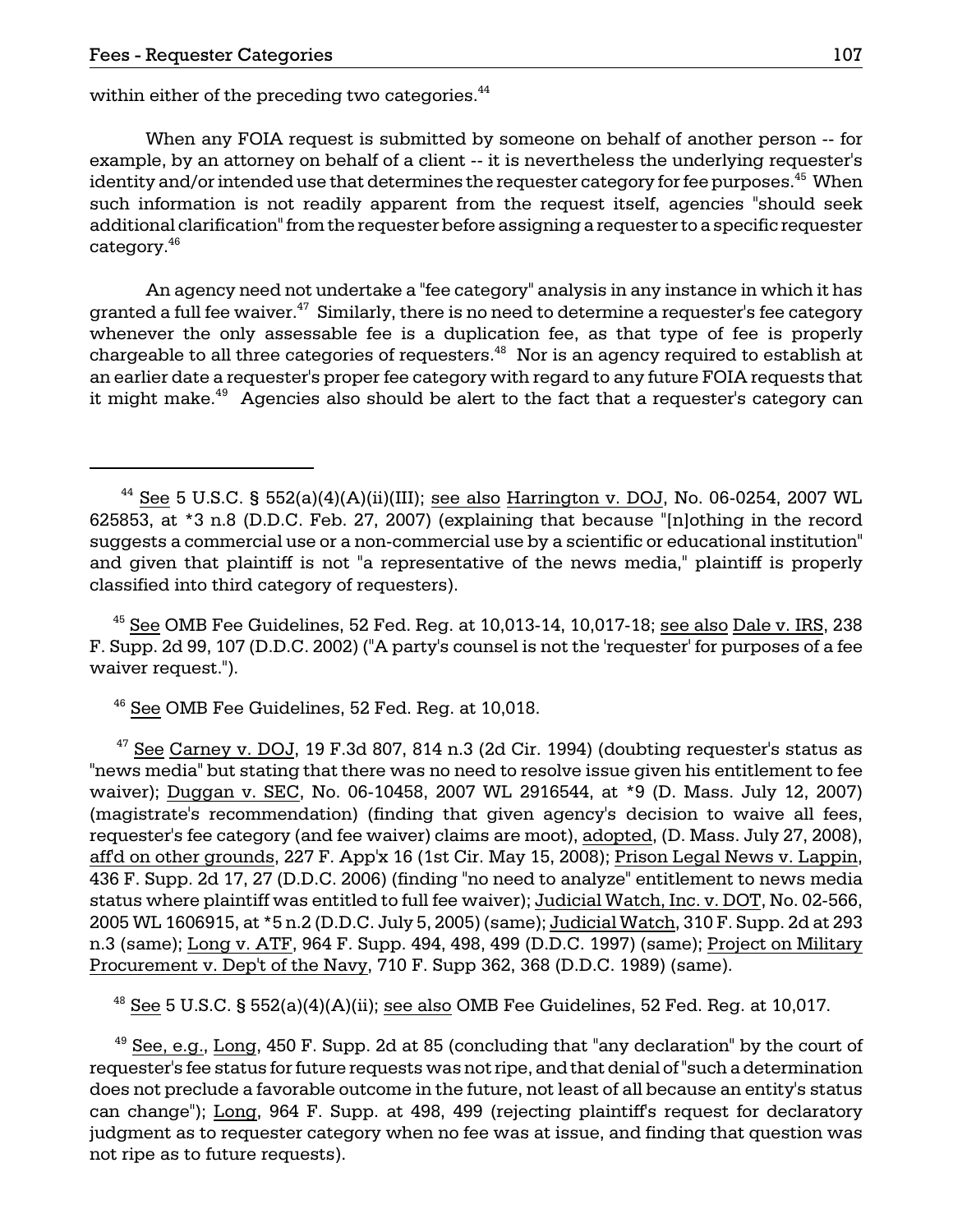change over time. $50$ 

## Types of Fees

The FOIA provides for three types of fees that may be assessed in response to FOIA requests: search, review, and duplication.<sup>51</sup> The fees that may be charged to a particular requester are dependant upon the requester's fee category.

The first requester category, commercial use requesters, are assessed all three types of fees.<sup>52</sup> The second requester category, those determined to be educational or noncommercial scientific institutions, or representatives of the news media, are assessed only duplication fees.<sup>53</sup> Requesters in the third category, those who do not fall within either the first or second requester category, are assessed both search fees and duplication fees. $54$  OMB recognized that costs would necessarily vary from agency to agency and directed that each agency promulgate regulations specifying the specific charges for search,<sup>55</sup> review,<sup>56</sup> and duplication $57$  fees.

"Search" fees include all the time spent looking for responsive material, including pageby-page or line-by-line identification of material within documents.<sup>58</sup> Additionally, agencies may charge for search time even if they fail to locate any records responsive to the request or

 $51$  5 U.S.C. § 552(a)(4)(A)(ii)(I)-(III) (2006), amended by OPEN Government Act of 2007, Pub. L. No. 110-175, 121 Stat. 2524; see also Uniform Freedom of Information Act Fee Schedule and Guidelines [hereinafter OMB Fee Guidelines], 52 Fed. Reg. 10,012, 10,018 (Mar. 27, 1987).

 $52$  See 5 U.S.C. § 552(a)(4)(A)(ii)(I); see also OMB Fee Guidelines, 52 Fed. Reg. at 10,017.

 $53$  See 5 U.S.C. § 552(a)(4)(A)(ii)(II).

 $54$  See § 552(a)(4)(A)(ii)(III).

 $55$  OMB Fee Guidelines, 52 Fed. Reg. at 10,018 ("agencies should charge at the salary rate[s] [i.e. basic pay plus 16 percent] of the employee[s] making the search" or, "where a homogeneous class of personnel is used exclusively . . . agencies may establish an average rate for the range of grades typically involved").

 56 Id. at 10,017-18 (in addition to collecting full "direct costs" (as defined by OMB) incurred by agency when reviewing responsive documents, if "a single class of reviewers is typically involved in the review process, agencies may establish a reasonable agency-wide average and charge accordingly").

 $57$  Id. at 10,018 ("Agencies shall establish an average agency-wide, per-page charge for paper copy reproduction of documents.").

<sup>58</sup> See OMB Fee Guidelines, 52 Fed. Reg. at 10,017.

 $50$  See Nat'l Sec. Archive, 880 F.2d at 1388 (stating that court's determination of requester's news media status is "not chiselled in granite"); Long, 450 F. Supp. 2d at 85 (indicating that "an entity's status can change"); Long, 964 F. Supp. at 498 (same).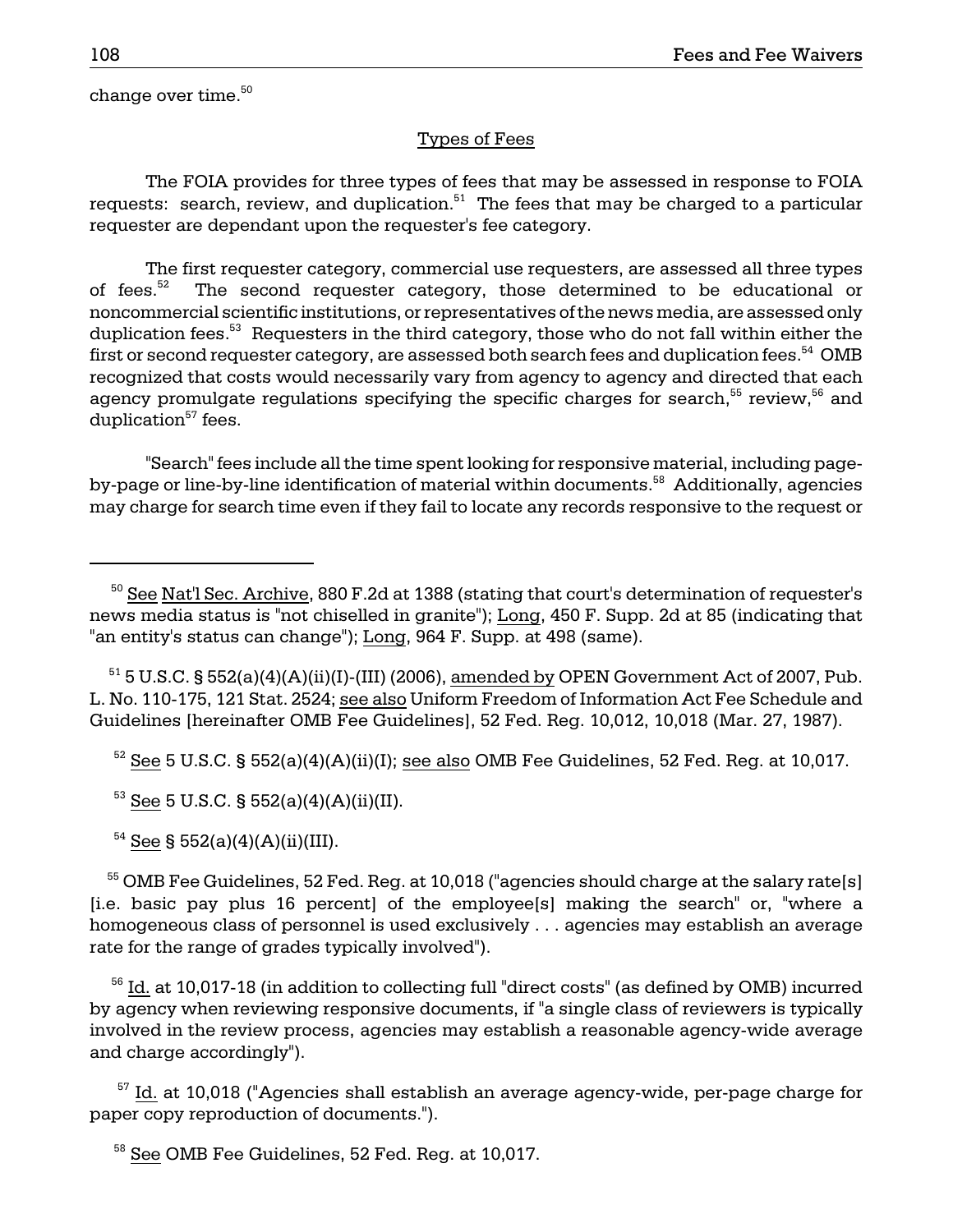even if the records located are subsequently determined to be exempt from disclosure.<sup>59</sup> The OMB Guidelines direct that searches for responsive records should be done in the "most efficient and least expensive manner.<sup>"60</sup> The term "search" means locating records or information either "manually or by automated means"<sup>61</sup> and requires agencies to expend "reasonable efforts" in electronic searches, if requested to do so by requesters willing to pay for that search activity. $62$ 

The "review" costs which may be charged to commercial-use requesters consist of the "direct costs incurred during the initial examination of a document for the purposes of determining whether [it] must be disclosed [under the FOIA].<sup>163</sup> Review time thus includes processing the documents for disclosure, i.e., doing all that is necessary to prepare them for release,<sup>64</sup> but it does not include time spent resolving general legal or policy issues regarding

60 OMB Fee Guidelines, 52 Fed. Reg. at 10,017.

 $61$  5 U.S.C. § 552(a)(3)(D).

 $62$  Id. at § 552(a)(3)(C); see also FOIA Update, Vol. XVIII, No. 1, at 6 ("OIP Guidance: Amendment Implementation Questions") (analyzing 1996 FOIA amendment that requires agencies to "make reasonable efforts" to search for records electronically); cf. OMB Fee Guidelines, 52 Fed. Reg. at 10,018, 10,019 (providing that agencies should charge "the actual direct cost of providing [computer searches]," but that for certain requester categories, cost equivalent of two hours of manual search is provided without charge).

 $^{63}$  5 U.S.C. § 552(a)(4)(A)(iv); see also Carney, 19 F.3d at 814 n.2 (noting that fee for document review is properly chargeable to commercial requesters); Gavin v. SEC, No. 04-4522, 2006 U.S. Dist. LEXIS 75227, at \*17-18 (D. Minn. Oct. 13, 2006) (finding that agency's court-ordered initial review of documents was chargeable to commercial-use requester); OMB Fee Guidelines, 52 Fed. Reg. at 10,018 (clarifying that records "withheld under an exemption which is subsequently determined not to apply may be reviewed again to determine the applicability of other exemptions not previously considered" and, further, that "costs for such a subsequent review would be properly assessable").

 $64$  See OSHA Data, 220 F.3d at 168 (concluding that review fees include, in the context of business-submitted information, costs of mandatory predisclosure notification to companies and evaluation of their responses by agency for purpose of determining applicability of (continued...)

 WL 22886, at \*4 (D.D.C. Jan. 10, 1997) (upholding agency's assessment of search fees to for lack of prosecution, No. 97-5083 (D.C. Cir. Dec. 8, 1997); Linn v. DOJ, No. 92-1406, 1995 WL <sup>59</sup> See id. at 10,019; see also TPS, Inc. v. Dep't of the Air Force, No. C 01-4284, 2003 U.S. Dist. LEXIS 10925, at \*8-9 (N.D. Cal. Mar. 28, 2003) ("'The fact that you did not receive any records from [the agency] . . . does not negate your responsibility to pay for programming services provided to you in good faith, at your request with your agreement to pay applicable fees.'" (quoting with approval exhibit to defendant's declaration)); Guzzino v. FBI, No. 95-1780, 1997 conduct search for potentially responsive records within files of individuals "with names similar to" requester's when no files identifiable to requester were located), appeal dismissed 417810, at \*13 (D.D.C. June 6, 1995) (holding that there is no entitlement to refund of search fees when search unproductive).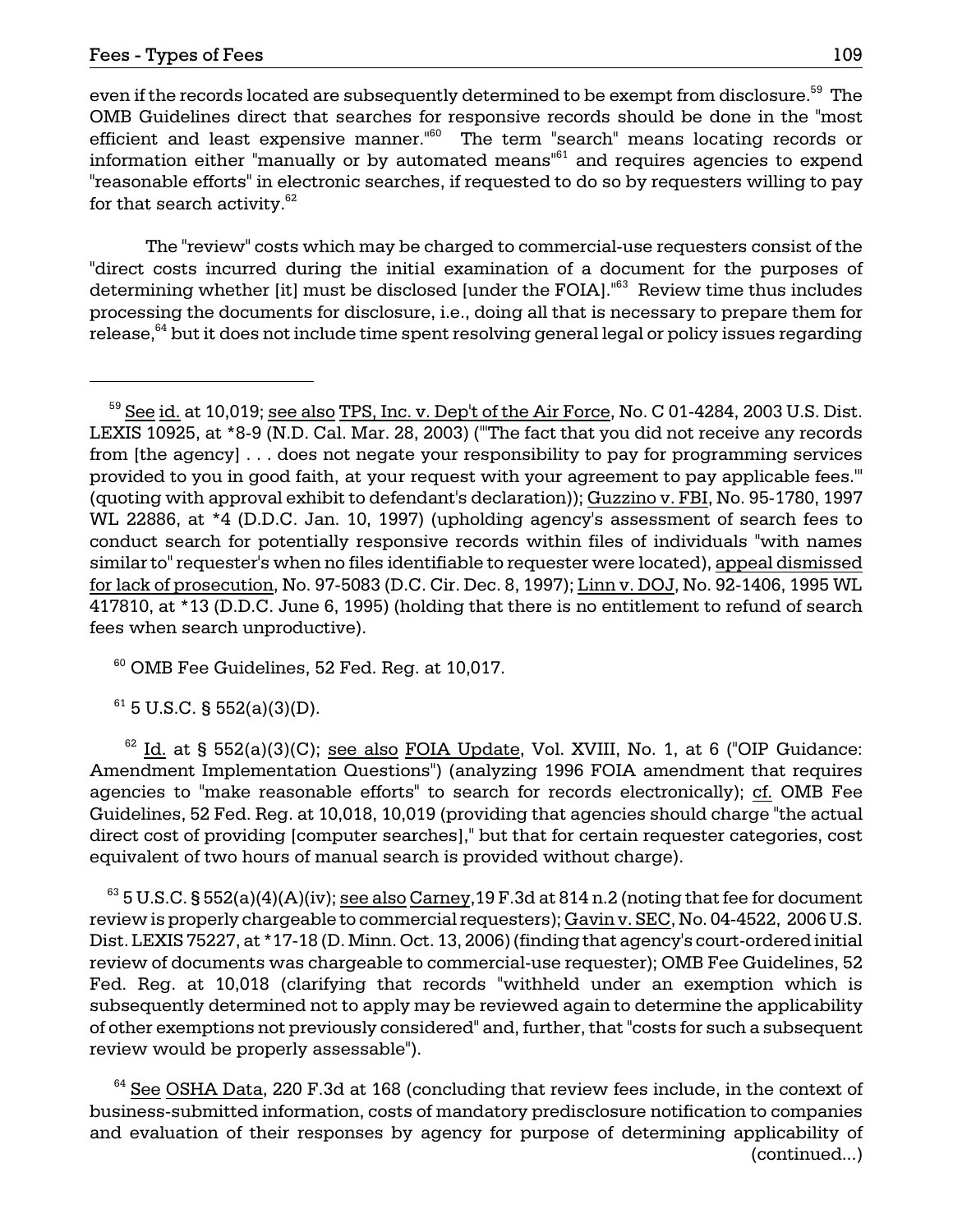the applicability of particular exemptions or reviewing on appeal exemptions that already are applied.<sup>65</sup> The OMB Fee Guidelines provide that records that have been withheld in full under a particular exemption that is later determined during administrative proceedings not to apply may be "reviewed again to determine the application of other exemptions not previously considered $66$  and review fees assessed accordingly. $67$ 

Under the FOIA, "duplication" charges represent the reasonable "direct costs" of making copies of documents.<sup>68</sup> Copies can take various forms, including paper copies or machinereadable documentation. $69$  As further required by the FOIA, agencies must honor a requester's choice of form or format if the record is "readily reproducible" in that form or format with "reasonable efforts" by the agency. $70$ 

costs of production of that medium. $^{72}$  For any of these forms of duplication, agencies should For paper copies, the OMB Fee Guidelines specifically require that agencies establish an "average agency-wide, per-page charge for paper copy reproduction."<sup>71</sup> For non-paper copies, such as printouts, disks, or other electronic media, agencies should charge the actual consult with their technical support staff for assistance in determining their actual costs associated with producing the copies in the various media sought. $^{73}$ 

In addition to charging the costs provided by agency implementing regulations for

 $64$ (...continued)

exemption to companies' submitted business information).

 $65$  See OMB Fee Guidelines, 52 Fed. Reg. at 10,017, 10,018.

 $66$  Id. at 10,018. But see AutoAlliance Int'l v. U.S. Customs Serv., No. 02-72369, slip op. at 7-8 (E.D. Mich. July 31, 2003) (finding that where agency did not review all responsive documents during initial review -- and charged no fee -- it effectively waived agency's ability to charge commercial requester review fees for agency's "thorough review" conducted at administrative appeal level inasmuch as statute limits such fees to "initial examination" only).

 $67$  OMB Fee Guidelines, 52 Fed. Req. at 10,018.

 $68$  5 U.S.C. § 552(a)(4)(A)(iv); see OMB Fee Guidelines, 52 Fed. Reg. at 10,018.

<sup>69</sup> See OMB Fee Guidelines, 52 Fed. Reg. at 10,017.

 $70$  5 U.S.C. § 552(a)(3)(B); see FOIA Update, Vol. XVIII, No. 1, at 5-6 ("OIP Guidance: Amendment Implementation Questions") (advising agencies on format disclosure obligations); FOIA Update, Vol. XVII, No. 4, at 2 ("Congress Enacts FOIA Amendments") (same).

direct costs of duplication).  $71$  See OMB Fee Guidelines, 52 Fed. Reg. at 10,017, 10,018 (detailing elements included in

 $^{72}$  See id. at 10,018; FOIA Update, Vol. XI, No. 3, at 4 & n.25 ("Department of Justice Report on 'Electronic Record' FOIA Issues, Part II").

 $73$  See OMB Fee Guidelines at 10,017-18 (advising agencies to "charge the actual cost, including computer operator time, of production of [a computer] tape or printout").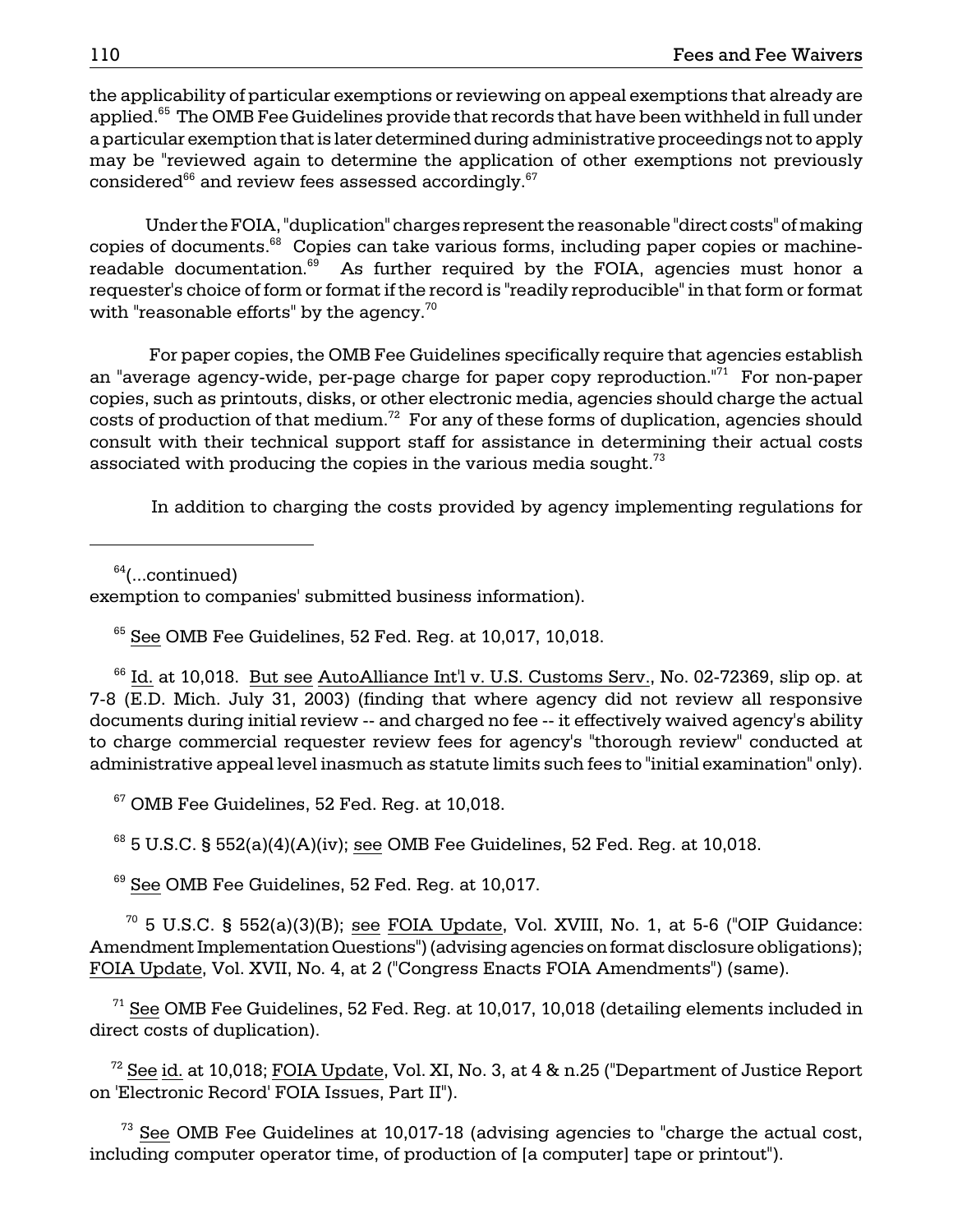searching, reviewing, and duplicating records, the OMB Fee Guidelines authorize the recovery of the full costs of providing all categories of requesters with "special services" that are not required by the FOIA, such as when an agency complies with a request for certifying records as true copies or mailing records by express mail.<sup>74</sup> In this regard, OMB directed agencies to use the "most efficient and least costly" means of complying with a request.<sup>75</sup> This may include the use of contractor services, as long as an agency does not relinquish responsibilities it alone must perform, such as making fee waiver determinations.<sup>76</sup> With regard to any contractor services that agencies may employ, the OMB Fee Guidelines provide that agencies should ensure that the cost to the requester "is no greater than it would be if the agency itself had performed the task."<sup>77</sup>

#### Fee Restrictions

The FOIA includes restrictions both on the assessment of certain fees<sup>78</sup> and on the authority of agencies to ask for an advance payment of a fee.<sup>79</sup> No FOIA fee may be charged by an agency if the government's cost of collecting and processing the fee is likely to equal or exceed the amount of the fee itself.<sup>80</sup> In addition, except with respect to commercial-use requesters, agencies must provide the first one hundred pages of duplication, as well as the first two hours of search time, without cost to the requester. $81$  These two provisions work

75 See OMB Fee Guidelines, 52 Fed. Reg. at 10,018.

 76 See OMB Fee Guidelines, 52 Fed. Reg. at 10,018 ("Agencies are encouraged to contract with private sector services to locate, reproduce and disseminate records in response to FOIA requests when that is the most efficient and least costly method.").

77 OMB Fee Guidelines, 52 Fed. Reg. at 10,018.

<sup>78</sup> See 5 U.S.C. § 552 (a)(4)(A)(iv)(I)-(II) (2006), amended by OPEN Government Act of 2007, Pub. L. No. 110-175, 121 Stat. 2524.

 $79$  See id.

<sup>80</sup> See id. § 552(a)(4)(A)(iv)(I); see also Uniform Freedom of Information Act Fee Schedule and Guidelines [hereinafter OMB Fee Guidelines], 52 Fed. Reg. 10,012, 10,018 (Mar. 27, 1987).

 $81$  See 5 U.S.C. § 552(a)(4)(A)(iv)(II); OMB Fee Guidelines, 52 Fed. Reg. at 10,018-19; see also Carlson v. USPS, No. 02-05471, 2005 WL 756573, at \*8 (N.D. Cal. Mar. 31, 2005) (upholding requester's statutory entitlement to two hours of search time and 100 pages of duplication without cost regardless of whether remainder of responsive records were to be processed); cf. Trupei v. DEA, No. 04-1481, 2005 WL 3276290, at \*3 (D.D.C. Sept. 27, 2005) (upholding agency's refusal to expend additional search time without payment of fees where statutory allowance of two hours was already exceeded); Hicks v. Hardy, No. 04-0769, slip op. at 2 (D.D.C. Sept. 25, 2005) (observing that agency had apprised requester that "100-page limit on free releases" was reached and that commitment was needed to pay for remaining responsive (continued...)

<sup>&</sup>lt;sup>74</sup> OMB Fee Guidelines, 52 Fed. Reg. at 10,018; <u>see, e.g.</u>, DOJ Fee Regulations, 28 C.F.R. § 16.11(f); cf. OMB Fee Guidelines, 52 Fed Reg. at 10,016 (specifying that charges for ordinary packaging and mailing are to be borne by government).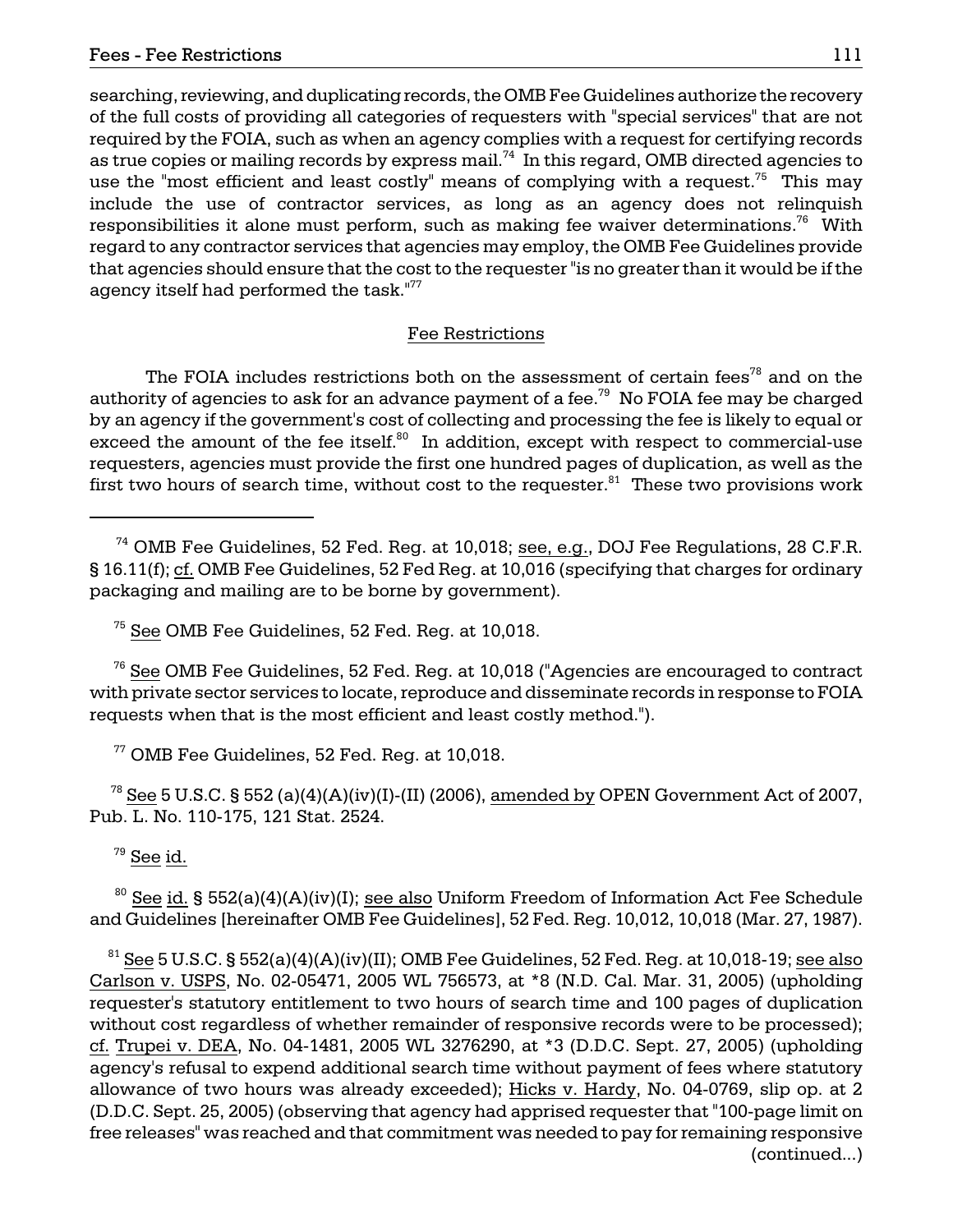process it in order for the fee actually to be charged. $^{82}$ together so that, except with respect to commercial-use requesters, agencies should not begin to assess fees until after they provide this amount of free search and duplication; the assessable fee for any requester then must be greater than the agency's cost to collect and

Agencies also may not require a requester to make an advance payment, i.e., payment before work is begun or continued on a request, unless the agency first estimates that the assessable fee is likely to exceed \$250, or unless the requester has previously failed to pay a properly assessed fee in a timely manner (i.e., within thirty days of the billing date). $83$ Estimated fees, though, are not intended to be used to discourage requesters from exercising their access rights under the FOIA. $84$ 

The statutory restriction generally prohibiting a demand for advance payments does

 $81$ (...continued)

records), renewed motion for summary judgment granted to agency, No. 04-0769, 2006 WL 949918 (D.D.C. Apr. 12, 2006).

 $82$  See 5 U.S.C. § 552(a)(4)(A)(iv)(I); OMB Fee Guidelines, 52 Fed. Reg. at 10,018; see, e.g., DOJ Fee Regulations, 28 C.F.R. § 16.11(d)(4) (establishing fee threshold below which no fee will be charged);.

agency's possession"); <u>Emory v. HUD,</u> No. 05-00671, 2007 WL 641406, at \*4 (D. Haw. Feb. 23, dismissed voluntarily, No. 03-15950 (9th Cir. May 24, 2007)); <u>Rothman v. Daschle,</u> No. 96-5898, (suggesting that agency should have processed request up to amount offered by requesters <sup>83</sup> See 5 U.S.C. § 552(a)(4)(A)(v); OMB Fee Guidelines, 52 Fed. Reg. at 10,020; see also O'Meara v. IRS, No. 97-3383, 1998 WL 123984, at \*1-2 (7th Cir. Mar. 17, 1998) (upholding agency's demand for advance payment when fees exceeded \$800); Antonelli v. ATF, 555 F. Supp. 2d 16, 23 (D.D.C. 2008) (stating that "under DOJ regulations, plaintiff's failure to pay fees to which he had agreed within 30 days of the billing date provided an adequate basis for defendant to require" advance payment); Brunsilius v. DOE, 514 F. Supp. 2d 30, 34-36 (D.D.C. 2007) (citing agency's regulation allowing collection of fees before processing when they exceed \$250 and concluding "request is not considered received until the payment is in the 2007) (same); Pietrangelo v. U.S. Dep't of the Army, No. 2:04-CV-44, slip op. at 14 (D. Vt. Mar. 7, 2005) ("Fees may be estimated by the agency and demanded in advance if the fee will exceed \$250."); Jeanes v. DOJ, 357 F. Supp. 2d 119, 123 (D.D.C. 2004) (citing agency's regulation requiring advance fee payment noting that "'the request shall not be considered received and further work will not be done on it until required payment is received'" (quoting 28 C.F.R. § 16.11(i)(4))); TPS, Inc., 2003 U.S. Dist. LEXIS 10925, at \*8-9 (upholding agency's refusal to process further requests until all outstanding FOIA debts were paid), appeal 1997 U.S. Dist. LEXIS 13009, at \*2 (E.D. Pa. Aug. 20, 1997) (upholding agency's request for advance payment when fees exceeded \$250); Mason v. Bell, No. 78-719-A, slip op. at 1 (E.D. Va. May 16, 1979) (finding dismissal of FOIA case proper when plaintiffs failed to pay fees to other federal agencies for prior requests). But cf. Ruotolo v. DOJ, 53 F.3d 4, 9-10 (2d Cir. 1995) rather than state that estimated cost "would greatly exceed" \$250 without providing an amount to be paid or offering assistance in reformulating request).

 $84$  See Hall v. CIA, No. 04-0814, 2006 WL 197462, at \*3 & n.4 (D.D.C. Jan. 25, 2006) (recognizing that it would be improper for agencies to inflate fees to discourage requests).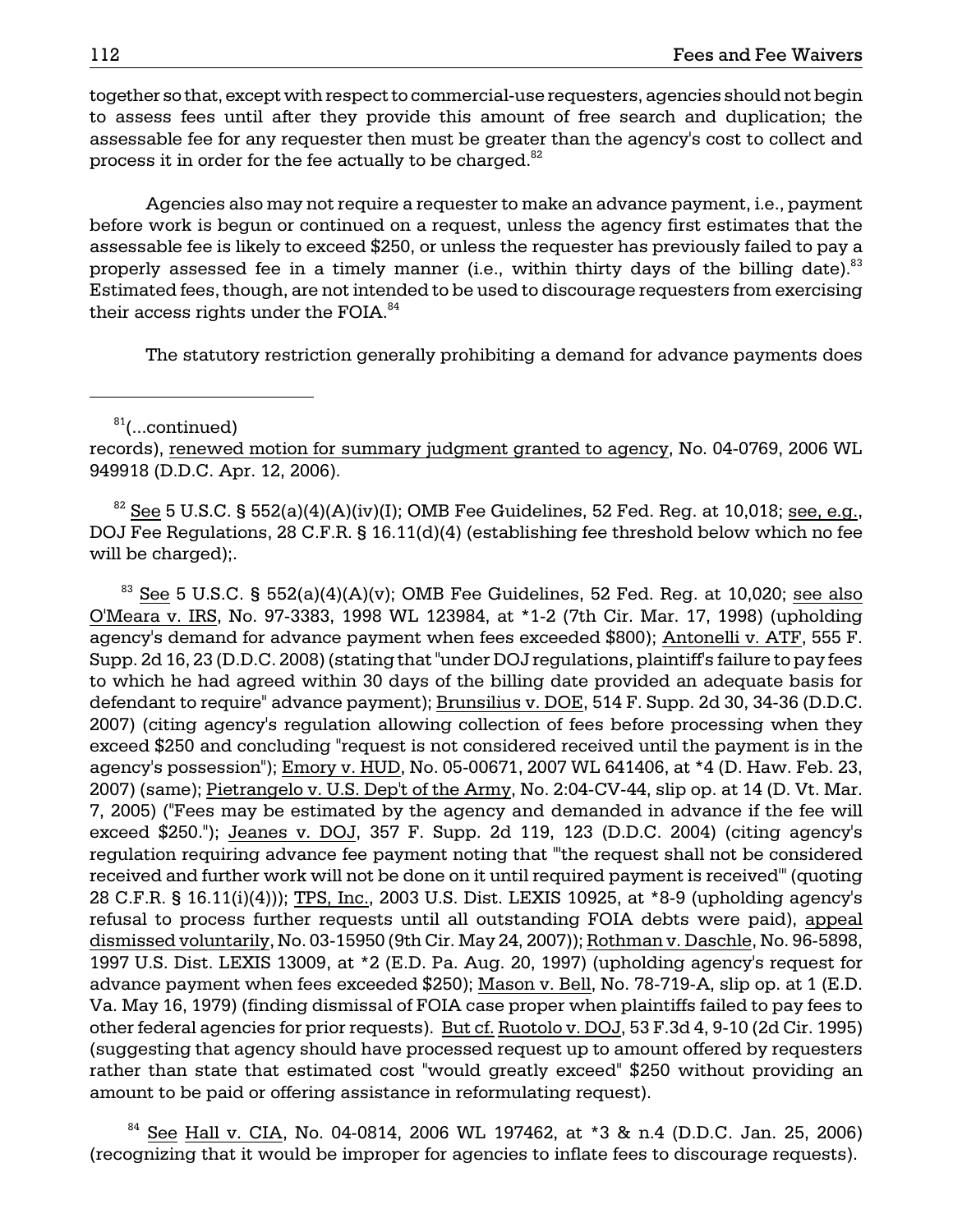not prevent agencies from requiring payment before actually releasing records which have been processed.<sup>85</sup> When an agency reasonably believes that a requester is attempting to divide a request into a series of requests for the purpose of avoiding the assessment of fees, the agency may aggregate those requests and charge accordingly. $86$  The OMB Fee Guidelines should be consulted for additional guidance on aggregating requests.<sup>87</sup>

The FOIA also provides that FOIA fees are superseded by "fees chargeable under a statute specifically providing for setting the level of fees for particular types of records."<sup>88</sup>

<sup>86</sup> See OMB Fee Guidelines, 52 Fed. Reg. at 10,019; see also Smith v. BOP, 517 F. Supp. 2d 451, 453-54 (D.D.C. 2007) (finding it reasonable to "aggregate plaintiff's separate requests . . . submitted over the course of three weeks" for similar documents); Atkin v. EEOC, No. 91 2508, slip op. at 20-21 (D.N.J. Dec. 4, 1992) (finding agency's decision to aggregate requests proper; reasonable for agency to believe that thirteen requests relating to same subject matter submitted within three-month period were made by requester to evade payment of fees), appeal dismissed for failure to timely prosecute sub nom. Atkin v. Kemp, No. 93-5548 (3d Cir. Dec. 6, 1993).

<sup>87</sup> OMB Fee Guidelines, 52 Fed. Reg. at 10,019-20.

 $88$  5 U.S.C. § 552(a)(4)(A)(vi); see OMB Fee Guidelines, 52 Fed. Reg. at 10,017-18; see also Oglesby v. U.S. Dep't of the Army, 79 F.3d 1172, 1177-78 (D.C. Cir. 1996) (stating that NARA's enabling statute, 44 U.S.C. § 2116 (2006), qualifies "as the genre of fee-setting provision" that supersedes FOIA's fee provisions); cf. Envtl. Prot. Info. Ctr., 432 F.3d at 947, 948 (finding FOIA's superseding fee provision to be "ambiguous," relying instead on OMB's Guidelines that discuss that provision, and determining that FOIA's reference to "a statute specifically providing for setting the level of fees" means "any statute that specifically requires a (continued...)

 $85$  See Strout v. U.S. Parole Comm'n, 40 F.3d 136, 139 (6th Cir. 1994) (finding that agency regulation requiring payment before release of processed records does not conflict with statutory prohibition against advance payment); Farrugia v. EOUSA, 366 F. Supp. 2d 56, 57 (D.D.C. 2005) (explaining that where requested records are already processed, payment may be required by agency before sending them), subsequent opinion granting summary judgment to agency, No. 04-0294, 2006 WL 33577 (D.D.C. Feb. 14, 2006); Taylor v. U.S. Dep't of the Treasury, No. A-96-CA-933, 1996 U.S. Dist. LEXIS 19909, at \*5 (W.D. Tex. Dec. 17, 1996) (explaining that agency regulation requires payment before records can be released); cf. Lee v. DOJ, 235 F.R.D. 274, 285 (W.D. Pa. 2006) (finding agency's proposal to search large number of district offices designated by requester "three offices at a time" and, after requester's payment was made for searching those three offices, "repeating the process until all districts had been searched," is permissible); Sliney v. BOP, No. 04-1812, 2005 WL 3273567, at \*4 (D.D.C. Sept. 28, 2005) (noting that no authority supported plaintiff's proposal that his suggested "installment plan" for paying fees "constitutes an agreement to pay the total fee"), subsequent opinion granting summary judgment to agency, 2005 WL 3273567, at \*4 (resolving ultimately that requester failed to exhaust with regard to processing fee). But cf. Hemmings v. Freeh, No. 95-0738, 2005 WL 975626, at \*3 (D.D.C. Apr. 25, 2005) (criticizing government's exhaustion argument as "form over substance" where none of its several requests for fee payment -- ultimately made by plaintiff after government filed motion to dismiss -- provided any "hard and fast deadline" for doing so).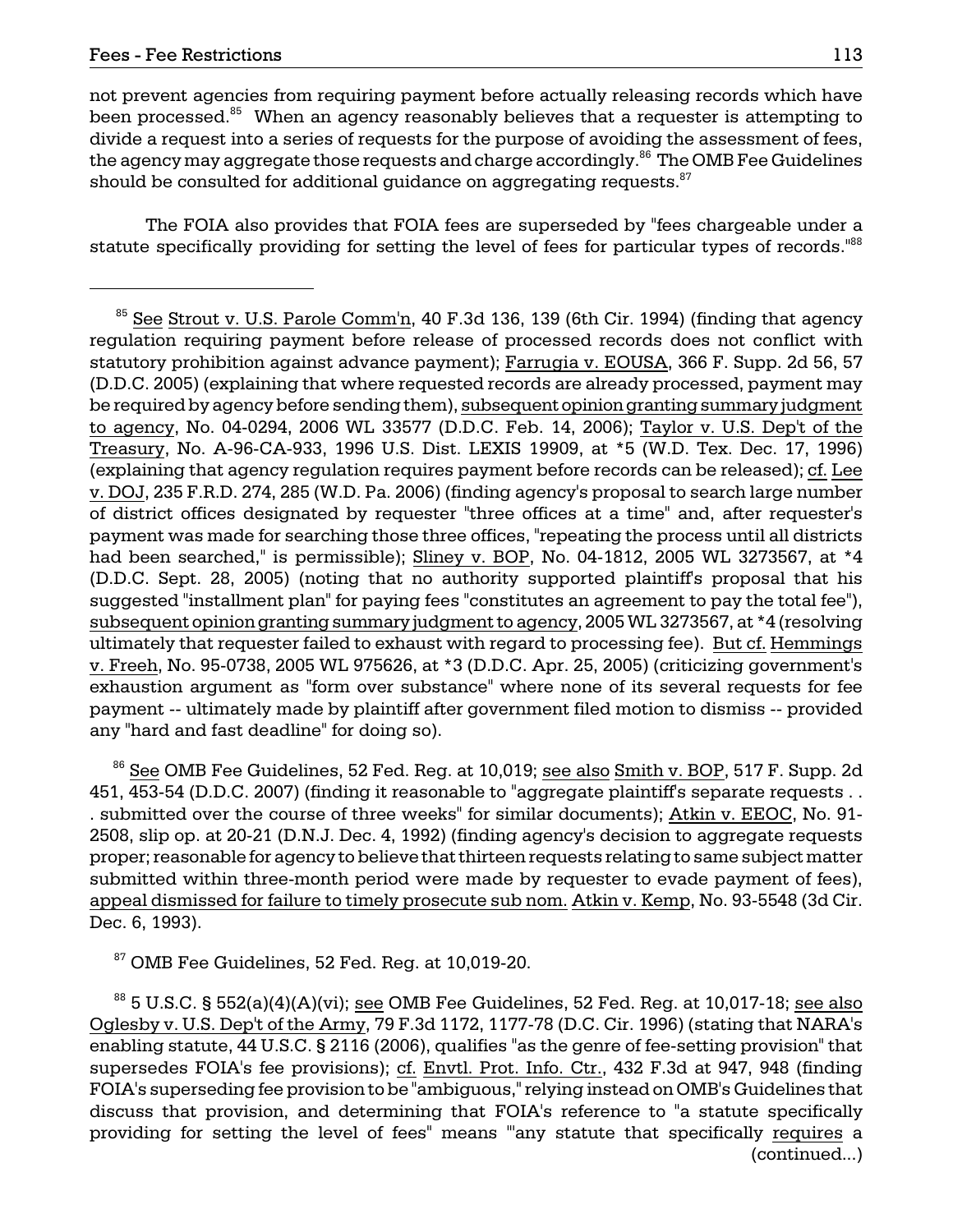borne by the requester and not by the general public. $^{\textrm{\textregistered}}$ Thus, when documents responsive to a FOIA request are maintained for distribution by an agency according to a statutorily based fee schedule, requesters should obtain the documents from that source and pay the applicable fees in accordance with the fee schedule of that other statute.<sup>89</sup> This may at times result in the assessment of fees that are higher than those that would otherwise be chargeable under the FOIA,<sup>90</sup> but it ensures that such fees are properly

alternate fee schedule. $^{92}$  Although this question has been raised, it has not yet been explicitly The superseding of FOIA fees by the fee provisions of another statute raises a related question as to whether an agency with a statutorily based fee schedule for particular types of records is subject to the FOIA's fee waiver provision in those instances where it applies an decided by an appellate court. $93$ 

88(...continued)

"properly charged by NTIS" under its fee schedule). <u>But see Envtl. Prot. Info. Ctr.,</u> 432 F.3d at System data "at not less than the estimated [reproduction] cost," or allowing agency "to make  $89$  See OMB Fee Guidelines, 52 Fed. Reg. at 10,012-13, 10,017-18 (implementing 5 U.S.C. § 552(a)(4)(A)(vi), and advising agencies to "inform requesters of the steps necessary to obtain records from those sources"); id. at 10,017 (contemplating "statutory-based fee schedule programs . . . such as the NTIS [National Technical Information Service]"); see also Wade v. Dep't of Commerce, No. 96-0717, slip op. at 5-6 (D.D.C. Mar. 26, 1998) (concluding that fee was 948-49 (holding that statute permitting agency to sell maps and Geospatial Information other disposition of such . . . materials," was not "superseding fee statute" given discretionary nature of agency's authority to charge fees, and recognizing that court's decision "may be at odds" with D.C. Circuit's decision in Oglesby, 79 F.3d 1172).

 $^{90}$  See, e.g., Wade, No. 96-0717, slip op. at 2, 6 (D.D.C. Mar. 26, 1998) (approving assessment of \$1300 fee pursuant to National Technical Information Service's superseding fee statute and noting cost of \$210 in anticipated FOIA fees).

 $91$  See OMB Fee Guidelines, 52 Fed. Reg. at 10,017.

 $92$  See Envtl. Prot. Info. Ctr., 432 F.3d at 946, 948 (recognizing FOIA's superseding fee provision as "exception to the fee waiver provision of the FOIA," but stating that statute in question did not qualify as a superseding fee statute).

because plaintiff failed to raise argument in timely manner), and Oglesby v. U.S. Dep't of the  $93$  Compare Oglesby, 79 F.3d at 1178 (refusing to rule on plaintiff's argument that a superseding fee statute does not exempt agency from making FOIA fee waiver determination, Army, 920 F.2d 57, 70 n.17 (D.C. Cir. 1990) (declining to reach fee waiver issue because plaintiff failed to exhaust administrative remedies), with Envtl. Prot. Info. Ctr., 432 F.3d at 946, 948 (recognizing FOIA's superseding fee provision as "exception to the fee waiver provision of the FOIA"), and St. Hilaire v. DOJ, No. 91-0078, slip op. at 4-5 (D.D.C. Sept. 10, 1991) (avoiding fee waiver issue because requested records were made publicly available), summary judgment granted to agency, (D.D.C. Mar. 18, 1992), aff'd per curiam, No. 92-5153 (continued...)

government agency . . . to set the level of fees'" and not one that simply allows it to do so (quoting OMB Fee Guidelines) (emphasis added)).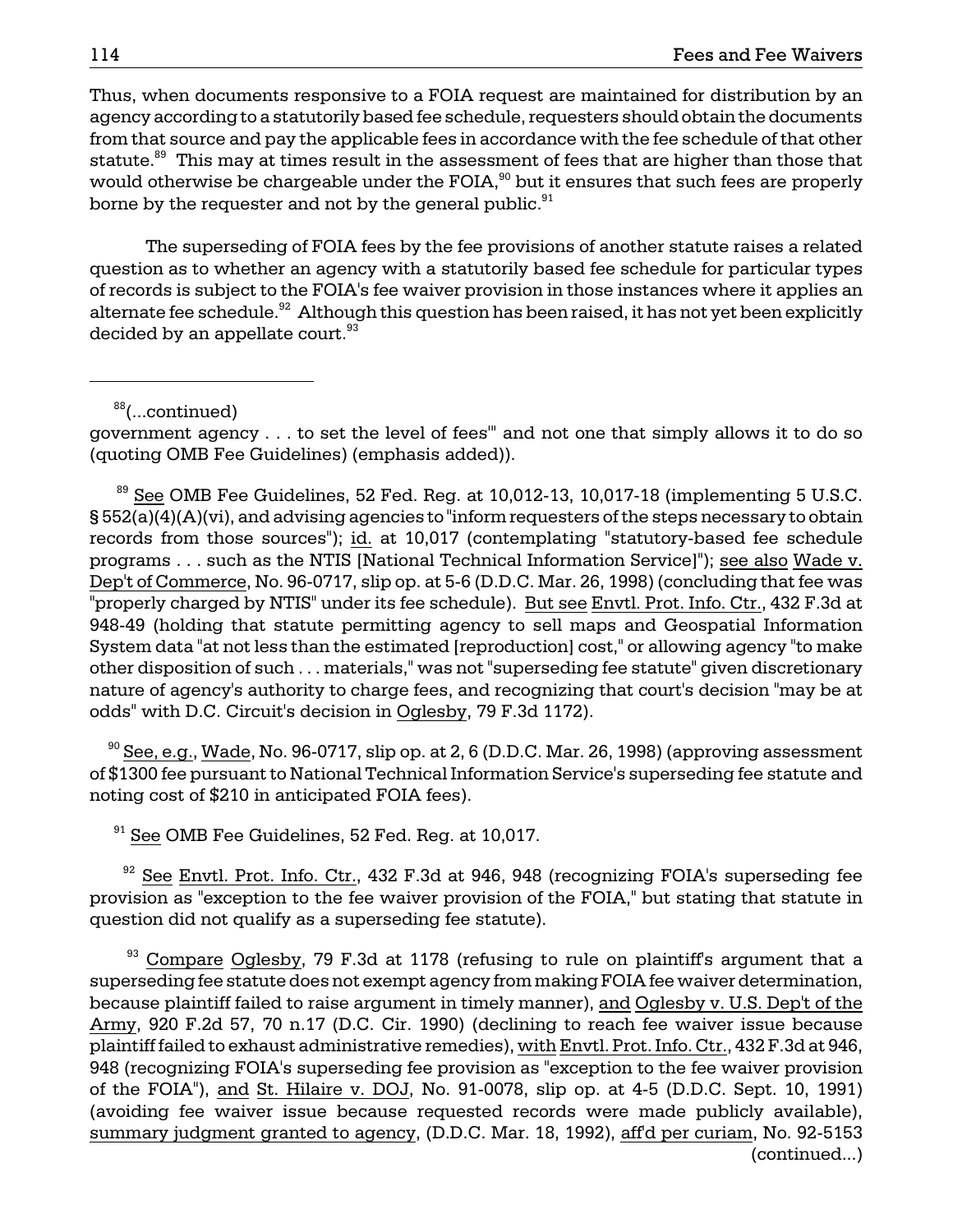The FOIA requires that requesters follow the agency's published rules for making FOIA requests, including those pertaining to the payment of authorized fees. $94$  Requesters have been found not to have exhausted their administrative remedies when they fail to satisfy the FOIA's fee requirements,<sup>95</sup> such as failing to file an administrative appeal of an adverse fee determination<sup>96</sup> or failing to agree to pay estimated fees.<sup>97</sup> Courts, however, have not required

 $93$ (...continued) (D.C. Cir. Apr. 28, 1994).

 $94$  See 5 U.S.C. § 552(a)(3)(B); Harrington v. DOJ, No. 06-0254, 2007 WL 625853, at \*3 (D.D.C. Feb. 27, 2007) (citing agency's regulation that request not deemed received "until the requester agrees in writing to pay the anticipated total fee"); Hinojosa, 2006 WL 2927095, at \*4 (stating that request must comply with FOIA and with agency's requirements, "including a firm promise to pay applicable processing fees"); Dinsio v. FBI, 445 F. Supp. 2d 305, 311 (W.D.N.Y. 2006) (reiterating that requester is required to follow agency rules "for requesting, reviewing and paying for documents"). But cf. Keen v. FBI, No. 98-2658, slip op. at 4-5 (D.D.C. July 9, 2002) (magistrate's recommendation) (finding request "wrongfully terminated" where agency failed to advise requester that request would be closed if he did not respond to agency's letter that notified him of fees and suggested that he narrow scope of request), adopted, (D.D.C. Aug. 26, 2002), renewed motion for summary judgment granted to agency, No. 98-2658, 2006 U.S. Dist. LEXIS 71860 (D.D.C. Sept. 29, 2006).

 $95$  See, e.g., Trenerry v. IRS, No. 95-5150, 1996 WL 88459, at  $*2$  (10th Cir. Mar. 1, 1996) (explaining that exhaustion includes payment of FOIA fees); McLaughlin v. DOJ, No. 07-2347, 2009 WL 428925, at \*3 (D.D.C. Feb. 23, 2009) (finding no exhaustion where plaintiff admitted to nonpayment of fees); Skrzypek v. Dep't of Treasury, 550 F. Supp. 2d 71, 73-74 (D.D.C. 2008) (concluding that plaintiff had not exhausted administrative remedies when he admitted to not having paid assessed fees); Antonelli, 555 F. Supp. 2d at 23 (stating "payment or waiver of assessed fees or an administrative appeal from the denial of a fee waiver request is a prerequisite to filing a FOIA lawsuit"); Smith, 517 F. Supp. 2d at 455 (finding that because requester's fee waiver was properly denied, exhaustion by paying fees required prior to seeking judicial review of agency action); Bansal v. DEA, No. 06-3946, 2007 WL 551515, at \*4 (E.D. Pa. Feb. 16, 2007) (stating "[p]laintiff has failed to exhaust administrative remedies because he has not paid the required fees"); Dinsio, 445 F. Supp. 2d at 311 (determining that plaintiff was barred from seeking judicial review due to failure to agree to pay fees).

 $96$  See, e.g., Oglesby, 920 F.2d at 66 & n.11, 71 ("Exhaustion does not occur until the required fees are paid or an appeal is taken from the refusal to waive fees."); Smith, 517 F. Supp. 2d at 454 (dismissing plaintiff's aggregation claim "because plaintiff did not exhaust this claim at the administrative level" by appealing agency's determination); Gonzalez v. ATF, No. 04-2201, 2005 WL 3201009, at \*6 (D.D.C. Nov. 9, 2005) (finding that requester's inaction -- i.e., that he never paid assessed fee nor appealed agency's refusal of fee waiver denial -- precludes judicial review of request); Sliney, 2005 WL 3273567, at \*4 (reiterating that where plaintiff neither agreed to pay processing fee nor appealed agency's refusal of his "'installment' plan" offer, administrative exhaustion had not occurred); Antonelli v. ATF, No. 04-1108, 2005 U.S. Dist. LEXIS 17089, at \*28 (D.D.C. Aug. 16, 2005) (finding requester's unsuccessful administrative appeal challenging amount of fee to be insufficient to satisfy exhaustion requirement); Tinsley v. Comm'r, No. 3:96-1769-P, 1998 WL 59481, at \*4 (N.D. Tex. Feb. 9, 1998) (finding that because (continued...)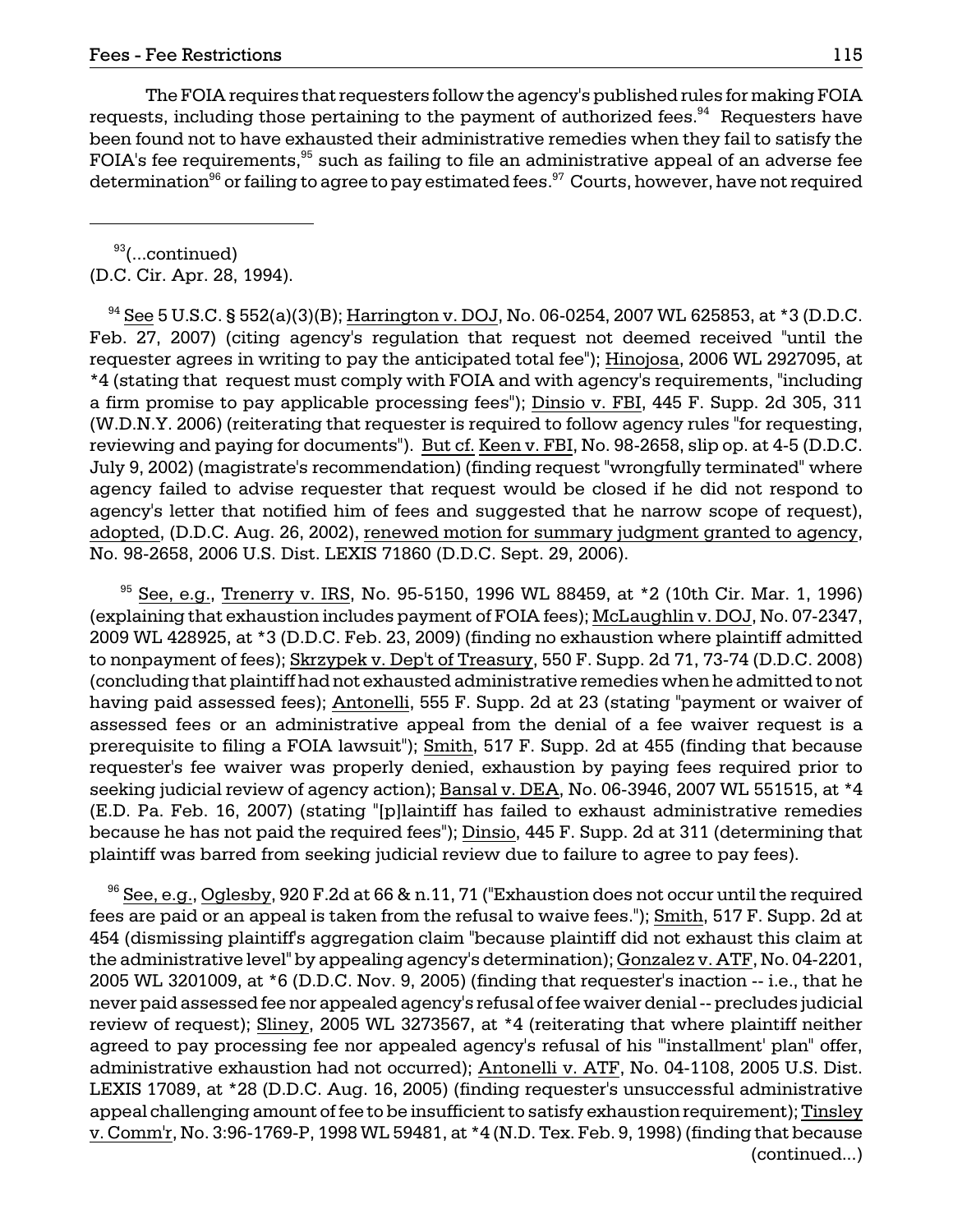exhaustion where an agency has failed in some way to fully comply with its own regulations.  $98$ A requester's obligation to comply with the agency's fee requirements does not cease after litigation has been initiated under the FOIA. $99$  (For a further discussion of the exhaustion

<sup>96</sup>(...continued)

plaintiff failed to appeal fee waiver denial, exhaustion was not achieved). But cf. Payne v. Minihan, No. 97-0266, slip op. at 34 n.17 (D.N.M. Apr. 30, 1998) (holding plaintiff was not required to exhaust by appealing fee waiver denial when requester's right to sue already was perfected on different issue), summary judgment granted, (D.N.M. Oct. 27, 1999), aff'd, 232 F.3d 902 (10th Cir. 2000) (unpublished table decision).

 $97$  See Research Air, Inc. v. Kempthorne, 589 F. Supp. 2d 1, 10 & n.6 (D.D.C. 2008) (concluding that because requester did not commit to pay assessed fee, "agency properly refused to process his FOIA requests"); Brunsilius, 514 F. Supp. 2d at 34 (citing agency regulation allowing agency to treat request as not received once fees are determined or estimated to exceed \$25 until requester agrees to pay fees); Dale v. IRS, 238 F. Supp. 2d 99, 107 (D.D.C. 2002) (dismissing case because plaintiff failed to make "firm commitment" to pay fees); cf. Kemmerly v. U.S. Dep't of Interior, No. 06-2386, 2006 WL 2990122, at \*1 (E.D. La. Oct. 17, 2006) (finding requester's agreement to pay "reasonable fees" to be insufficient under FOIA and agency's implementing regulation); Hall, 2005 WL 850379, at \*5 n.9 (noting that although plaintiff characterized agency's six-figure fee estimate as "ludicrous," he sought neither accounting nor relief from estimated fees from court). But see Hinojosa v. Dep't of Treasury, No. 06-0215, 2006 WL 2927095, at \*4-5 (D.D.C. Oct. 11, 2006) (finding that requesters' commitment to pay up to \$50 per request "appears to satisfy" requirement of "firm promise" to pay).

 $98$  See, e.g., Thomas v. HHS, 587 F. Supp. 2d 114, 117 (D.D.C. 2008) (concluding that plaintiff had constructively exhausted because agency's demand for payment of search fees came after litigation filed); Kishore v. DOJ, 575 F. Supp. 2d 243, 252-53 (D.D.C. 2008) (reaching merits of FOIA claim finding that even though requester had not paid assessed fees, subsequent agency actions dispensed with necessity of exhaustion); Bansal, 2007 WL 551515, at \*6 (E.D. Pa. Feb. 16, 2007) (refusing to grant agency's motion for summary judgment for failure to pay fees as agency had not shown it had complied with its regulation requiring notification when fees are estimated to exceed \$25); Hicks, No. 04-0769, slip op. at 4 (D.D.C. Sept. 26, 2005) (finding that agency's failure to provide appeal rights -- in letter dated ten months after date of request and after litigation ensued -- defeated agency's exhaustion argument based on failure to pay fees); Sliney, 2005 WL 839540, at \*4 (characterizing agency's contention that requester failed to exhaust by paying fees as "disingenuous" where agency failed to notify requester of fee at administrative level as required by agency fee regulation); Stanley v. DOD, No. 93-CV-4247, slip op. at 11 (S.D. Ill. July 28, 1998) (stating that agency's failure to inform plaintiff of right to administratively appeal its fee estimate amounted to constructive exhaustion where agency's regulations allowed appeal of such estimates); see also Kishore v. DOJ, 575 F. Supp. 2d 243, 252-53 (D.D.C. 2008) (reaching merits of FOIA claim even though plaintiff had not paid assessed fees as plaintiff's filing suit prompted agency to correct processing errors).

 $^{99}$  See Pollack v. DOJ, 49 F.3d 115, 119-20 (4th Cir. 1995) (providing that commencement of FOIA action does not relieve requester of obligation to pay for documents); Harrington, 2007 (continued...)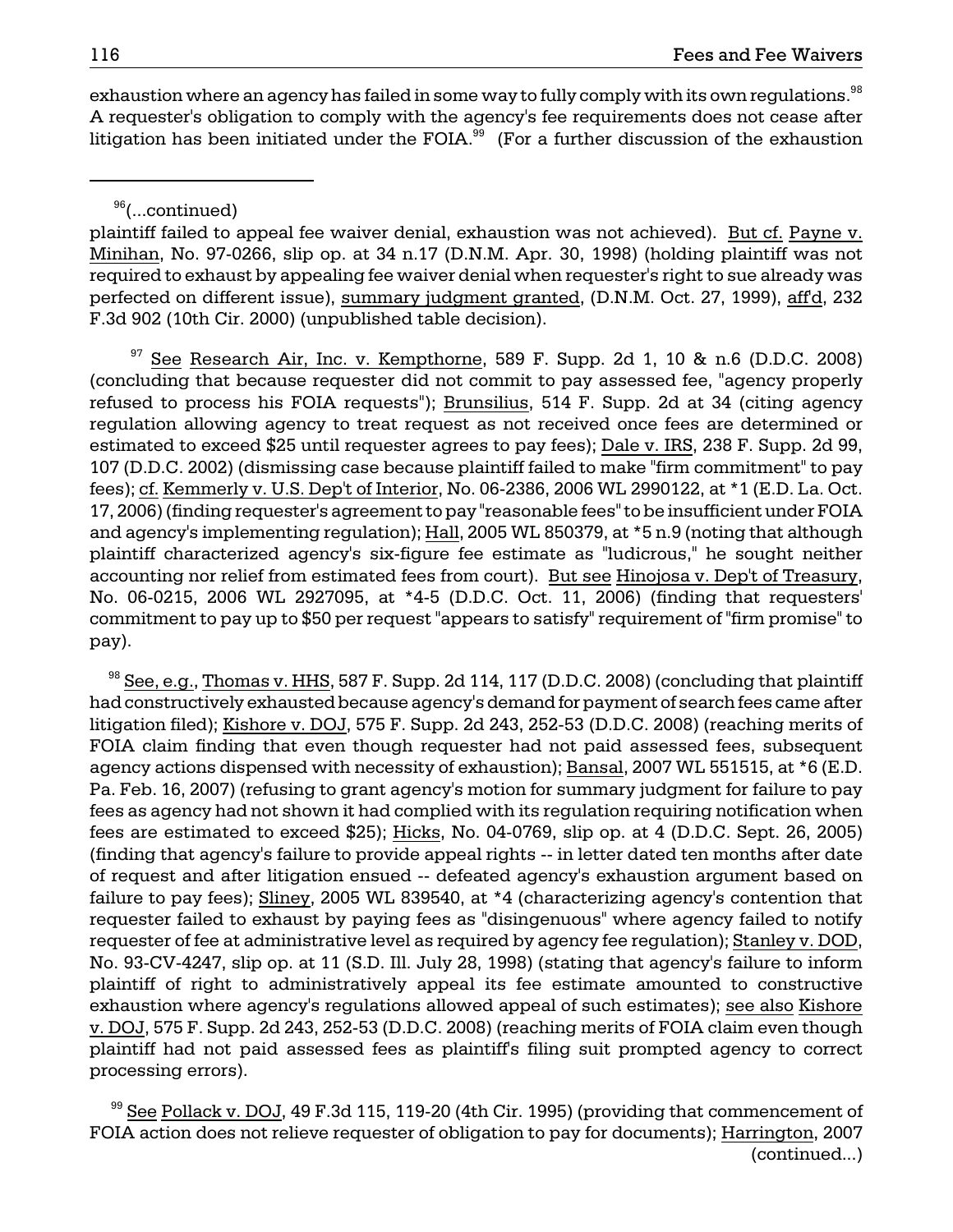requirement, including exhaustion of "fee" issues, see Litigation Considerations, Exhaustion of Administrative Remedies, below.)

Further, the Act contains no provision for reimbursement of fees if the requester is dissatisfied with the agency's response.100 Nor does the FOIA provide for penalties to be assessed against an agency or its administrators for delays in refunding a requester's overpayment.<sup>101</sup> In addition, absent specific statutory authority allowing an agency (or a subdivision of it) to do so, $^{102}$  all fees collected in the course of providing FOIA services are to

WL 625853, at \*2 (same); Kemmerly, 2006 WL 2990122, at \*2 (emphasizing that whether request for payment is made by agency pre- or post-litigation, "'the plaintiff has an obligation to pay'" (quoting Trueblood v. U.S. Dep't of the Treasury, 943 F. Supp. 64, 68 (D.D.C. 1996))); Gavin, 2006 U.S. Dist. LEXIS 75227, at \*16 (stating that FOIA fees may be assessed postlitigation); Hicks, 2006 WL 949918, at \*2 (same); Pietrangelo, No. 2:04-CV-44, slip op. at 13 (D. Vt. Mar. 7, 2005) (explaining that constructive exhaustion based on agency's failure to respond "did not relieve [requester] of statutory obligation to pay any and all fees" (quoting Pollack, 49 F.3d at 119)); Jeanes, 357 F. Supp. 2d at 123 (observing that although plaintiff did not receive notice of fees until after litigation ensued, obligation to pay fees remained); Maydak v. DOJ, 254 F. Supp. 2d 23, 50 (D.D.C. 2003) (noting that plaintiff is still obligated to pay fee or seek waiver even if agency's fee assessment is made after plaintiff files suit); Goulding v. IRS, No. 97 C 5628, 1998 WL 325202, at \*9 (N.D. Ill. June 8, 1998) (finding plaintiff's constructive exhaustion did not relieve his obligation to pay authorized fees), summary judgment granted, No. 97 C 5628 (N.D. Ill. July 30, 1998) (restating that plaintiff's failure to comply with fee requirements is fatal to claim against government); Trueblood v. U.S. Dep't of the Treasury, 943 F. Supp. 64, 68 (D.D.C. 1996) (stating even if request for payment not made until after litigation commences, that fact does not relieve requester of obligation to pay reasonably assessed fees); cf. Pub. Citizen, Inc. v. Dep't of Educ., 292 F. Supp. 2d 1, 5 (D.D.C. 2003) (disallowing assessment of fees after litigation ensued where agency failed to inform requester that fees were in excess of amount to which it agreed, failed to give notice that fees would exceed \$250 as required by regulation, and failed to address request for fee waiver); Judicial Watch of Fla., Inc. v. DOJ, No. 01-0212, slip op. at 3 (D.D.C. Oct. 19, 2001) (finding that plaintiff, through its actions, including its ambiguous response to court's order to notify agency of its intent with regard to payment of fees, "constructively abandoned its FOIA request").

 $100$  See Stabasefski, 919 F. Supp. at 1573 (stating that the FOIA does not provide for reimbursement of fees when agency redacts portions of records that are released).

 $101$  See Johnson v. EOUSA, No. 98-0729, 2000 U.S. Dist. LEXIS 6095, at \*8 (D.D.C. May 2, 2000) (observing that despite delay in refunding overpayment, FOIA does not provide for award of damages to requester, nor does delay rise to level of constitutional violation by agency or its employees), aff'd, 310 F.3d 771 (D.C. Cir. 2002).

 $102$  See Food and Drug Administration Revitalization Act, Pub. L. No. 101-635, § 201, 104 Stat. 4584 (1990) (codified as amended at 21 U.S.C. § 379f(a)(2) (2006)) (authorizing FDA to "retain all fees charged for [FOIA] requests").

<sup>&</sup>lt;sup>99</sup>(...continued)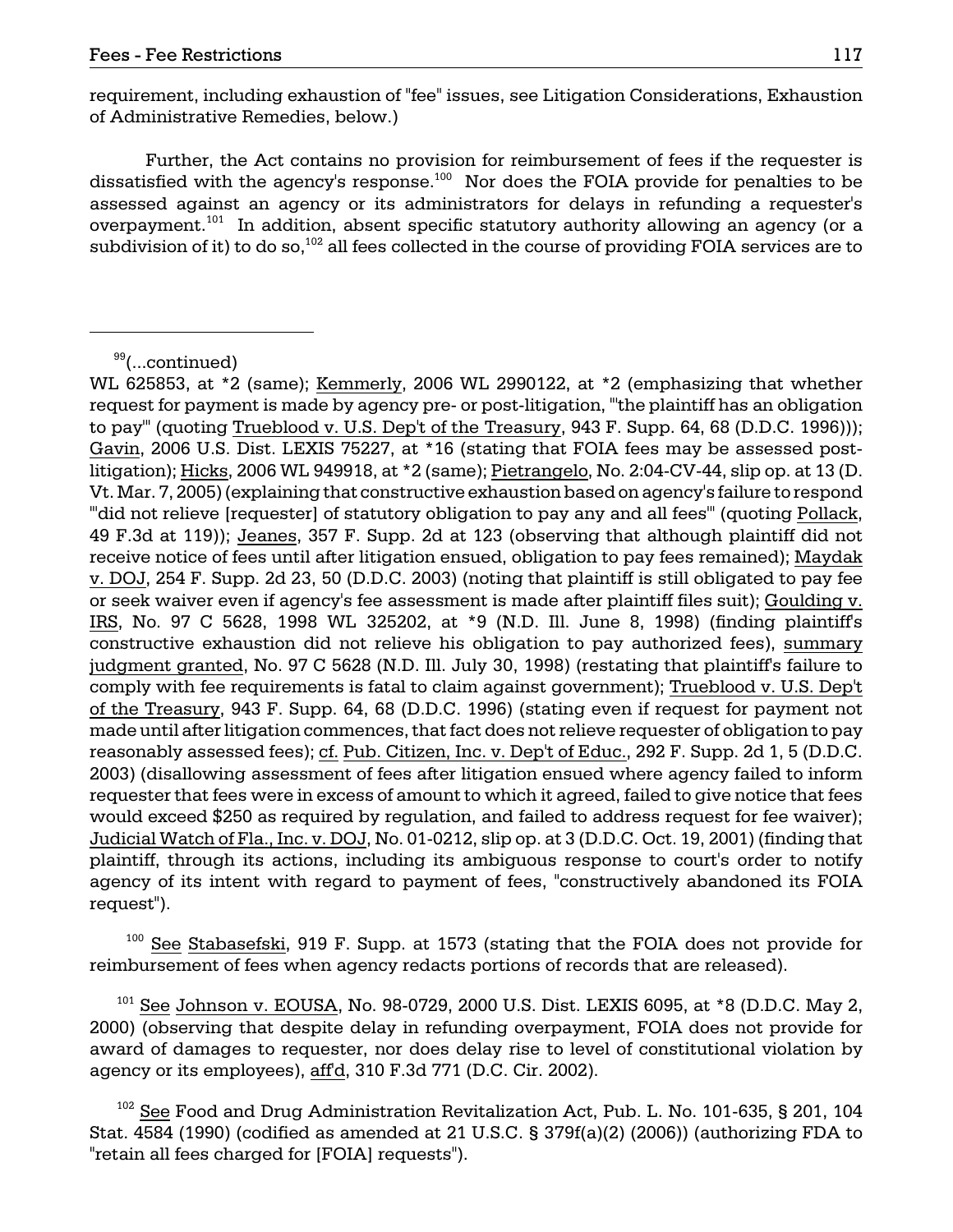be deposited into the Treasury of the United States.<sup>103</sup>

The appropriate standard of judicial review for fee issues has yet to be clearly established in the decisions that have considered this issue.<sup>104</sup> The majority of courts that have reviewed fee issues under the FOIA have applied a single review standard (i.e., de novo review) to both fee and fee waiver matters, and they have done so with little or no discussion.<sup>105</sup> As for the scope of the review, courts have limited their review to the administrative record before the agency at the time of its decision.<sup>106</sup> The extent of judicial

<sup>103</sup> See OMB Fee Guidelines, 52 Fed. Reg. at 10,012, 10,017 (directing that funds collected for providing FOIA services must be deposited into general revenues of United States and not into agency accounts).

 $104$  Compare Hall, 2005 WL 850379, at  $*6$  n.10 (acknowledging that there is "some dispute" as to review standard for fee limitation based on news media status (citing Judicial Watch, 122 F. Supp. 2d at 11-12 (applying arbitrary and capricious standard), and Judicial Watch, 133 F. Supp. 2d at 53 (applying de novo standard))), Crain, No. 02-0341, slip op. at 5 & n.5 (D.D.C. Mar. 25, 2003) (stating that there is uncertainty within D.C. Circuit as to standard of review regarding fee category status), Judicial Watch, 185 F. Supp. 2d at 59 (conceding that there is "some disagreement as to the correct standard" for review of agency's denial of media status), and Rozet, 59 F. Supp. 2d at 56 (emphasizing that although denials of fee waiver requests are reviewed de novo, "the appropriate standard of review for an agency determination of fee status under FOIA . . . has not been decided in this Circuit"), with Brown, 445 F. Supp. 2d at 1356 (acknowledging some disagreement as to appropriate standard of review for media category but applying de novo standard "because review under the de novo standard or under some more deferential standard leads to the same conclusion" in instant case), Elec. Privacy Info. Ctr., 241 F. Supp. 2d at 9 (concluding that "the statutory language, judicial authority, and [FOIA Reform Act's] legislative history . . . support the view that determinations regarding preferred fee status are reviewed de novo" while acknowledging that at least one recent court has applied "arbitrary and capricious" standard), and Hosp. & Physician Publ'g, 1999 WL 33582100, at \*2 (stating in single sentence that court review of fee category is de novo, yet citing to statutory provision for de novo review of fee waivers).

 $105$  See, e.g., Judicial Watch, No. 00-0745, slip op. at 14-15 (D.D.C. Feb. 12, 2001) (applying de novo standard to both fee category and fee waiver issues) (same); Judicial Watch, 133 F. Supp. 2d at 53 (rejecting government's argument that arbitrary and capricious standard applied to matter of fee category; undertaking de novo review on both fee and fee waiver issues); Judicial Watch, 2000 WL 33724693, at \*3-4 (applying de novo standard to fee category and fee waiver issues); cf. Hosp. & Physician Publ'g, 1999 WL 33582100, at \*2 (using de novo standard for media issue, without discussion).

 $106$  See Stewart v. Dep't. of the Interior, 554 F.3d 1236, 1243 (10th Cir. 2009) (declining, as did district court, to rely on affidavit submitted by agency because it "was not contained in the administrative record"); Ctr. for Pub. Integrity, 2007 WL 2248071, at \*5 & n.3 (limiting administrative record to include those website pages actually viewed by agency instead of incorporating requester's entire website as suggested by plaintiff); Crain, No. 02-0341, slip op. at 7 (D.D.C. Mar. 25, 2003) (stating that "this Court's review of fee categorization is limited to the record that was before the agency at the time it made its decision"); Judicial Watch, 122 (continued...)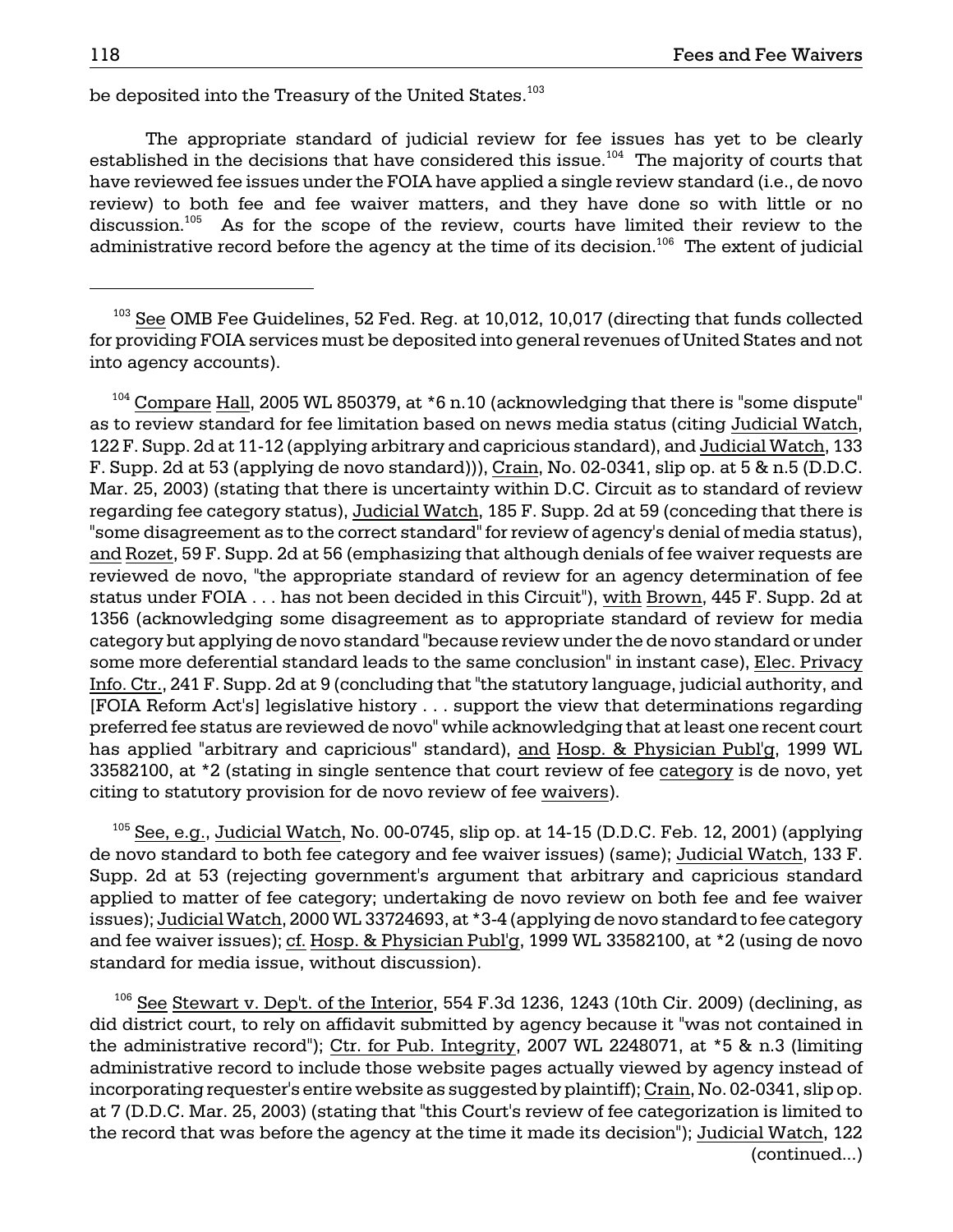deference given to agency fee regulations that are based upon the OMB Fee Guidelines still remains unclear. $107$ 

# Fee Waivers

The fee waiver standard of the Freedom of Information Act,<sup>108</sup> provides that fees should be waived or reduced "if disclosure of the information is in the public interest because it is likely to contribute significantly to public understanding of the operations or activities of the government and is not primarily in the commercial interest of the requester."<sup>109</sup> To implement this standard, the Department of Justice issued fee waiver policy guidance<sup>110</sup> advising agencies of six analytical factors to be considered in applying this statutory fee waiver standard.<sup>111</sup> These six factors have been applied and implicitly approved by the Court of Appeals for the Ninth Circuit in McClellan Ecological Seepage Situation v. Carlucci,<sup>112</sup> and again within the same circuit some ten years later.<sup>113</sup> More recently, the Courts of Appeals for the Tenth and District of Columbia Circuits have referenced and applied these multiple factors to the fee waiver matters before them. $^{114}$ 

 $106$ (...continued)

F. Supp. 2d at 12 (stating that scope of court's review is limited to administrative record).

 $107$  Compare Media Access Project, 883 F.2d at 1071 (stating that agency's interpretation of its own fee regulations "must be given at least some deference"), and Pietrangelo v. U.S. Dep't of the Army, 2007 U.S. Dist. LEXIS 46495, at \*16 (same) (quoting Media Access Project, 883 F.2d at 1071), with Judicial Watch, Inc. v. Rossotti, 326 F.3d 1309, 1313 (D.C. Cir. 2003) (emphasizing that court owes "no particular deference to the [agency's] interpretation of FOIA") (fee waiver case), Physicians Comm. for Responsible Med. v. HHS, 480 F. Supp. 2d 119, 122 n.3 (D.D.C. 2007) (noting that while no deference was owed agency's interpretation of FOIA, court would apply agency's regulation because it was not in controversy and plaintiff had relied upon it in its request) (fee waiver context), and Inst. for Wildlife Prot. v. U.S. Fish & Wildlife Serv., 290 F. Supp. 2d 1226, 1230 (D. Or. 2003) (stating that court owes no particular deference to agency's interpretation of FOIA (citing Judicial Watch, 326 F.3d at 1313)).

 $108$  5 U.S.C. § 552(a)(4)(A)(iii) (2006), amended by OPEN Government Act of 2007, Pub. L. No. 110-175, 121 Stat. 2524.

 $109$  Id.

 $110$  See 5 U.S.C. § 552(e)(6).

<sup>111</sup> See FOIA Update, Vol. VIII, No. 1, at 3-10 ("OIP Guidance: New Fee Waiver Policy Guidance").

112 835 F.2d 1282, 1285-86 (9th Cir. 1987).

 $113$  See Friends of the Coast Fork v. U.S. Dep't of the Interior, 110 F.3d 53, 55 (9th Cir. 1997) (noting that agency had "promulgated a multi-factor balancing test to assist in evaluating the statutory standard").

 $114$  See Stewart v. U.S. Dep't of the Interior, 554 F.3d 1236, 1242 (10th Cir. 2009) (stating that (continued...)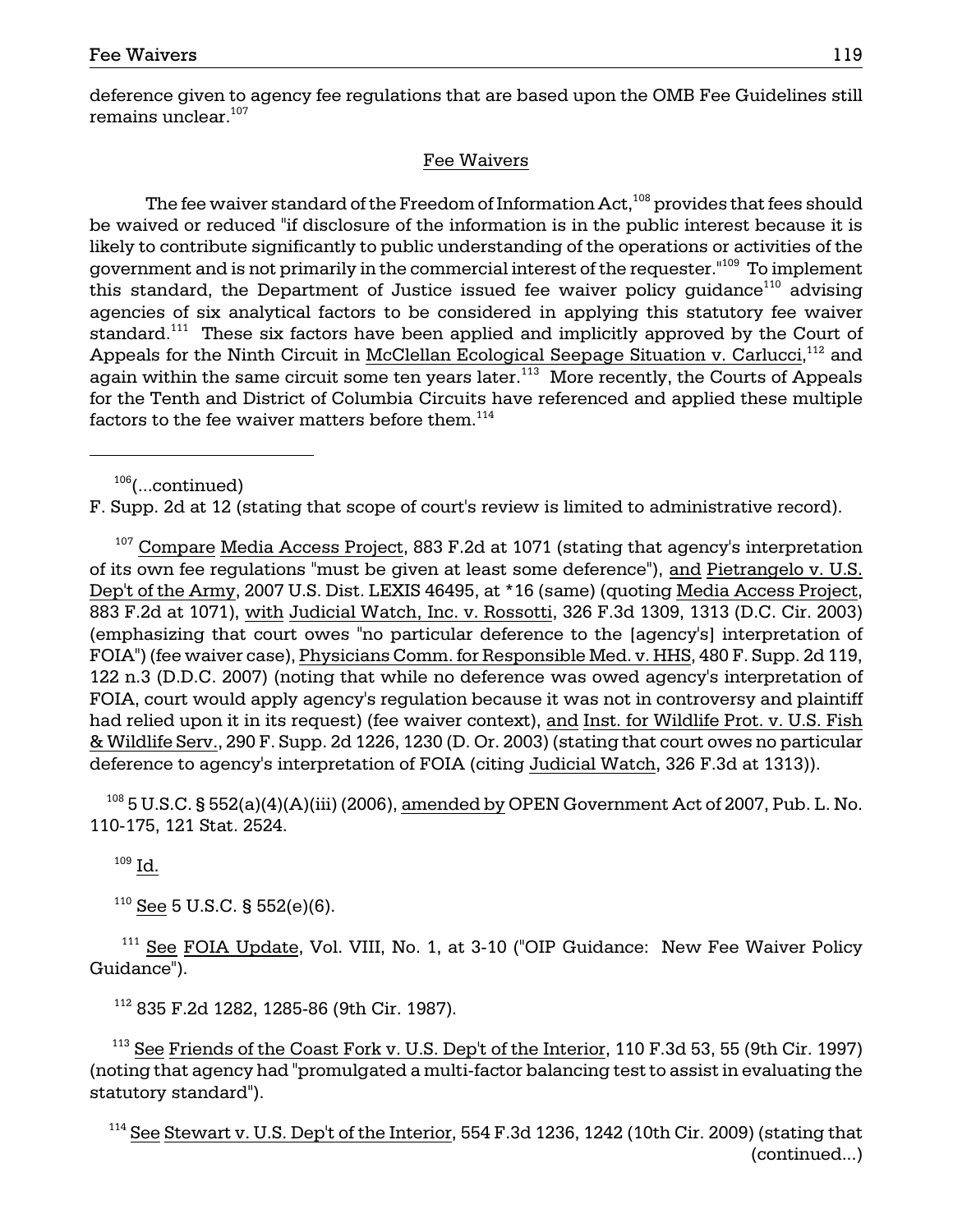The statutory fee waiver standard contains two basic requirements: the public interest requirement (consisting of fee waiver factors one through four); and the requirement that the requester's commercial interest in the disclosure, if any, must be less than the public interest in it (consisting of fee waiver factors five and  $\text{six}$ ).<sup>115</sup> Both of these statutory requirements must be satisfied by the requester before properly assessable fees are waived or reduced under the statutory standard.<sup>116</sup> Requests for a waiver or reduction of fees must be considered on a case-by-case basis<sup>117</sup> inasmuch as the information sought varies from request to

agency "established several [fee waiver] criteria that must be met . . . to obtain a fee waiver"); Judicial Watch, Inc. v. DOJ, 365 F.3d 1108, 1126 (D.C. Cir. 2004) (stating that "for a request to be in the 'public interest,' four criteria must be satisfied," citing agency's multi-factor fee waiver regulation); see also, e.g., Brown v. U.S. Patent & Trademark Office, 445 F. Supp. 2d 1347, 1358-61 (M.D. Fla. 2006) (applying six factors agency considers in making fee waiver determinations), aff'd per curiam, No. 06-14716, 2007 WL 446601 (11th Cir. Feb. 13, 2007); cf. Judicial Watch, Inc. v. Rossotti, 326 F.3d 1309, 1313-15 (D.C. Cir. 2003) (applying agency's multi-factor public interest test but noting that no particular deference is owed to agency's interpretation of FOIA) (citation omitted).

 115 See 5 U.S.C. § 552(a)(4)(A)(iii); see also Larson v. CIA, 843 F.2d 1481, 1483 (D.C. Cir. 1988) (per curiam) (recognizing that "fee waiver test provides two-pronged analysis"); FedCure v. Lappin, 602 F. Supp. 2d 197, 201 (D.D.C. 2009) (stating that statute "prescribes a two-pronged test that the requester must satisfy"); Brown, 445 F. Supp. 2d at 1358 (referencing two-part test used for fee waiver determinations); Inst. for Wildlife Prot. v. U.S. Fish & Wildlife Serv., 290 F. Supp. 2d 1226, 1228 (D. Or. 2003) (observing that statute establishes two-part test for fee waiver); Sloman v. DOJ, 832 F. Supp. 63, 68 (S.D.N.Y. 1993) (acknowledging statutory "twopronged test" to be used for fee waiver determinations); DOJ Fee Waiver Regulation, 28 C.F.R. § 16.11(k) (2008).

<sup>116</sup> See FOIA Update, Vol. VIII, No. 1, at 4 ("OIP Guidance: New Fee Waiver Policy Guidance"); see also Friends of the Coast Fork, 110 F.3d at 55 (reiterating that "requesters bear the initial burden of satisfying the statutory and regulatory standards for a fee waiver" (citing McClellan, 835 F.2d at 1284-85)); Ctr. for Medicare Advocacy v. HHS, 577 F. Supp. 2d 221, 239 (D.D.C. 2008) (noting that "courts employ a two part test to determine whether the requester has satisfied [its] burden"); In Def. of Animals v. NIH, 543 F. Supp. 2d 83, 97 (D.D.C. 2008) (noting that "requester bears initial burden" of meeting two-prong statutory test); Brown, 445 F. Supp. 2d at 1354 (stating that requester "bears the burden of providing information that supports his fee waiver request with the initial FOIA request"); McQueen v. United States, 264 F. Supp. 2d 502, 524 (S.D. Tex. 2003) (same), aff'd per curiam in pertinent part, 100 F. App'x 964 (5th Cir. 2004); Citizens Progressive Alliance v. U.S. Bureau of Indian Affairs, 241 F. Supp. 2d 1342, 1366 (D.N.M. 2002) (same); S.A. Ludsin & Co. v. SBA, No. 96 Civ. 2146, 1997 U.S. Dist. LEXIS 8617, at \*10-11 (S.D.N.Y. June 19, 1997) (noting that fee waiver provision contains two requirements and that requester carries burden of proof on both), summary affirmance granted, 162 F.3d 1148 (2d Cir. 1998) (unpublished table decision); Anderson v. DEA, No. 93 253, slip op. at 4 (W.D. Pa. May 11, 1995) (magistrate's recommendation) (stating that burden is on requester to establish fee waiver standard met), adopted, (W.D. Pa. June 21, 1995).

 $117$  See Media Access Project v. FCC, 883 F.2d 1063, 1065 (D.C. Cir. 1989) (remarking that (continued...)

 $114$ (...continued)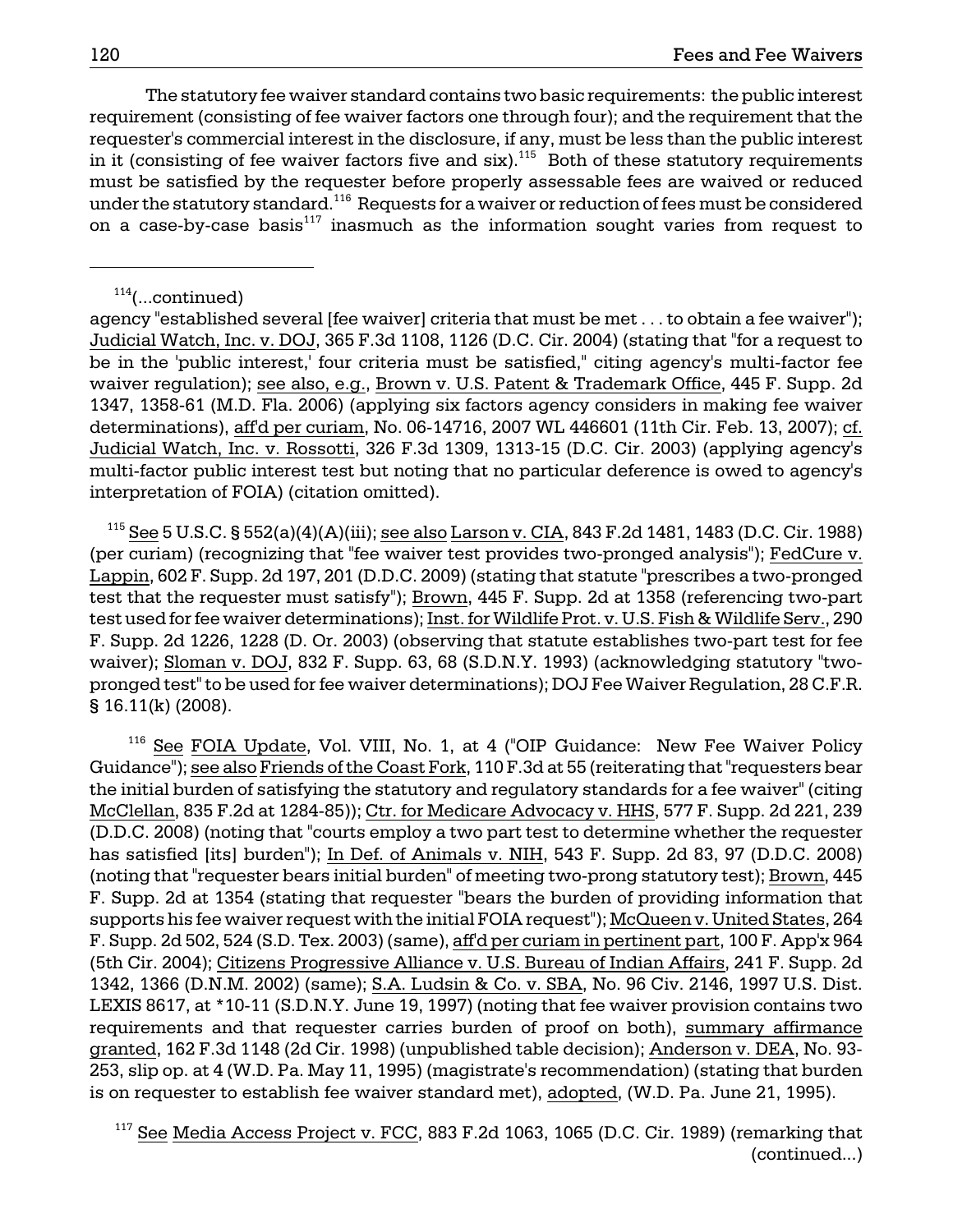request.<sup>118</sup> Further, requesters should address both of the statutory requirements in sufficient detail for the agency to make an informed decision as to whether it can appropriately waive or reduce the fees in question.<sup>119</sup> In this regard, it is the requester, or the requester through an attorney or other representative, who must demonstrate his entitlement to a fee waiver and not the representative's possible entitlement.<sup>120</sup> To the extent that an agency in its fee waiver analysis does not consider a factor or factors addressed by the requester in its request, courts generally have construed that factor as not at issue and thus conceded.<sup>121</sup>

When a requester fails to provide sufficient information for the agency to make a fee waiver decision, the agency may defer consideration of the fee waiver request in order to ask

 $117$ (...continued)

 $118$  See, e.g., Judicial Watch, Inc. v. DOJ, No. 99-2315, 2000 WL 33724693, at  $*5$  (D.D.C. Aug. 17, 2000) ("Under the FOIA, the analysis focuses on the subject and impact of the particular disclosure, not the record of the requesting party.").

 $119$  See, e.g., Judicial Watch, 326 F.3d at 1312 (reiterating that requests for fee waivers "must" be made with reasonable specificity . . . and based on more than conclusory allegations") (quotation marks and internal citations omitted); McClellan, 835 F.2d at 1285 (stating that conclusory statements will not support fee waiver request); In Def. of Animals, 543 F. Supp. 2d at 109 (same); Jarvik v. CIA, 495 F. Supp. 2d 67, 73 (D.D.C. 2007) (stating that requester "must pinpoint the type of government activity he is investigating"); Prison Legal News, 436 F. Supp. 2d 17, 26 (D.D.C. 2006) (finding that requester had provided reasonable specificity as to how records about events within agency's facilities would benefit public); McQueen, 264 F. Supp. at 525 (emphasizing that "[c]onclusory statements on their face are insufficient" to prove entitlement to fee waiver).

 $120$  See Dale v. IRS, 238 F. Supp. 2d 99, 107 (D.D.C. 2002) ("A party's counsel is not the 'requester' for purposes of a fee waiver request."); cf. Trulock v. DOJ, 257 F. Supp. 2d 48, 52 (D.D.C. 2003) (finding that plaintiff failed to exhaust where "blanket" fee waiver request was submitted to agency in plaintiff's counsel's name, not his own); Uniform Freedom of Information Act Fee Schedule and Guidelines [hereinafter OMB Fee Guidelines], 52 Fed. Reg. 10,012, 10,018 (Mar. 27, 1987) (addressing same matter in fee category context).

<sup>121</sup> See, e.g., Citizens for Responsibility & Ethics in Wash. v. U.S. Dep't of Educ., 593 F. Supp. 2d 261, 269-270 (D.D.C. 2009) (noting that by not addressing plaintiff's assertion that its requests "were not primarily in its commercial interest," defendant conceded point); Physicians Comm. for Responsible Med. v. HHS, 480 F. Supp. 2d 119, 122 (D.D.C. 2007) (deciding that because agency did not raise any argument with regard to "commercial interest prong," plaintiff's commercial interest is not at issue).

any requester may seek waiver of assessed fees on "case-by-case" basis); Nat'l Sec. Archive v. DOD, 880 F.2d 1381, 1383 (D.C. Cir. 1989) (dictum) (noting that statute provides for fee waivers on "case-by-case" basis); Nat'l Wildlife Fed'n v. Hamilton, No. 95-017-BU, slip op. at 2 (D. Mont. July 15, 1996) (same); FOIA Update, Vol. VIII, No. 1, at 6 ("OIP Guidance: New Fee Waiver Policy Guidance").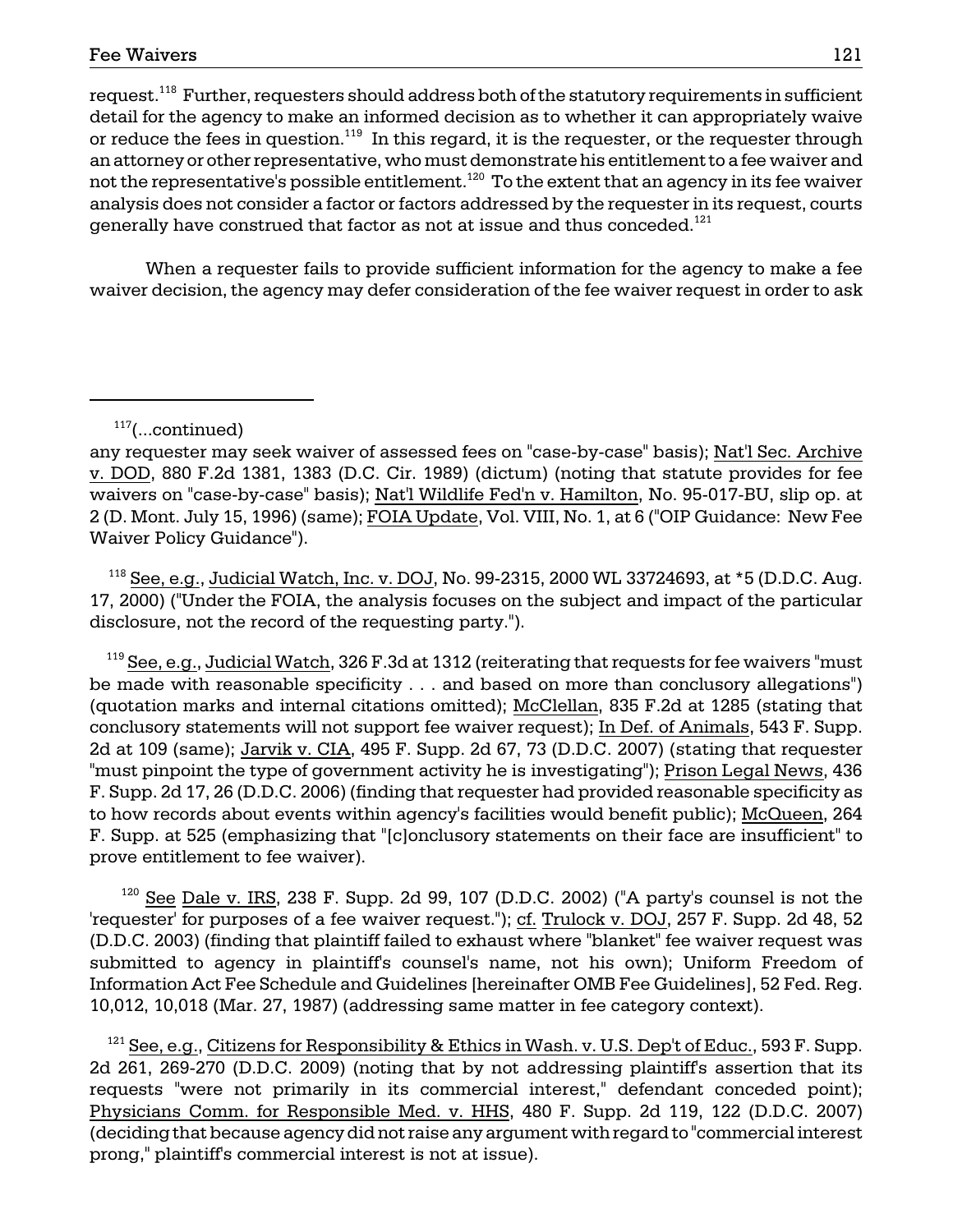the requester for necessary supplemental or clarifying information.<sup>122</sup> As recently amended by the OPEN Government Act, $123$  the FOIA now expressly provides that an agency may request additional information from the requester "if necessary to clarify with the requester issues regarding fee assessment."<sup>124</sup> (For a discussion of when it is appropriate to make such an inquiry, see Procedural Requirements, Time Limits, above.)

As an additional threshold matter, agencies analyzing fee waiver requests are not strictly bound by previous administrative decisions. $125$ 

In order to determine whether the first fee waiver requirement has been met -- i.e., that disclosure of the requested information is in the public interest because it is likely to contribute significantly to public understanding of government operations or activities<sup>126</sup> --

<sup>123</sup> OPEN Government Act § 6.

 $124 \underline{Id.}$ 

 $125$  See, e.g., Judicial Watch, Inc., 2000 WL 33724693, at  $*5$  (noting that requester's "past record in uncovering information [through use of FOIA] is simply irrelevant"); Judicial Watch, Inc. v. DOJ, No. 97-2089, slip op. at 14 (D.D.C. July 14, 1998) (finding, in case at hand, that it was "wholly irrelevant" that requester received fee waivers in other cases); Dollinger v. USPS, No. 95-CV-6174T, slip op. at 7-8 (W.D.N.Y. Aug. 24, 1995) (concluding that agency is not bound by previous decision on fee waiver for similar request from same requester); cf. Judicial Watch, Inc. v. GSA, No. 98-2223, slip op. at 14 (D.D.C. Sept. 25, 2000) (reiterating that although prior judicial recognition of requester's "ability to disseminate FOIA-disclosed information is not binding," agency should consider requester's "track record" and reputation for disseminating information).

 $126$  See, e.g., Judicial Watch, 326 F.3d at 1312 (stating that case turns on whether public interest requirement is met, and noting that agency's implementing regulation included "nonexclusive list of factors the agency 'shall consider'" (quoting agency's regulation)); S.A. Ludsin & Co. v. SBA, No. 97-7884, 1998 WL 642416, at \*1 (2d Cir. Mar. 26, 1998) (reiterating that first requirement not met when requester "merely paraphrased" fee waiver provision); Oglesby v. U.S. Dep't of the Army, 920 F.2d 57, 66 n.11 (D.C. Cir. 1990) (conclusory statements insufficient to make public interest showing); Ctr. for Biological Diversity v. OMB, 546 F. Supp. 2d 722, 727 (N.D. Cal. 2008) (finding request was in "the public interest" and thus qualified for fee waiver where requester established why records were sought, what it intended to do with them, to whom it would give records, and "the [subject matter] expertise of [its] membership"); Judicial (continued...)

 $122$  See, e.g., McClellan, 835 F.2d at 1287 (noting that "[t]he fee waiver statute nowhere suggests that an agency may not ask for more information if the requester fails to provide enough"; finding twenty-three questions posed by agency not burdensome); Citizens, 241 F. Supp. 2d at 1366 (recognizing that agency "is entitled to ask for more information with regard to a fee waiver request, where the information provided is not sufficient"); cf. OMB Fee Guidelines, 52 Fed. Reg. at 10,018 (specifying same in context of fee issue). But see Judicial Watch, 326 F.3d at 1315 (concluding that initial request demonstrated with reasonable specificity requester's eligibility for fee waiver, thus rejecting propriety of agency's request for additional information).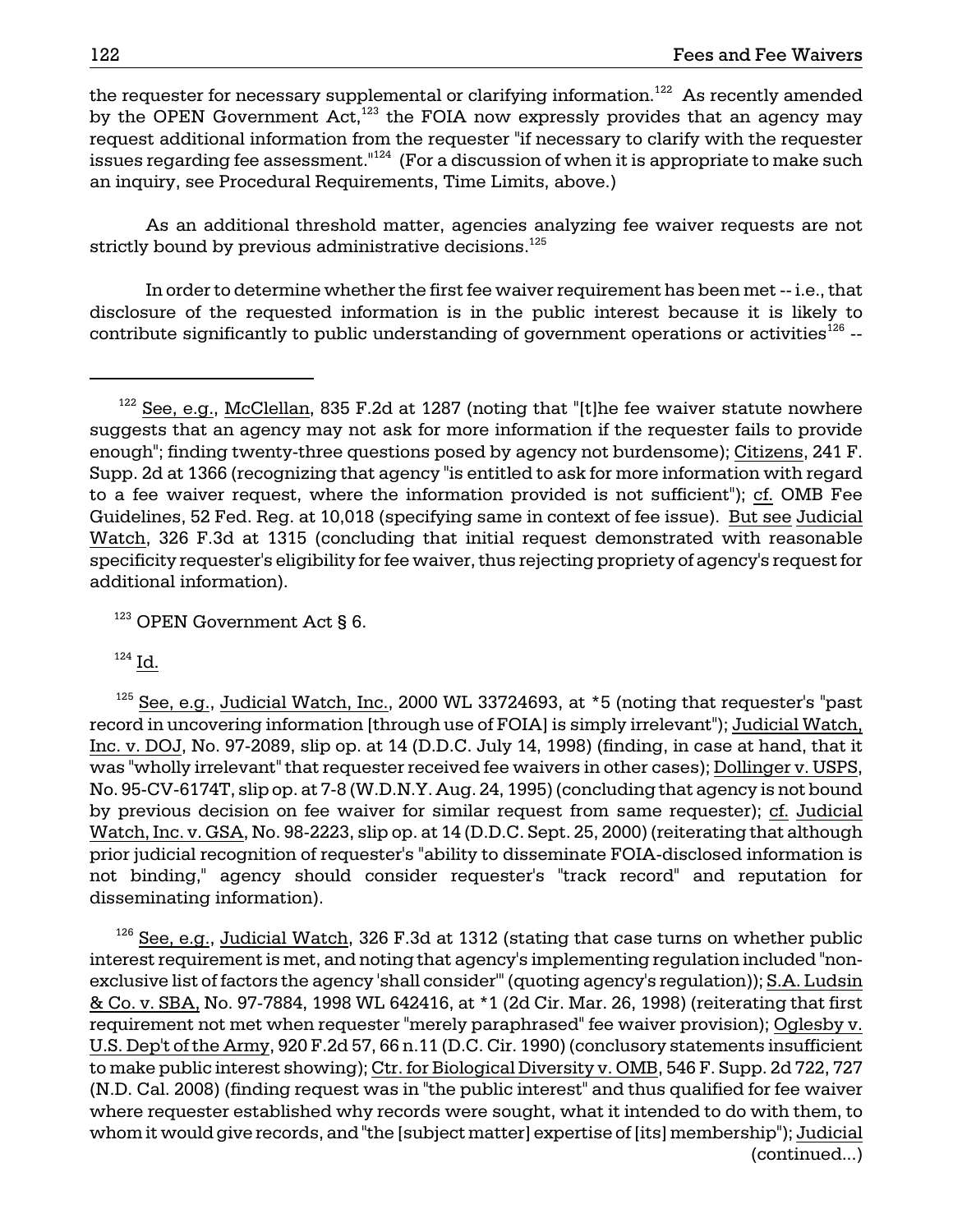agencies should consider the following four factors, $127$  collectively referred to as the "public interest requirement," in sequence:

First, the subject matter of the requested records, in the context of the request, must specifically concern identifiable "operations or activities of the government."128 Although in most cases records possessed by a federal agency will meet this threshold, the records must be sought for their informative value with respect to specifically identified government operations or activities; $129$  a request for access to records for their intrinsic informational

Watch, Inc. v. DOJ, 122 F. Supp. 2d 5, 9 (D.D.C. 2000) (finding that nonprofit group's "general description of [its] organizational mission" failed to identify public interest to be served by release of specific information requested); Sloman, 832 F. Supp. at 68 (finding that public interest requirement is not met merely by quoting statutory standard); cf. Sierra Club Legal Def. Fund v. Bibles, No. 93-35383, slip op. at 3-4 (9th Cir. Aug. 29, 1994) (reasoning that requester's status as public interest law firm does not automatically entitle it to fee waiver at taxpayer expense). But cf. Judicial Watch of Fla., Inc. v. DOJ, No. 97-2869, slip op. at 4-5 (D.D.C. Aug. 25, 1998) (despite fact that disclosed information was "not necessarily all new," finding public interest served "by exposing government actions through litigation").

 $127$  See Judicial Watch, Inc., 365 F.3d at 1126 (D.C. Cir. 2004) (invoking agency's four-factor fee waiver test, and stating that "[the] four criteria must be satisfied" in order "for a request to be in the 'public interest'"); Judicial Watch, 326 F.3d at 1312 (applying agency's four-factor analysis of fee waivers, but referring to factors as "non-exclusive list"); In Def. of Animals, 543 F. Supp. 2d at 108-09 (applying agency's four-factor public interest test set forth in its regulations); Physicians Comm. for Responsible Med., 480 F. Supp. 2d at 122 (acknowledging defendant's use of four-part regulatory test to determine furtherance of public interest); Inst. for Wildlife Prot., 290 F. Supp. 2d at 1229 (recognizing that "agency is to consider [four fee waiver] factors in sequence").

<sup>128</sup> 5 U.S.C. § 552(a)(4)(A)(iii); see Brow<u>n v. U.S. Patent & Trademark Office</u>, 226 F. App'x 866, 869 (11th Cir. 2007) (holding that requester failed to adequately explain how requested records were "related to the activities or operations" of agency); Oglesby v. DOJ, No. 02-0603, slip op. at 4 (D.D.C. Sept. 3, 2002) (finding that requester's statement that records pertaining to him would show "which [of his] activities were of interest to the Government and what actions it took with respect to them" was conclusory and did not identify "the link between identifiable government operations and the information requested"); FOIA Update, Vol. VIII, No. 1, at 6 ("OIP Guidance: New Fee Waiver Policy Guidance"); cf. NTEU v. Griffin, 811 F.2d 644, 648 (D.C. Cir. 1987) (finding that "the links between furnishing the requested information and benefitting the general public" should not be "tenuous") (predecessor fee waiver standard); Dollinger, No. 95-CV-6174T, slip op. at 4 (W.D.N.Y. Aug. 24, 1995) (concluding that "government" as used in fee waiver standard refers to federal government).

 $129$  See, e.g., Brown, 445 F. Supp. 2d 1358-59 (finding that the allegations made in lawsuits brought against agency did not concern operations or activities of agency); Judicial Watch, Inc. v. Reno, No. 00-0723, 2001 WL 1902811, at \*10 (D.D.C. Mar. 30, 2001) (upholding agency's assessment of fees, reasoning that while agency's response to citizen letters regarding Cuban emigré Elian Gonzales would likely contribute to understanding of agency actions, incoming (continued...)

 $126$ (...continued)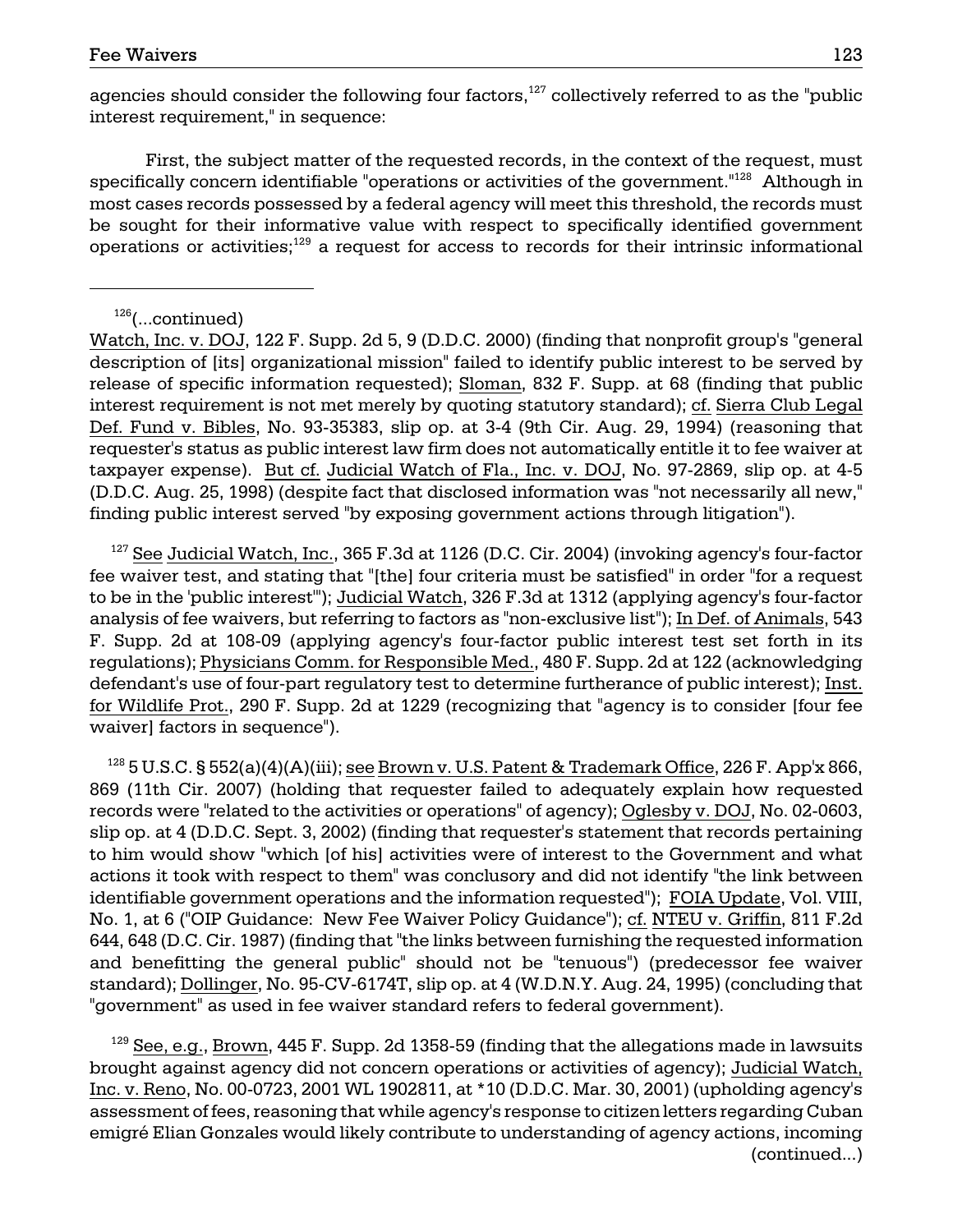content alone would not satisfy this threshold consideration.<sup>130</sup> However, when a federal agency has in some manner used records that came into its possession that ordinarily would not in and of themselves be reflective of the operations of the government, some courts have found them to concern the operations or activities of the government.<sup>131</sup>

Second, in order for the disclosure to be "likely to contribute" to an understanding of specific government operations or activities, the disclosable portions of the requested information must be meaningfully informative in relation to the subject matter of the request.<sup>132</sup> Requests for information that is already in the public domain, either in a

 $129$ (...continued)

citizen letters to agency on that topic do not), summary judgment granted on other grounds, (D.D.C. Sept. 25, 2001); S.A. Ludsin, 1997 U.S. Dist. LEXIS 8617, at \*14 (holding that disclosure of appraisals of government property do not "in any readily apparent way" contribute to public's understanding of operations or activities of government); Atkin v. EEOC, No. 91-2508, slip op. at 27-28 (D.N.J. Dec. 4, 1992) (finding requested list of agency attorneys and their bar affiliations "clearly does not concern identifiable government activities or operations"), appeal dismissed for failure to timely prosecute sub nom. Atkin v. Kemp, No. 93-5548 (3d Cir. 1993); Nance v. USPS, No. 91-1183, 1992 WL 23655, at \*2 (D.D.C. Jan. 24, 1992) (reiterating that disclosure of illegally cashed money orders will not contribute significantly to public understanding of operations of government).

<sup>130</sup> See FOIA Update, Vol. VIII, No. 1, at 6 ("OIP Guidance: New Fee Waiver Policy Guidance").

<sup>131</sup> See Forest Guardians, 416 F.3d 1173, 1178 (10th Cir. 2005) (finding that lienholder agreements that derived from private transactions have connection to activities of government where government maintains copies of those records and notifies submitters of agency actions that "might affect" their value); Schoenman v. FBI, 604 F. Supp. 2d 174, 192 (D.D.C. 2009) (finding that records that originated outside government are not "categorically ineligible" for fee waiver when they are "targeted and collected" by agency); Ctr. for Medicare Advocacy, 577 F. Supp. 2d at 240-41 (finding that although certain documents sought were "submitted by private parties seeking to do business with the federal government" they "were reviewed by the agency" as part of its considerations and thus concern activities of government); cf. Inst. for Wildlife Prot., 290 F. Supp. 2d at 1231 (ordering fee waiver where requested documents consisted of petitions submitted to agency by outside parties seeking to list particular species as endangered and where requester "theorized" that such petitions were "likely to contain marginal notes" by agency employees whose "opinions are often ignored or overturned" by agency personnel of higher authority).

 $132$  5 U.S.C. § 552 (a)(4)(A)(iii); see Carney v. DOJ, 19 F.3d 807, 814 (2d Cir. 1994) (stating that it is relevant to consider subject matter of fee waiver request); Larson, 843 F.2d at 1483 (noting that character of information is proper factor to consider); Manley v. Dep't of the Navy, No. 1:07-cv-721, 2008 WL 4326448, at \*4 (S.D. Ohio Sept. 22, 2008) (quoting with approval agency's regulation requiring "assessment of the 'the substantive content of the record . . . to determine whether disclosure is meaningful'"); Klein v. Toupin, No. 05-647, 2006 U.S. Dist. LEXIS 32478, at \*11-12 (D.D.C. May 24, 2006) (reiterating that conclusory and unsupported assertions of misconduct are not "meaningfully informative" of government operations); (continued...)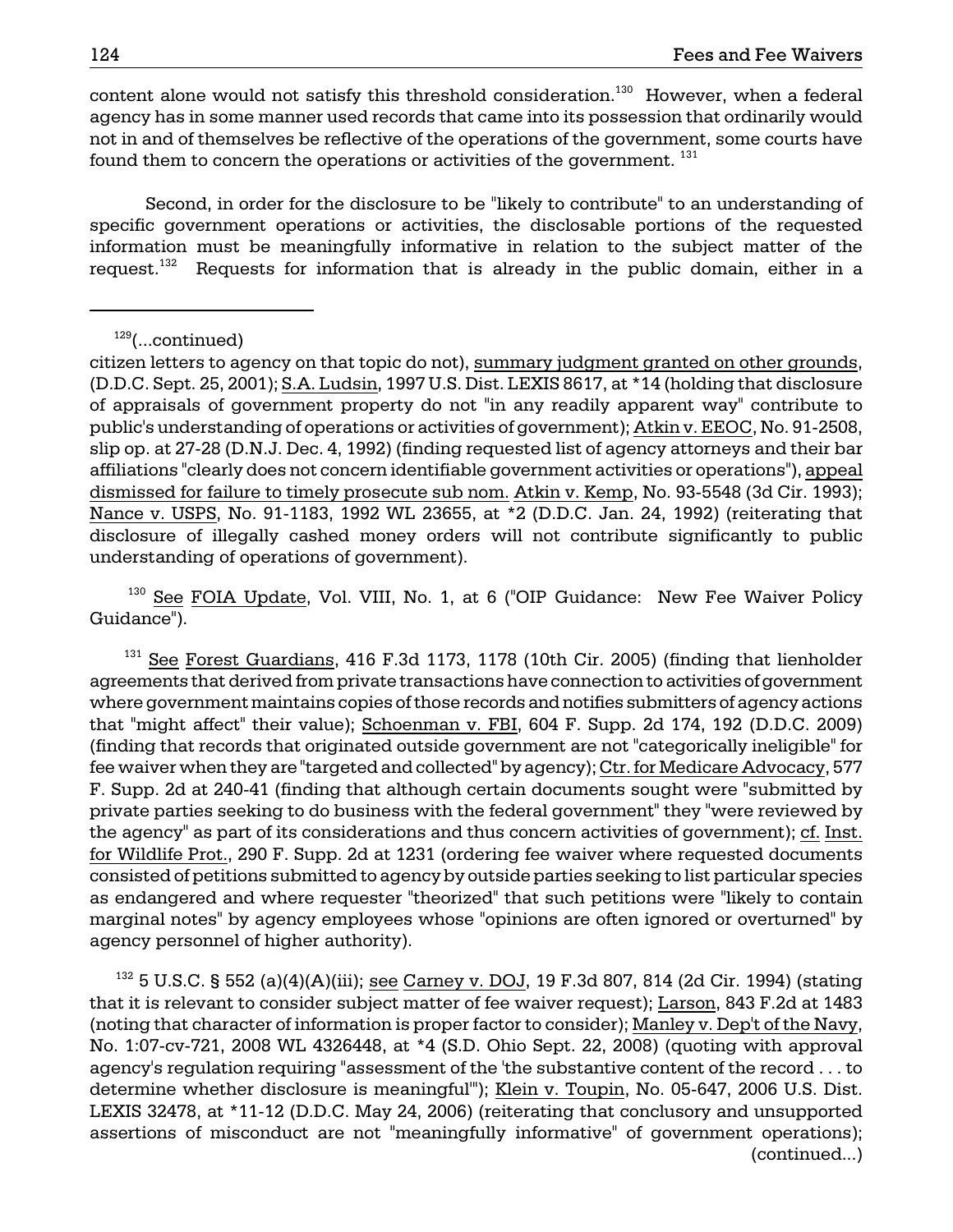duplicative or a substantially identical form, or responsive files that consist largely of routine administrative information in comparison with a limited amount of substantive information, may not warrant a full fee waiver because the disclosure would not be likely to contribute to an understanding of government operations or activities when nothing new or substantive about the agency's activities would be added to the public's understanding.<sup>133</sup> There is no clear consensus among the courts as to what is and what is not considered information in the public domain.134 (For discussions of records considered to be in the "public domain," and the

# $132$ (...continued)

VoteHemp, Inc. v. DEA, 237 F. Supp. 2d 59, 61 (D.D.C. 2002) (rejecting as "rank speculation" plaintiff's allegations that agency had "ulterior motive" when it published interpretive rule, thus concluding that plaintiff "failed to establish that the disclosure it seeks has informative value"); AFGE v. U.S. Dep't of Commerce, 632 F. Supp. 1272, 1278 (D.D.C. 1986) (finding union's allegations of malfeasance to be too ephemeral to warrant waiver of search fees without further evidence that informative material will be found), aff'd on other grounds, 907 F.2d 203 (D.C. Cir. 1990); FOIA Update, Vol. VIII, No. 1, at 6 ("OIP Guidance: New Fee Waiver Policy Guidance").

 $133$  See Judicial Watch, Inc., 365 F.3d at 1127 (upholding denial of "blanket fee waiver," emphasizing that plaintiff failed to counter government's representations that requested information "was already in the public domain"); Sierra Club Legal Def. Fund, No. 93-35383, slip op. at 4 (9th Cir. Aug. 29, 1994) (determining that plaintiff failed to explain "how its work would add anything to 'public understanding'" where requested material already widely disseminated and publicized); Carney, 19 F.3d at 815 (observing that "where records are readily available from other sources . . . further disclosure by the agency will not significantly contribute to public understanding"); McClellan, 835 F.2d at 1286 (recognizing new information has more potential to contribute to public understanding); Bansal v. DEA, No. 06 3946, 2007 WL 551515, at \*5 (E.D. Pa. Feb. 16, 2007) (observing that allegations that records sought '"are proof of corrupt government practices'" to support fee waiver were raised during requester's criminal prosecution and thus are "already on the public record"); Brown, 445 F. Supp. 2d at 1359-60 (applying agency regulation that specified that "'disclosure of information that already is in the public domain,'" such as that found "in open records and available to the public in court documents "would not be likely to contribute" to public understanding); Sloman, 832 F. Supp. at 68 (stating that public's understanding would not be enhanced to significant extent where material was previously released to other writers and "more important[ly]" was available in agency's public reading room "where the public has access and has used the information extensively"); cf. Campbell v. DOJ, 164 F.3d 20, 36 n.16 (D.C. Cir. 1998) (suggesting that something less than full fee waiver "might apply to records or files that are uncommonly large or that contain only a few substantive documents relative to the volume of administrative information"). But see Schoenman, 604 F. Supp. 2d at 191 (finding persuasive observation of D.C. Circuit that "'the presence of administrative material within files that also contain substantive documents does not justify charging fees for the non-substantive clutter'" (quoting Campbell v. DOJ, 164 F.3d at 36)); cf. Citizens for Responsibility & Ethics in Wash. v. HHS, 481 F. Supp. 2d 99, 112 (D.D.C. 2006) (considering agency's characterization of agency contracts sought by requesters as of "routine administrative nature" irrelevant where public interest in understanding such agency activities demonstrated).

 $134$  See Schrecker v. DOJ, 970 F. Supp. 49, 51 n.3 (D.D.C. 1997) ("The fact that some of the (continued...)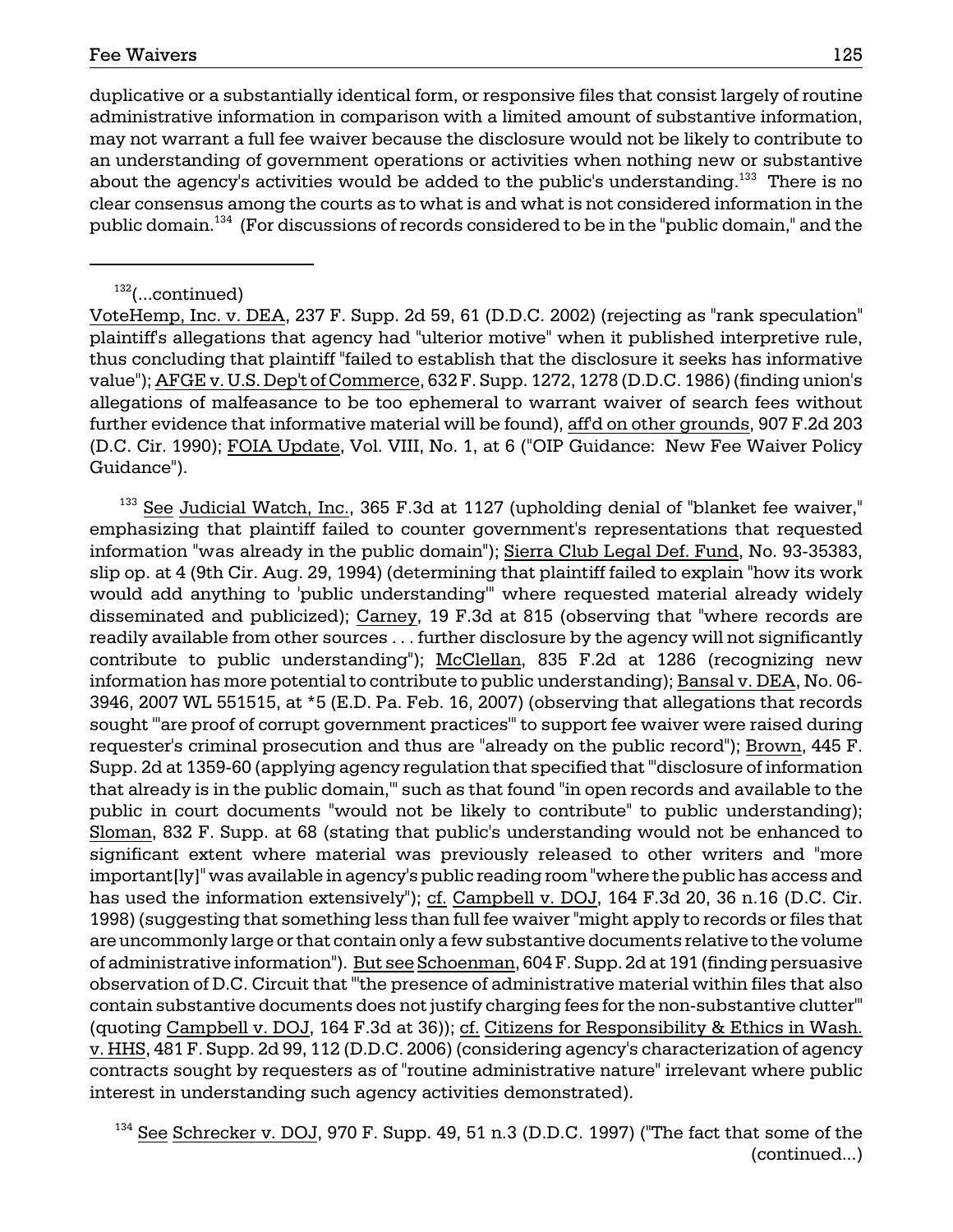impact of the "public availability" on agency records in other FOIA contexts, see Exemption 1, Waiver of Exemption Protection," below; Exemption 4, Competitive Harm Prong of National Parks, below; and Discretionary Disclosure and Waiver, below.)<sup>135</sup>

Third, the disclosure must contribute to "public understanding"<sup>136</sup> as opposed to the individual understanding of the requester or a narrow segment of interested persons.<sup>137</sup> Over

 $^{135}$  Compare OSHA Data/CIH, Inc. v. U.S. Dep't of Labor, 220 F.3d 153, 163 n.25 (3d Cir. 2000) (agreeing with agency that "a limited disclosure to a limited audience" at private sector worksite "is surely insufficient" to render data publicly available), and N.Y. Times v. U.S. Dep't of Labor, 340 F. Supp. 2d 394, 401-02 & n.9 (S.D.N.Y. 2004) (finding that required postings of government information by private employers at their work sites for limited periods of time does not make such postings "public") (in context of Exemption 4 analysis of confidential business information), with Cottone v. Reno, 193 F.3d 550, 554 (D.C. Cir. 1999) (identifying documents that have been "disclosed and preserved in a permanent public record" within public domain doctrine) (waiver of exemption case).

 $^{136}$  5 U.S.C. § 552(a)(4)(A)(iii); see FOIA Update, Vol. VIII, No. 1, at 7-8 ("OIP Guidance: New Fee Waiver Policy Guidance").

 $137$  See Forest Guardians, 416 F.3d at 1179 (emphasizing that "FOIA fee waivers are limited to disclosures that will enlighten more than just the individual requester"); Carney, 19 F.3d at 814 (observing that relevant inquiry is "whether requester will disseminate the disclosed records to a reasonably broad audience of persons interested in the subject"); Cmty. Legal Servs. v. HUD, 405 F. Supp. 2d 553, 557 (E.D. Pa 2005) (acknowledging that while requester's limited dissemination methods are unlikely to reach general audience "there is a segment of the public interested in requester's work"); Citizens, 241 F. Supp. 2d at 1367 (holding that requester's intent to release information obtained "to the media is not sufficient to demonstrate that disclosure would contribute significantly to public understanding"); Judicial Watch, Inc. v. DOJ, 185 F. Supp. 2d 54, 59 (D.D.C. 2002) (stating that requester must show that disclosure (continued...)

 $134$ (...continued)

information is available in the FBI reading room does not necessarily render it public domain." (citing Fitzgibbon v. AID, 724 F. Supp. 1048 (D.D.C. 1989))); cf. Manley, 2008 WL 4326448, at \*4 (recognizing that "extent to which the information already exists in the public domain is relevant in assessing [factor two]," but finding that defendant had failed to substantiate that requested information in this instance was publicly available). Compare Judicial Watch, 2001 WL 1902811, at \*10 (sustaining agency's assessment of fees for duplication of court documents, press clippings, and citizen letters where material was "'easily accessible and available to everyone else for a fee'" (quoting Durham v. DOJ, 829 F. Supp. 428, 434-35 (D.D.C. 1993))), and Durham, 829 F. Supp. at 434-35 (denying fee waiver for 2340 pages of public court records), appeal dismissed for failure to timely file, No. 93-5354 (D.C. Cir. Nov. 29, 1994), with Friends of the Coast Fork, 110 F.3d at 55 (9th Cir. 1997) (holding that availability in agency's public reading room alone does not justify denial of fee waiver), Carney, 19 F.3d at 815 (finding that mere fact records released to others does not mean same information is readily available to public), and In Def. of Animals, 543 F. Supp. 2d at 111 (commenting that courts "have been reluctant to treat information that is technically available, through a reading room or upon a FOIA request, as part of the public domain").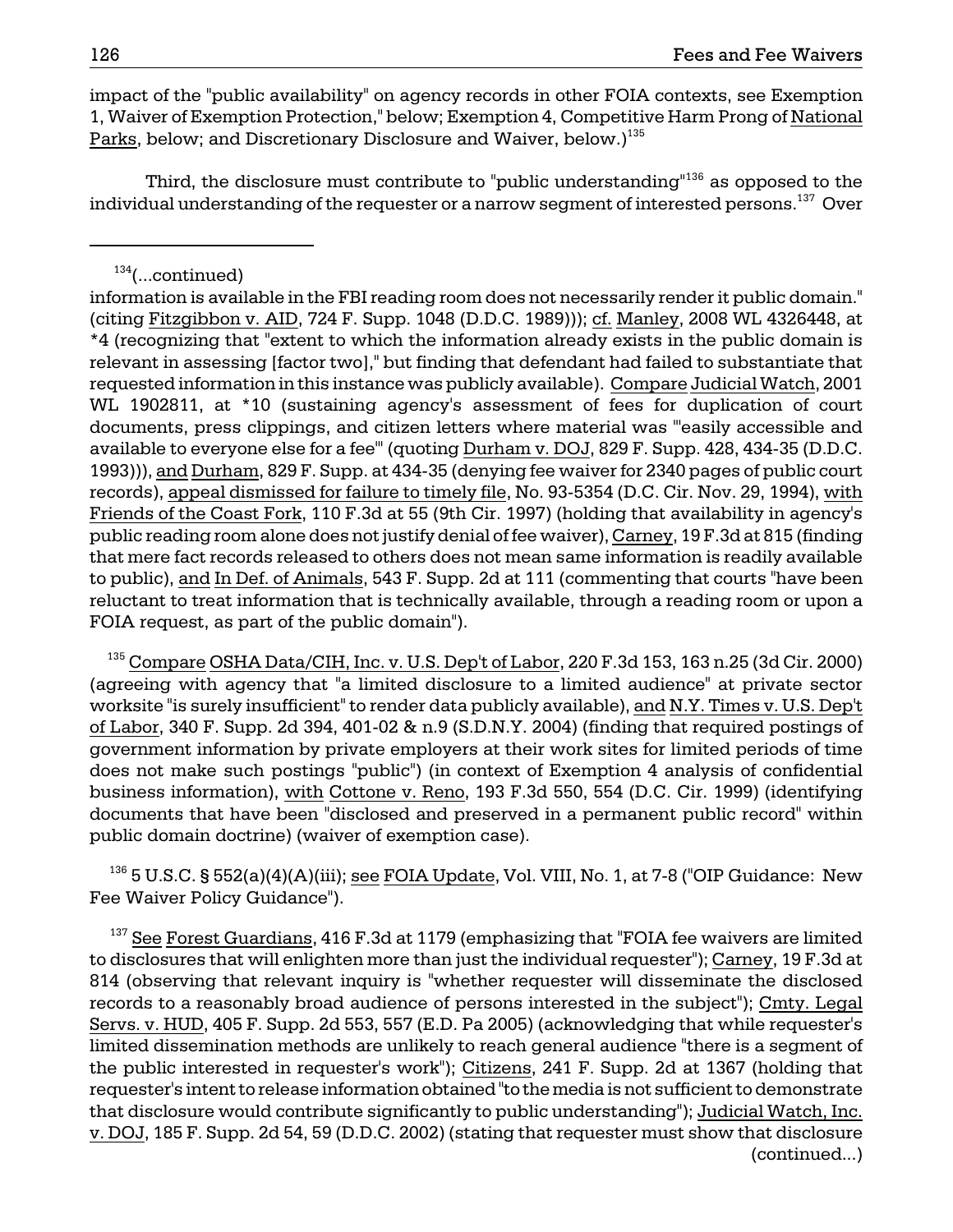issue, have found prisoners to be the "public" within the meaning of the FOIA. $^{\rm 139}$  Only one two decades ago, courts did not generally define the "general public" to include the prison population.<sup>138</sup> Since then, however, the limited number of courts that have addressed this case has directly addressed the issue of whether the "public" encompasses only the population of the United States.<sup>140</sup> In that case the court held that disclosure to a foreign news syndicate that published only in Canada satisfied the requirement that it contribute to "public understanding."<sup>141</sup>

As the proper focus must be on the benefit to be derived by the public, any personal benefit to be derived by the requester, or the requester's particular financial situation, are not considerations entitling him or her to a fee waiver.<sup>142</sup> Indeed, it is well settled that indigence

 $138$  See, e.g., Wagner v. DOJ, No. 86-5477, slip op. at 2 (D.C. Cir. Mar. 24, 1987) (stating that general public must benefit from release); Cox v. O'Brien, No. 86-1639, slip op. at 2 (D.D.C. Dec. 16, 1986) (upholding denial of fee waiver where prisoners, not general public, would be beneficiaries of release).

 $139$  See Ortloff v. DOJ, No. 98-2819, slip op. at 21 (D.D.C. Mar. 22, 2002) (stressing that to qualify for fee waiver, requester's ability to disseminate information "to the general public, or even to a limited segment of the public such as prisoners" must be demonstrated); Linn v. DOJ, No. 92-1406, 1995 WL 631847, at \*14 (D.D.C. Aug. 22, 1995) (rejecting agency's position that dissemination to prison population is not to public at large; statute makes no distinction between incarcerated and nonincarcerated public).

 $140$  See Southam News v. INS, 674 F. Supp. 881 (D.D.C. 1987).

 $141$  Id. at 892-93; cf. Edmonds Inst. v. U.S. Dep't of Interior, 460 F. Supp. 2d 63, 74 n.7 (D.D.C. 2006) (refraining from addressing agency's claim that meaning of "public" for fee waiver purposes "does not include members of the international community" given that there were sufficient number of U.S.-based organizations involved in supporting request before agency).

 $142$  See, e.g., Carney, 19 F.3d at 816 (finding fee waiver inappropriate for portion of responsive records that concerned processing of plaintiff's own FOIA requests); McClain v. DOJ, 13 F.3d 220, 220-21 (7th Cir. 1993) (stating that fee waiver not merited when requester sought to serve private interest rather than "public understanding of operations or activities of the government"); Cotton v. Stine, No. 6:07-98, 2008 U.S. Dist. LEXIS 93149, at \*1-2 (E.D. Ky. Nov. 14, 2008) (finding no indication of public benefit where prisoner sought fee waiver for papers lost during his transfer to another facility); Bansal, 2007 WL 551515, at \*5 (observing that records needed to perfect appeal of requester's criminal conviction "primarily serves his (continued...)

 $137$ (...continued)

will contribute to understanding of "reasonably broad audience of persons"); Fazzini v. DOJ, No. 90-C-3303, 1991 WL 74649, at \*5 (N.D. Ill. May 2, 1991) (finding that requester cannot establish public benefit merely by alleging he has "corresponded" with members of media and intends to share requested information with them), summary affirmance granted, No. 91-2219 (7th Cir. July 26, 1991). But see FedCure, 602 F. Supp. 2d at 202-03 (rejecting agency's "small audience" argument, finding that plaintiff's dissemination to "federal inmates, their families and others," constitutes "sufficiently broad audience" interested in subject).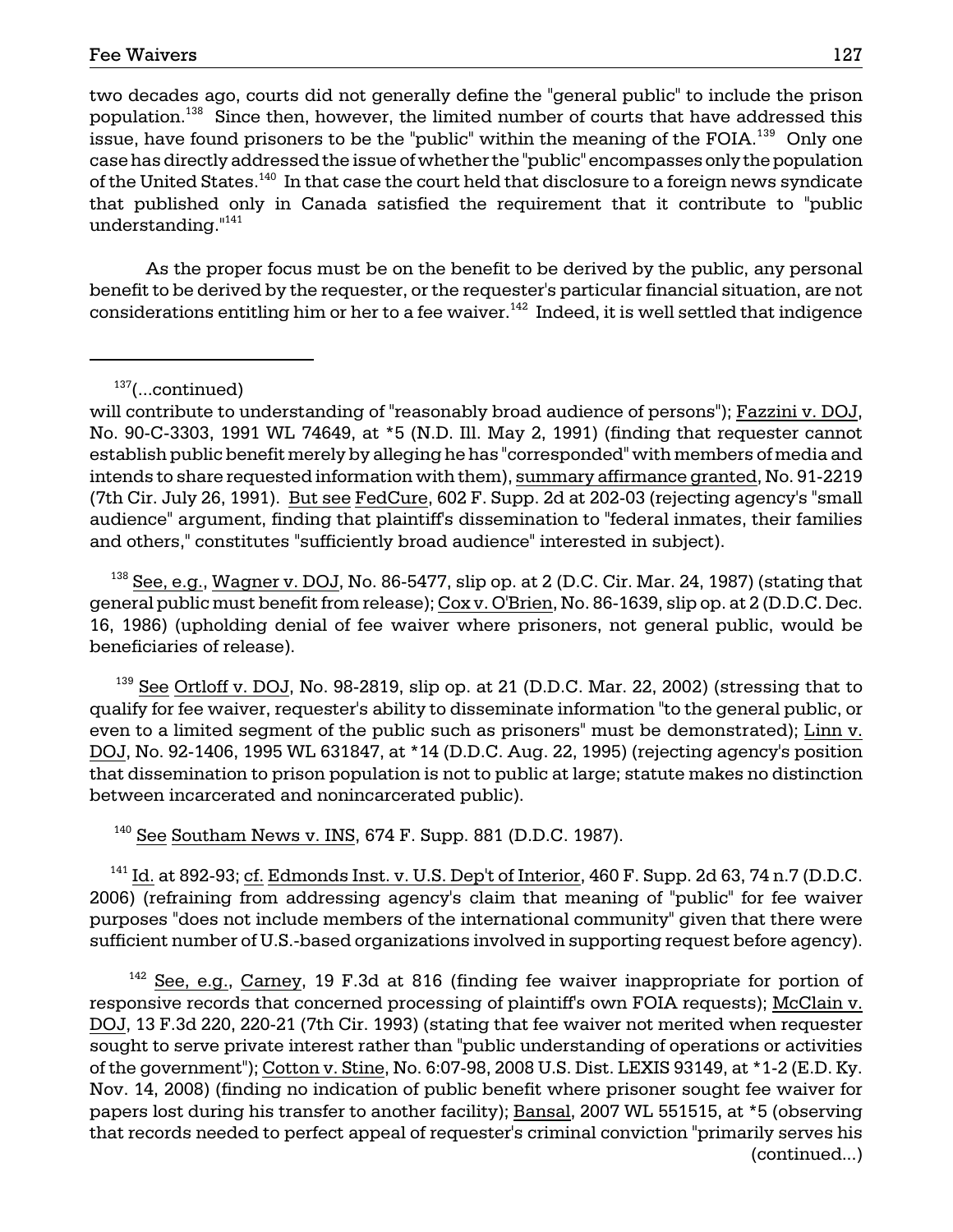alone, without a showing of a public benefit, is insufficient to warrant a fee waiver.<sup>143</sup>

Additionally, agencies should evaluate the identity and qualifications of the requester e.g., his or her expertise in the subject area of the request and ability and intention to disseminate the information to the public -- in order to determine whether the public would benefit from disclosure to that requester.<sup>144</sup> Specialized knowledge may be required to

 for indigents eliminated; "such matters are properly the subject for individual agency  $143$  See, e.g., Brunsilius v. DOE, No. 07-5362, 2008 U.S. App. LEXIS 15314, at \*2 (D.C. Cir. July 16, 2008) (per curiam) (emphasizing that "[a]ppellant's indigence and his private litigation interest are not valid bases for waiving fees under FOIA"); Ely v. USPS, 753 F.2d 163, 165 (D.C. Cir. 1985) ("Congress rejected a fee waiver provision for indigents."); Cotton, 2008 U.S. Dist. LEXIS 93149, at \*1-2 (reiterating that Congress has "rejected fee waiver provision for indigents" and that fee waiver denials for records on self "will be upheld despite requester's indigence"); Emory v. HUD, No. 05-00671, 2007 WL 641406, at \*4 (D. Haw. Feb. 23, 2007) (stating that order granting in forma pauperis status is not waiver of FOIA fee requirement in agency regulation); Bansal, 2007 WL 551515, at \*6 (finding "no special provision" in statute for "reduced fees based on indigence or incarcerated status"); Rodriguez-Estrada v. United States, No. 92-2360, slip op. at 2 (D.D.C. Apr. 16, 1993) (explaining no entitlement to fee waiver on basis of in forma pauperis status under 28 U.S.C. § 1915 (2000)); see also S. Conf. Rep. No. 93-1200, at 8 (1974), reprinted in 1974 U.S.C.C.A.N. 6285, 6287 (proposed fee waiver provision determination in regulations").

<sup>144</sup> Compare Brunsilius, 2008 U.S. App. LEXIS 15314, at \*2 (finding no entitlement to fee waiver where plaintiff failed to "demonstrate his ability to disseminate . . . to the general public"), Brown, 226 F. App'x at 868-69 (determining that requester's stated purpose of his website, its traffic, and attention it has received "do not establish that he . . . disseminates news to the public at large"), McClain, 13 F.3d at 221 (stating that fee waiver must be assessed in light of identity and objectives of requester), Larson, 843 F.2d at 1483 & n.5 (continued...)

 $142$ (...continued)

 Johnson v. DOJ, No. 89-2842, slip op. at 3 (D.D.C. May 2, 1990) (stressing that death-row own interests"); Klein, 2006 U.S. Dist. LEXIS 32478, at \*1, \*12 (finding that plaintiff presented no evidence to show how records related to his suspension from practice before agency "would benefit anyone other than himself"); McQueen, 264 F. Supp. 2d at 525 (acknowledging that although plaintiff asserted more than one basis in support of fee waiver, his "primary purposes" served private interests and disqualified him on that basis alone); Mells v. IRS, No. 99-2030, 2002 U.S. Dist. LEXIS 24275, at \*5-7 (D.D.C. Nov. 21, 2002) (noting that requester's reasons for fee waiver were "overwhelmingly personal in nature" where he claimed that disclosure "would yield exculpatory evidence pertaining to his criminal conviction"). But see prisoner seeking previously unreleased and possibly exculpatory information was entitled to partial fee waiver on rationale that potential "miscarriage of justice . . . is a matter of great public interest"), summary judgment granted, 758 F. Supp. 2, 5 (D.D.C. 1991) (holding that, ultimately, FBI not required to review records or forego FOIA exemption for possibly exculpatory information); see also Pederson v. RTC, 847 F. Supp. 851, 856 (D. Colo. 1994) (concluding that requester's personal interest in disclosure of requested information did not undercut fee waiver request when requester established existence of concurrent public interest).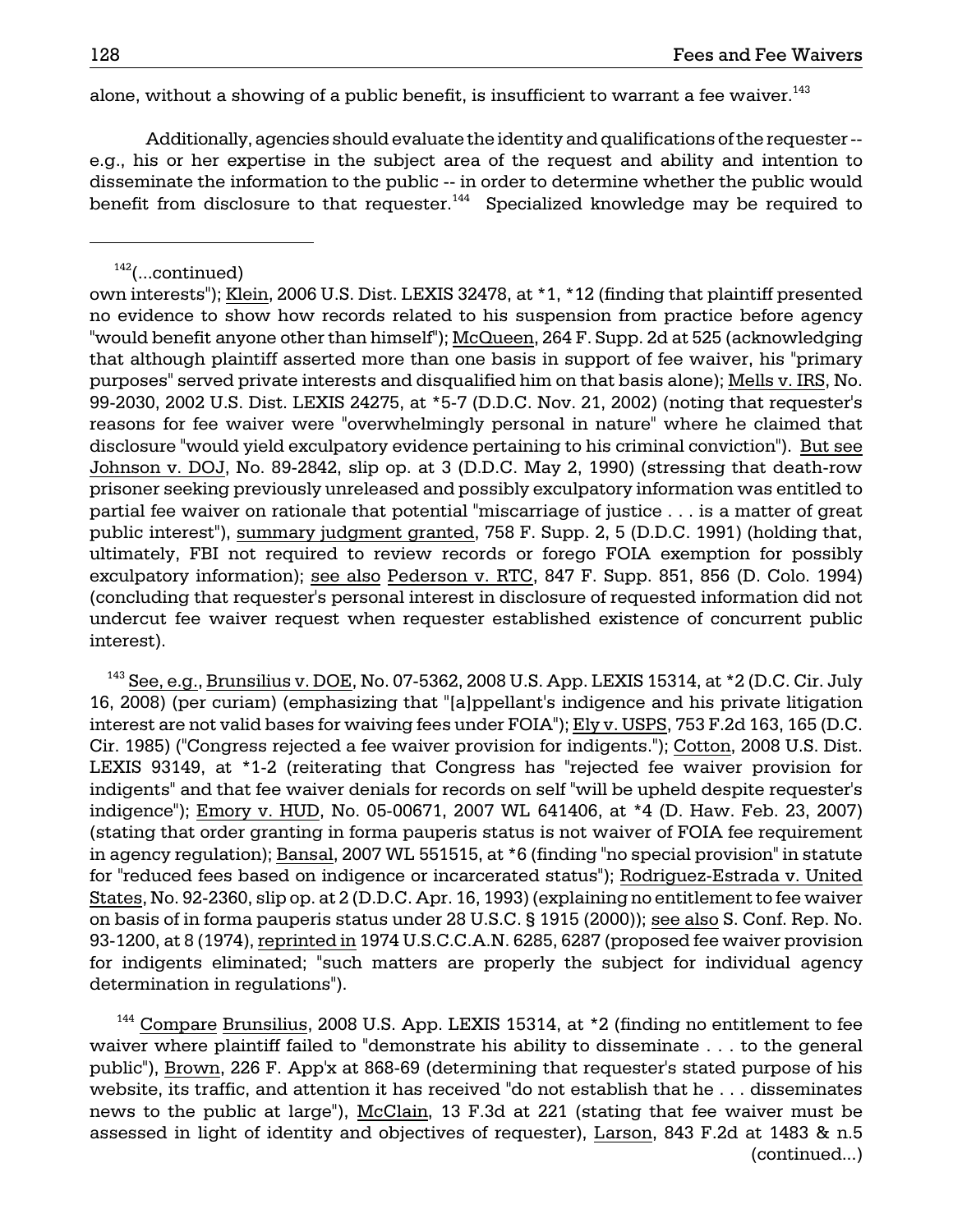extract, synthesize, and effectively convey the information to the public, and requesters vary in their ability to do so.  $145$ 

 $144$ (...continued)

(holding that inability to disseminate information alone is sufficient basis for denying fee waiver request; requester cannot rely on tenuous link to newspaper to establish dissemination where administrative record "failed to identify recipient news media outlet to which he intended to release information, his purpose for seeking requested material, or his . . . contacts with any major newspaper companies"), Hall v. CIA, No. 04-0814, 2005 WL 850379, at \*7 (D.D.C. Apr. 13, 2005) (viewing requester's statement that he "'makes pertinent information available to newspapers and magazines' . . . [as] exactly the kind of vague statement that will preclude a fee waiver"), subsequent opinion, No. 04-0814, 2006 WL 197462 (D.D.C. Jan. 25, 2006), Citizens, 241 F. Supp. 2d at 1366 (stating that when applying fee waiver standard, it is relevant to consider ability of requester to disseminate information), and Anderson, No. 93 253, slip op. at 4 (W.D. Pa. May 11, 1995) (finding requester's inability to disseminate fatal to fee waiver), with Forest Guardians, 416 F.3d at 1180 (finding requester's publication of online newsletter and its intent to create interactive website using requested records, "among other things," to be sufficient for dissemination purposes), Judicial Watch, 326 F.3d at 1314 (granting fee waiver where requester did not specifically state its intent to disseminate requested information but had presented multiple ways in which it could convey information to public), Carney, 19 F.3d at 814-15 (characterizing dissemination requirement as ability to reach "a reasonably broad audience of persons interested in the subject" and not need to "reach a broad cross-section of the public"), Manley, 2008 WL 4326448, at \*6 (same) (quoting Carney, 19 F.3d at 815), Consumers' Checkbook v. HHS, 502 F. Supp. 2d 79, 87-88 (D.D.C. 2007) (determining requester's dissemination plan adequate where requester had broad base of subscribers for its publication, coverage of its press releases by "numerous major media outlets," and ongoing relationship with local television station), Cmty. Legal Servs., 405 F. Supp. 2d at 557 n.3 (noting that agency's demand for "detailed numbers" with regard to requester's dissemination plan is not required by at least three other courts), W. Watersheds Project v. Brown, 318 F. Supp. 2d 1036, 1040-41 (D. Idaho 2004) (concluding that requester had adequately demonstrated its intent and ability "to reach a large audience" through multiple means including its regular newsletter, radio and newspapers, website, presentations to diverse groups, and participation in conferences and nationwide public events, and Eagle v. U.S. Dep't of Commerce, No. C-01-20591, 2003 WL 21402534, at \*3, \*5 (N.D. Cal. Apr. 28, 2003) (finding that educator-requester made adequate showing of his ability to disseminate through his proposed distribution of newsletter to Congress, through publication in academic journals, and through publication on website).

 $145$  See McClellan, 835 F.2d at 1286 (observing that fee waiver request gave no indication of requesters' ability to understand and process information nor whether they intended to actually disseminate it); S. Utah, 402 F. Supp. 2d at 87 (finding that requester's past publication history in area of cultural resources, its recent report on related issues, and its periodic comments to federal agencies on same were sufficient to establish for fee waiver purposes its expertise in "analyzing and disseminating records"); W. Watersheds, 318 F. Supp. 2d at 1038, 1040 (accepting requester's statement that it could put requested ecological information -- characterized by requester as "tedious to read and difficult to understand" into more user-friendly format given its past analysis of similar information, and noting there was no evidence in record demonstrating that "the information requested was highly (continued...)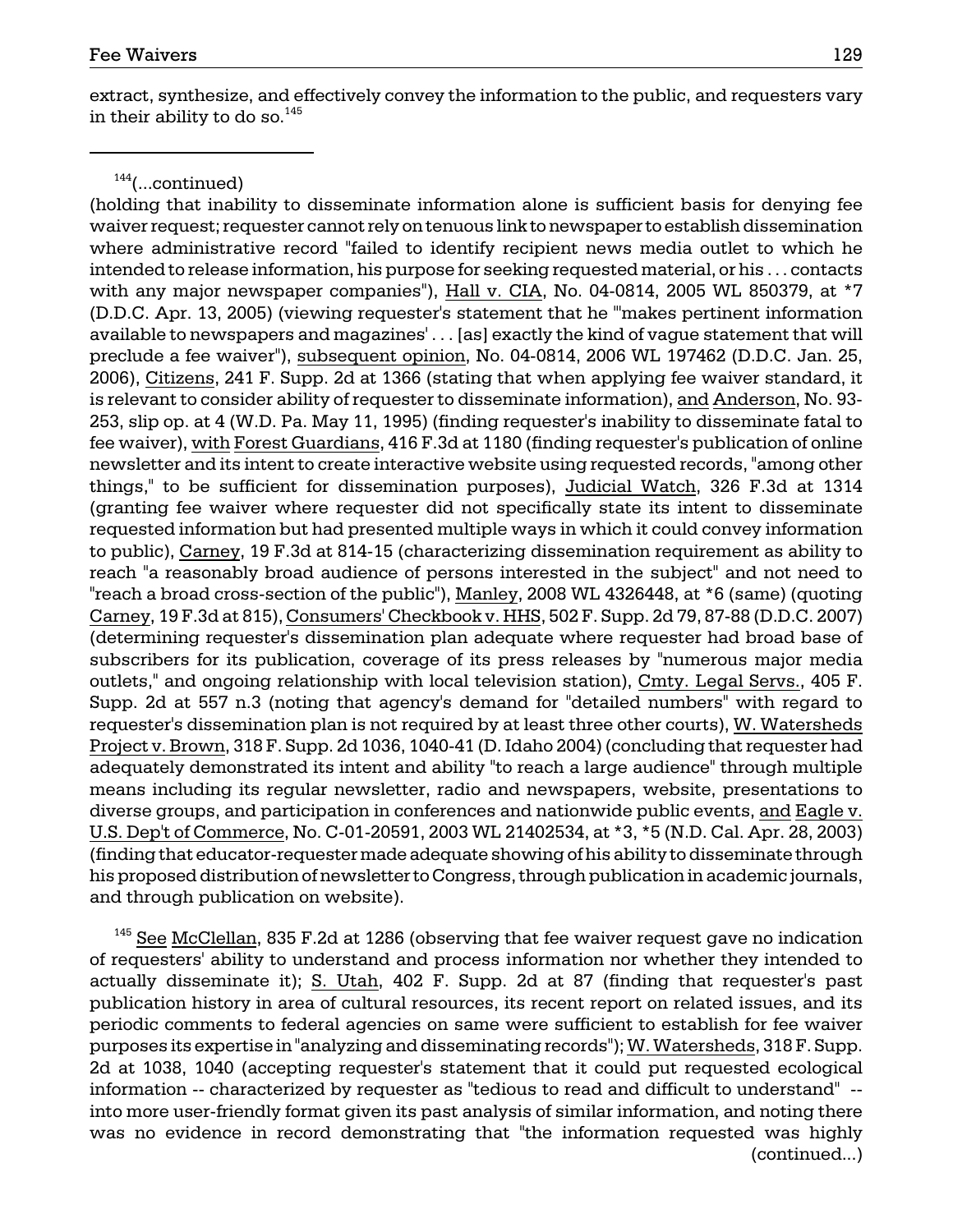Although representatives of the news media, as defined by the FOIA, $^{146}$  are not "automatically" entitled to a fee waiver $147$  they are generally able to meet this aspect of the statutory requirement by showing their ability to disseminate information.<sup>148</sup> Other requesters may be asked to describe their expertise in the subject area and their ability and intention to disseminate the information if this is not evident from the administrative record.<sup>149</sup> (For a further discussion of news media requesters as defined by the OPEN Government Act, see Fee and Fee Waivers, Fees, Requester Categories, above.)

technical"); Eagle, 2003 WL 21402534, at \*5 (granting fee waiver and emphasizing that agency ignored educational institution requester's intent to review, evaluate, synthesize, and present "the otherwise raw information into a more usable form"); S.A. Ludsin, 1997 U.S. Dist. LEXIS 8617, at \*16 (finding requester's intention to make raw appraisal data available on computer network, without analysis, to be insufficient to meet public interest requirement); see also FOIA Update, Vol. VIII, No. 1, at 7 ("OIP Guidance: New Fee Waiver Policy Guidance"). But see FedCure, 602 F. Supp. 2d at 205 (explaining that any dissemination of "highly technical" information where none is currently available, "regardless of [requester's] plan for interpreting the information," will enhance public's understanding of it).

 $146$  5 U.S.C. § 552(a)(4)(A)(ii)(III).

 $147$  See McClain, 13 F.3d at 221 (dictum) (concluding that status as newspaper or nonprofit institution does not lead to automatic waiver of fee); Hall, 2005 WL 850379, at \*7 n.13 (noting that qualification as news media entity "would not automatically" entitle requester to public interest fee waiver).

Guidance"); <u>see also Oglesby,</u> No. 02-0603, slip op. at 5 (D.D.C. Sept. 3, 2002) (reiterating that  $148$  See FOIA Update, Vol. VIII, No. 1, at 8 & n.5 ("OIP Guidance: New Fee Waiver Policy member of news media presumptively meets dissemination factor).

 reports, and use of archaeologists for its work, to be "sufficient evidence" of its expertise in  $149$  See Edmonds Inst., 460 F. Supp. 2d at 75 (finding that evidence of requester's past use of FOIA materials "can be relevant to a fee-waiver determination" but that there is no statutory or regulatory requirement that requester provide it); FOIA Update, Vol. VIII, No. 1, at 8 & n.5 ("OIP Guidance: New Fee Waiver Policy Guidance") ("Where not readily apparent to an agency, requesters should be asked to describe specifically their qualifications, the nature of their research, the purposes for which they intend to use the requested information, and their intended means of dissemination to the public."). Compare Oglesby, 920 F.2d at 66 n.11 (explaining that requester's assertion that he was writer and had disseminated in past, coupled with bare statement of public interest, was insufficient to meet statutory standard), with Carney, 19 F.3d at 815 (noting that while requester had only tentative book publication plans, "fact that he is working on a related dissertation is sufficient evidence . . . that his book will be completed"), S. Utah, 402 F. Supp. 2d at 87-88 (finding requester's specific examples of its involvement in area of cultural resources, including its submission of public comments about impact to such resources on federal land to federal agencies, publication of articles and field), and W. Watersheds, 318 F. Supp. 2d at 1038, 1040 (stating that where no evidence was presented that information sought was "highly technical," requester's past experience analyzing agency records was sufficient to demonstrate its ability to "process the information" and to present it to public in summarized form).

 $145$ (...continued)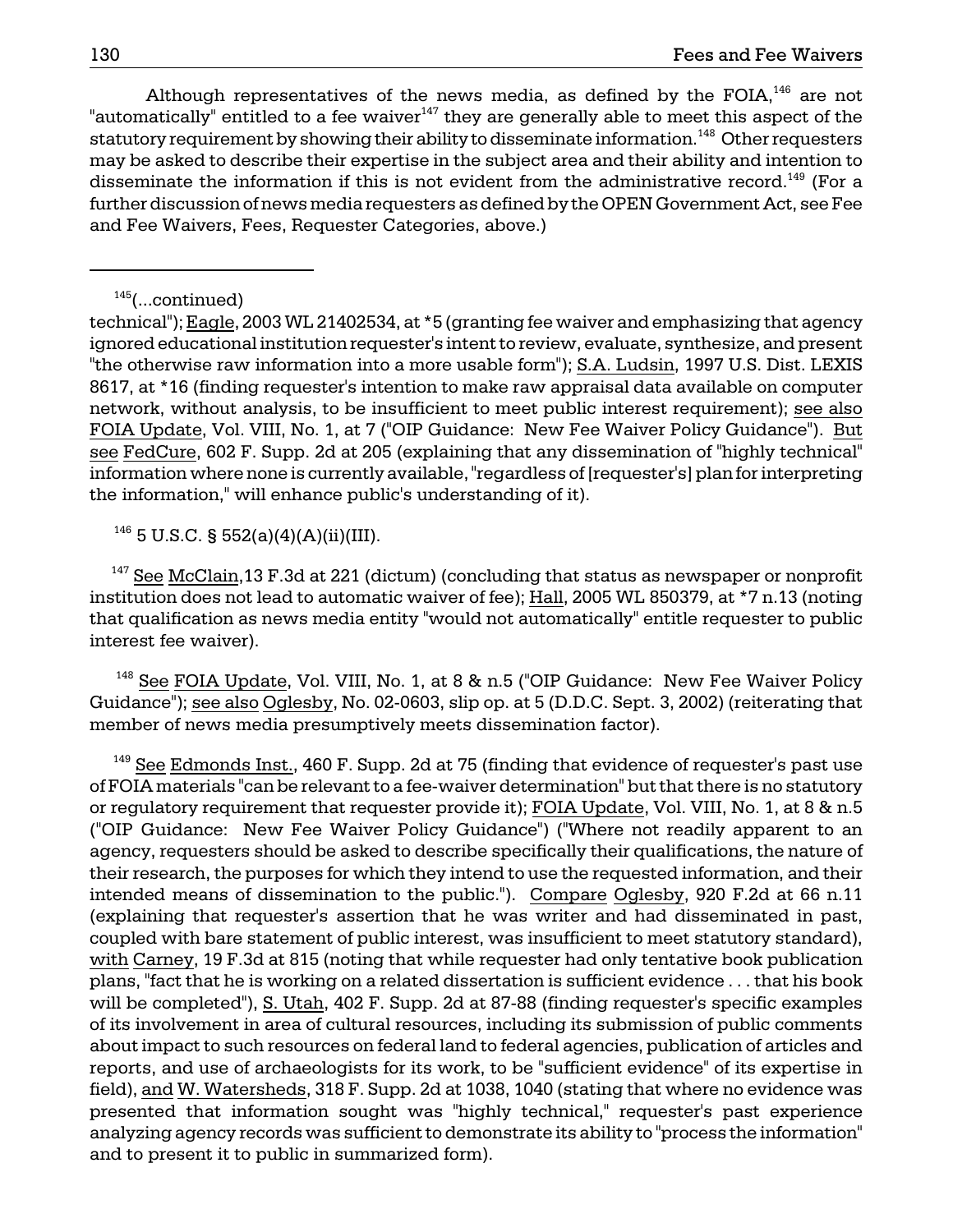Additionally in this regard, while nonprofit organizations and public interest groups often are capable of disseminating information, they do not presumptively qualify for fee waivers; rather they must, like any requester, meet the statutory requirements for a full waiver of all fees. $150$ 

Requesters who make no showing of how the information would be disseminated, other than through passively making it available to anyone who might seek access to it, do not meet the burden of demonstrating with particularity that the information will be communicated to the public. $151$ 

 Fourth, the disclosure must contribute "significantly" to public understanding of government operations or activities. $^{152}$  To warrant a waiver or reduction of fees, the public's

See, e.g., Van Fripp v. Parks, No. 97-0159, slip op. at 12 (D.D.C. Mar. 16, 2000) (emphasizing that placement in library amounts to, "at best, a passive method of distribution" that does not establish entitlement to fee waiver); Klamath Water Users Protective Ass'n, No. 96-3077, slip op. at 47 (D. Or. June 19, 1997) (finding placement in library insufficient in itself to establish entitlement to fee waiver); see also FOIA Update, Vol. VIII, No. 1, at 8 ("OIP Guidance: New Fee Waiver Policy Guidance") (advising agencies that such requests should be analyzed to identify particular person or persons who actually will use requested information in scholarly or other analytic work and then disseminate it to general public).

 understanding of agency's decisionmaking "will be significantly enhanced by learning about  $152$  See 5 U.S.C. § 552(a)(4)(A)(iii); see also Stewart, 554 F.3d at 1244 (denying fee waiver where plaintiffs failed to demonstrate how search for documents not yet known to exist would "reveal additional or different information" than that already provided, stating that court could not determine "how such information would 'contribute significantly to public understanding'"); Brown, 226 F. App'x at 869 (finding that requester failed to explain how disclosure would be "likely to contribute significantly to public understanding"); Natural Res. Def. Council v. EPA, 581 F. Supp. 2d 491, 501 (S.D.N.Y. 2008) (stating that public's the nature and scope of [agency] communications with commercial interests"; no allegation of agency impropriety by requester necessary); Bansal, 2007 WL 551515, at \*5 (noting that records needed to perfect appeal of requester's criminal conviction insufficient basis on which to conclude that disclosure would contribute significantly to public understanding of government operations); FOIA Update, Vol. VIII, No. 1, at 8 ("OIP Guidance: New Fee Waiver (continued...)

satisfy the statutory standard to obtain a fee waiver"); Sierra Club Legal Def. Fund, No. 93- 35383, slip op. at 4 (9th Cir. Aug. 29, 1994) (explaining that status as public interest law firm F.2d at 1284 (stating that legislative history makes plain that "public interest" groups must  $150$  See Forest Guardians, 416 F.3d at 1178 (reiterating that public interest groups "must still does not entitle requester to fee waiver); McClain, 13 F.3d at 221 (stating that status as newspaper or nonprofit institution does not lead to "automatic" waiver of fee); McClellan, 835 satisfy statutory test); VoteHemp, 237 F. Supp. 2d at 59 (explaining that nonprofit status "does not relieve [the requester] of its obligation to satisfy the statutory requirements for a fee waiver"); Nat'l Wildlife Fed'n, No. 95-017-BU, slip op. at 3-4 (D. Mont. July 15, 1996) (finding that public interest groups must satisfy statutory test and that requester does not qualify for fee waiver by "basically" relying on its status "as one of the nation's largest" conservation organizations).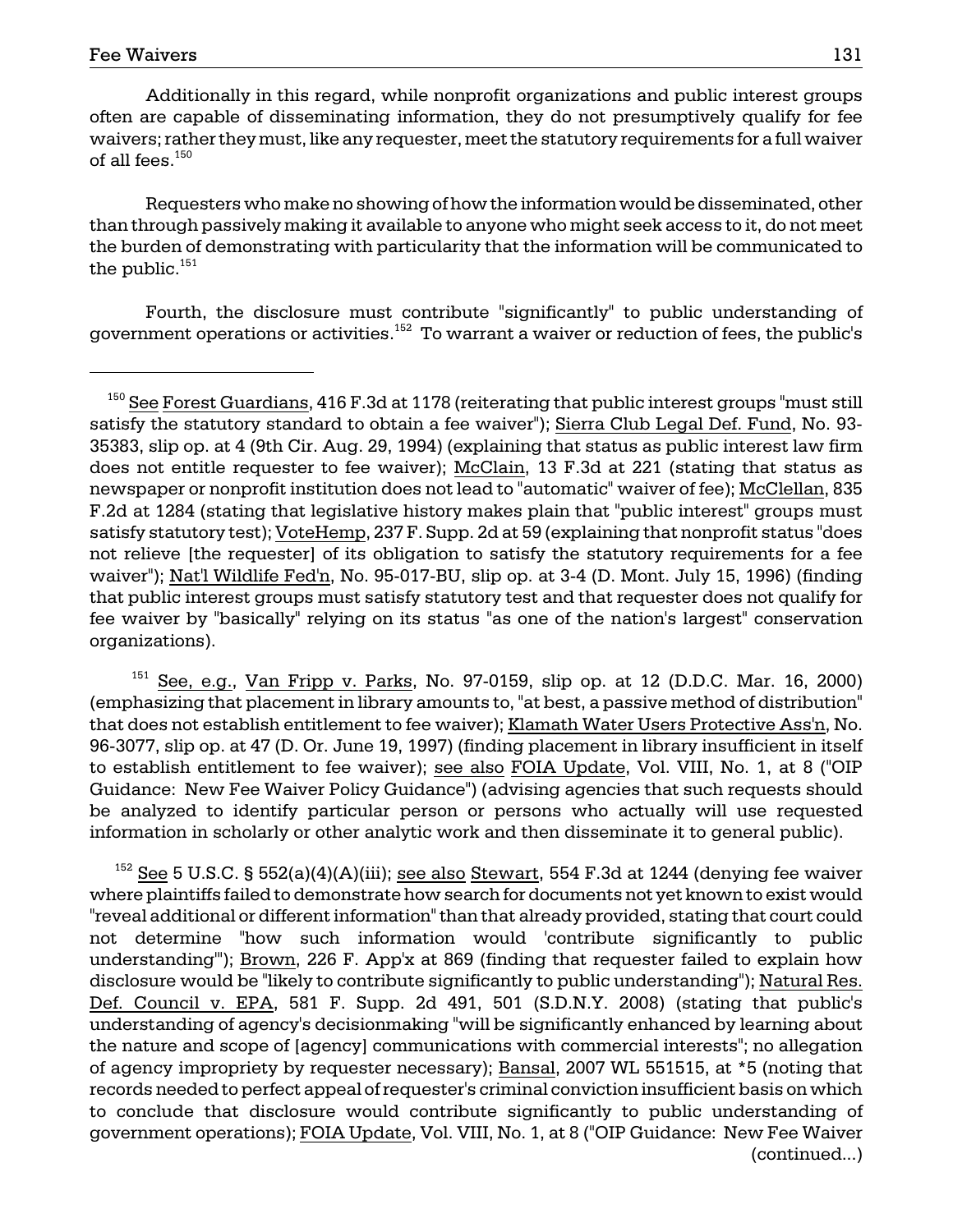understanding of the subject matter in question, as compared to the level of public understanding existing prior to the disclosure, must be likely to be enhanced by the disclosure to a significant extent.<sup>153</sup> Such a determination must be an objective one; agencies are not permitted to make separate value judgments as to whether any information that would in fact contribute significantly to public understanding of government operations or activities is "important" enough to be made public.<sup>154</sup>

#### $152$ (...continued)

Policy Guidance"); cf. Cmty. Legal Servs., 405 F. Supp. 2d at 558-59 (while observing that neither statute nor agency's regulation provided guidance on "what constitutes a 'significant' contribution," other courts have considered "current availability" and "newness of information sought" under this factor).

 enhanced significantly when compared to level of public understanding prior to disclosure"), summary affirmance granted to agency, No. 04-5378, 2005 U.S. App. LEXIS 15259, at \*1 (D.C. available or had never been provided to public were not contradicted in administrative record  $153$  See Sierra Club Legal Def. Fund, No. 93-35383, slip op. at 4 (9th Cir. Aug. 29, 1994) (concluding that requester failed to explain how disclosure to it "would add anything to 'public understanding' in light of vast amount of material already disseminated and publicized"); Carney, 19 F.3d at 815 (observing that when requested records are readily available from other sources, further disclosure will not significantly contribute to public understanding); FedCure, 602 F. Supp. 2d at 205 (explaining that any dissemination of "highly technical" information where none is currently available, will enhance public's understanding of it); McDade v. EOUSA, No. 03-1946, slip op. at 9 (D.D.C. Sept. 29, 2004) (paraphrasing with approval agency's regulation that provides that "public's understanding of the subject after disclosure must be Cir. July 25, 2005); W. Watersheds, 318 F. Supp. 2d at 1039 n.2 (finding that significance factor was met where requester's statements that information sought either was not readily by agency); Judicial Watch, 185 F. Supp. 2d at 62 (finding that plaintiff failed to describe with specificity how disclosure of "these particular documents will 'enhance' public understanding 'to a significant extent'"); FOIA Update, Vol. VIII, No. 1, at 8 ("OIP Guidance: New Fee Waiver Policy Guidance"); cf. Forest Guardians, 416 F.3d at 1181-82 (acknowledging that significance of contribution to be made by "release of the records" at issue "is concededly a close question," and finding that requester "should get the benefit of the doubt" and therefore is entitled to fee waiver); Cmty. Legal Servs., 405 F. Supp. 2d at 559 (finding that extent to which requested information already is available, its newness, and whether request is pretext for discovery all were proper considerations in applying "significance factor" where agency's regulation did not address statutory provision); Pederson, 847 F. Supp. at 855 (finding that despite requesters' failure to specifically assert such significance, widespread media attention referenced in appeal letter sufficient to demonstrate information's significant contribution to public understanding).

154 See 132 Cong. Rec. S14,298 (daily ed. Sept. 30, 1986) (statement of Sen. Leahy) (emphasizing that agencies should administer fee waiver provision in "an objective manner and should not rely on their own, subjective view as to the value of the information"); cf. Cmty. Legal Servs., 405 F. Supp. 2d at 560 (finding that agency's inference that requester's use of "information in advising clients suggests a litigious motive" was speculative given that requester's services include counseling as well as litigation and there was no evidence of any pending lawsuits against agency); FOIA Update, Vol. VIII, No. 1, at 8 ("OIP Guidance: New (continued...)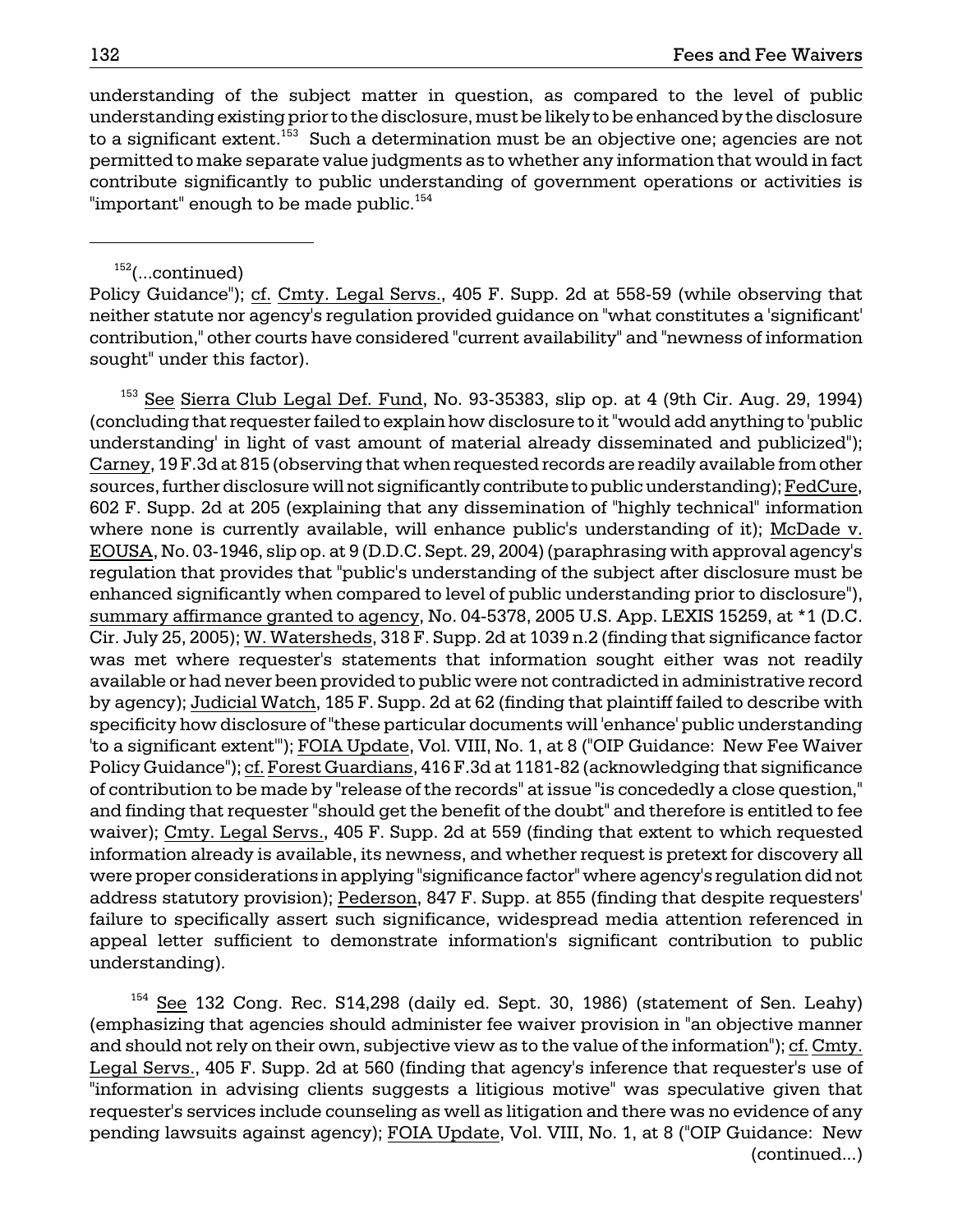standard's second requirement calls for the agency to determine whether "disclosure of the Once an agency determines that the "public interest" requirement for a fee waiver has been met -- through its consideration of fee waiver factors one through four -- the statutory information  $\ldots$  is not primarily in the commercial interest of the requester."<sup>155</sup> In order to decide whether this requirement has been satisfied, agencies should consider the final two fee waiver factors -- factors five and six -- in sequence:

requester] will put the information obtained."<sup>159</sup> Agencies may properly consider the Accordingly, to apply the fifth factor an agency must next determine as a threshold matter whether the request involves any "commercial interest of the requester" which would be furthered by the disclosure.<sup>156</sup> A commercial interest is one that furthers a commercial, trade, or profit interest as those terms are commonly understood.<sup>157</sup> Information sought in furtherance of a tort claim for compensation or retribution for the requester is not considered to involve a "commercial interest."<sup>158</sup> Furthermore, not only profit-making corporations but also individuals or other organizations may have a commercial interest to be furthered by disclosure, depending upon the circumstances involved, in particular "the use to which [the

 $154$ (...continued) Fee Waiver Policy Guidance").

 $155$  5 U.S.C. § 552(a)(4)(A)(iii).

 $156$  Id.; see FOIA Update, Vol. VIII, No. 1, at 9 ("OIP Guidance: New Fee Waiver Policy Guidance") (discussing analysis that is required to determine whether requester has commercial interest); see also VoteHemp, 237 F. Supp. 2d at 64 (citing to agency's regulation and noting that "agencies are instructed to consider 'the existence and magnitude' of a commercial interest").

 $157$  See OMB Fee Guidelines, 52 Fed. Reg. at 10,017-18 (defining "commercial interest"); cf. Pub. Citizen Health Research Group v. FDA, 704 F.2d 1280, 1290 (D.C. Cir. 1983) ("Information is commercial if it relates to commerce, trade, or profit.") (Exemption 4 context); Am. Airlines, Inc. v. Nat'l Mediation Bd., 588 F.2d 863, 870 (2d Cir. 1978) (defining term "commercial" in Exemption 4 as meaning anything "pertaining or relating to or dealing with commerce").

interest . . . when grounded in tort"); <u>cf. Detroit Free Press, Inc. v. DOJ,</u> 73 F.3d 93, 98 (6th Cir. 158 See McClellan, 835 F.2d at 1285; Martinez v. SSA, No. 07-cv-01156, 2008 WL 486027, at \*4 (D. Colo. Feb. 18, 2008) (restating that "claims for damages do not constitute commercial 1996) (stating, in context of attorney fees, that "'news interests should not be considered commercial interests'" when examining commercial benefit to requester (quoting Fenster v. Brown, 617 F.2d 740, 742 n.4 (D.C. Cir. 1979))).

 incident involving requester, who was president and sole owner of corporate plaintiff, would  $^{159}$  OMB Fee Guidelines, 52 Fed. Reg. at 10,013; see FOIA Update, Vol. VIII, No. 1, at 9-10 ("OIP Guidance: New Fee Waiver Policy Guidance"); see also Research Air, Inc. v. Kempthorne, 589 F. Supp. 2d 1, 2, 10 (D.D.C. 2008) (finding that records pertaining to aircraft benefit his commercial interests); VoteHemp, 237 F. Supp. 2d at 65 (concluding that nonprofit organization, as advocate for free market in controlled substance, had commercial interest in requested records); cf. Critical Mass Energy Project v. NRC, 830 F.2d 278, 281 (D.C. Cir. 1987) (continued...)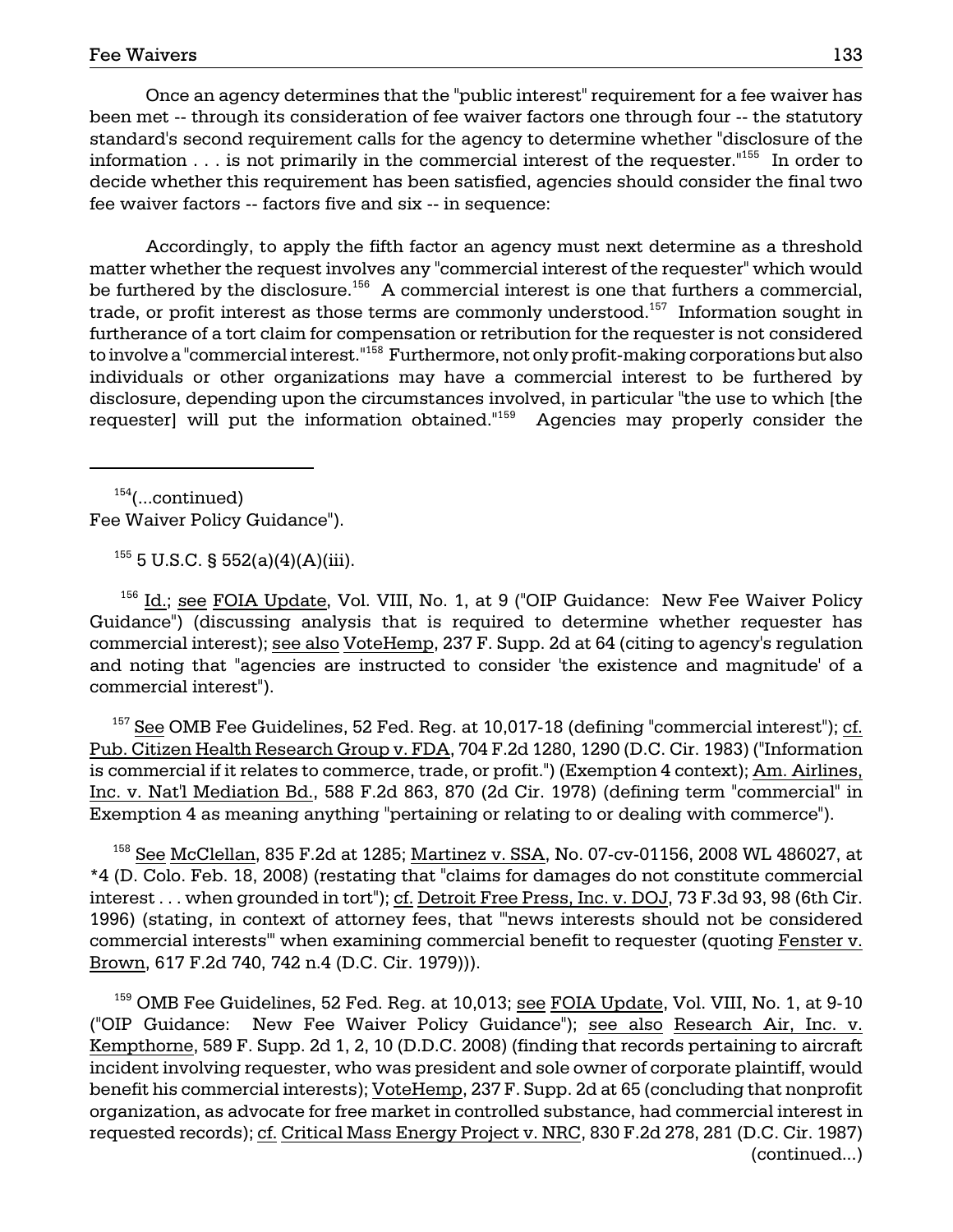requester's identity and the circumstances surrounding the request and draw reasonable inferences regarding the existence of a commercial interest.<sup>160</sup>

When a commercial interest is found to exist and that interest would be furthered by the requested disclosure, an agency must assess the magnitude of such interest in order subsequently to compare it to the "public interest" in disclosure.<sup>161</sup> In assessing the magnitude of the commercial interest, the agency should reasonably consider the extent to which the FOIA disclosure will serve the requester's identified commercial interest.<sup>162</sup>

Lastly the agency must balance the requester's commercial interest against the identified public interest in disclosure and determine which interest is "primary."<sup>163</sup> A fee waiver or reduction must be granted when the public interest in disclosure is greater in magnitude than the requester's commercial interest.<sup>164</sup>

 $159$ (...continued)

(recognizing that entity's "non-profit status is not determinative" of commercial status) (Exemption 4 case).

 to "the 'industry's legal effort,'" and concluding that "plaintiff has a commercial interest in the <sup>160</sup> See FOIA Update, Vol. VIII, No. 1, at 9 ("OIP Guidance: New Fee Waiver Policy Guidance"); see also Martinez, 2008 WL 486027, at \*3-4 (analyzing class action representatives' commercial interest in records regarding amount paid by federal government to state government as reimbursement to class members, to include legal fees awarded to members, and concluding that it did not constitute "an interest in commerce, trade or profit"); VoteHemp, 237 F. Supp. 2d at 65 ("reiterating defendants' argument that plaintiff's website had "direct links to the websites of companies that sell hemp products" and solicit donations information it is seeking"); cf. Tax Analysts v. DOJ, 965 F.2d 1092, 1096 (D.C. Cir. 1992) (clarifying that in context of attorney fees, status of requester as news organization does not "render[] irrelevant the news organization's other interests in the information").

<sup>161</sup> See FOIA Update, Vol. VIII, No. 1, at 9 ("OIP Guidance: New Fee Waiver Policy Guidance").

obtain.").  $162$  See id.; see also VoteHemp,, 237 F. Supp. 2d at 65 ("A review of plaintiff's Web site pages demonstrates that indeed it has a commercial interest in the information it is seeking to

<sup>163</sup> See 5 U.S.C. § 552(a)(4)(A)(iii) (providing that disclosure cannot be "primarily in the commercial interest of the requester"); see Research Air, Inc., 589 F. Supp. 2d at 3, 10 (finding that requester's use of documents to challenge suspension of pilot's card was "primarily to benefit [requester's] commercial interests"); VoteHemp, 237 F. Supp. 2d at 65-66 (noting that agency "should consider the primary interest in disclosure," and concluding that while "'[t]he private, commercial benefit to [requester] is clear[, t]he public benefit, however, is not'" (quoting S.A. Ludsin & Co. v. SBA, No. 96-2146, 1997 WL 337469, at \*7 (S.D.N.Y. June 19, 1997))); FOIA Update, Vol. VIII, No. 1, at 9 ("OIP Guidance: New Fee Waiver Policy Guidance").

 $164}$  See Consumers' Checkbook, 502 F. Supp. 2d at 89 (finding that while requester charges fees, this "does not outweigh the advancement of the public interest here," taking into (continued...)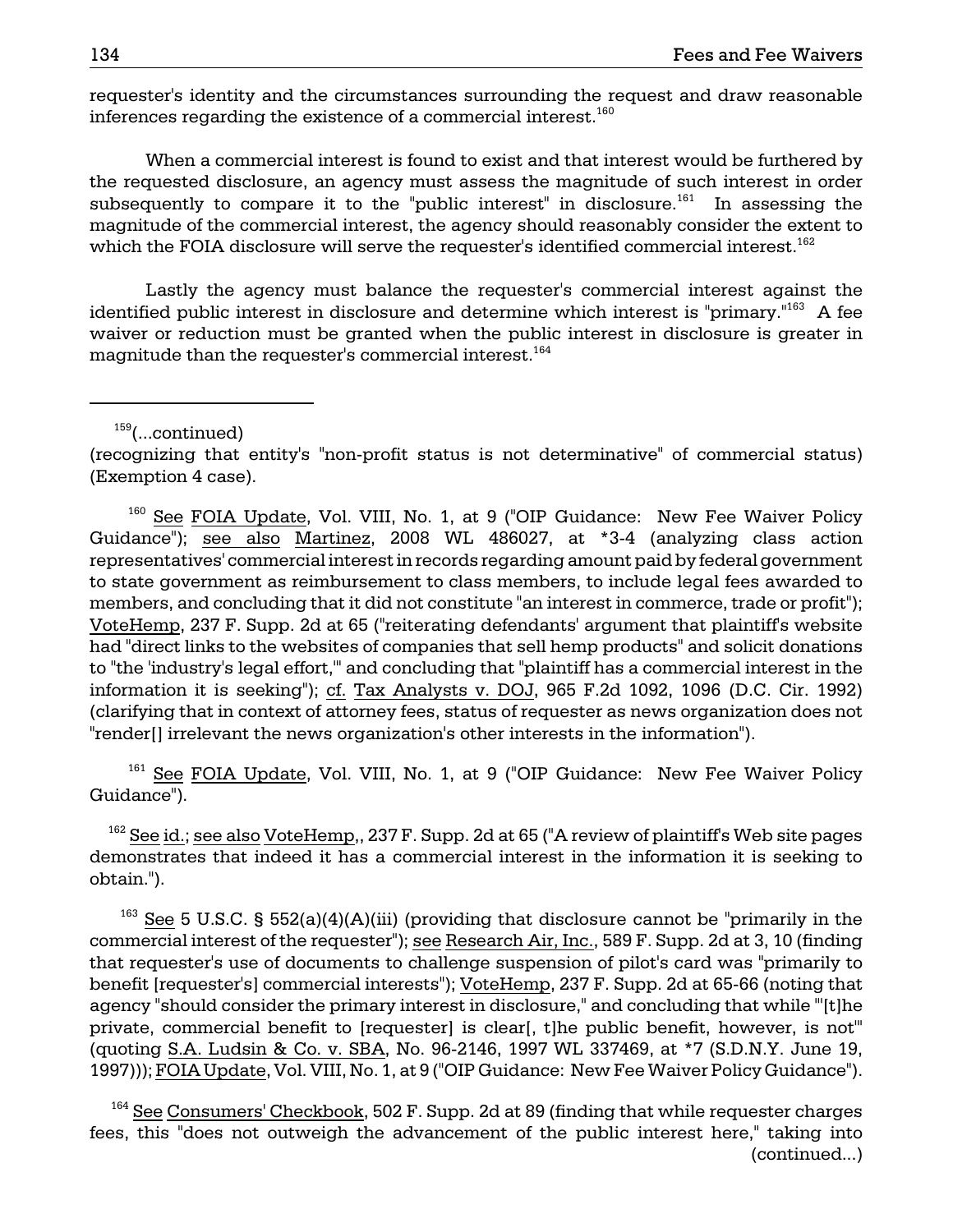Although news gathering organizations ordinarily have a commercial interest in obtaining information, agencies may generally presume that when a news media requester has satisfied the "public interest" standard, that will be the primary interest served.<sup>165</sup> On the other hand, disclosure to private repositories of government records or data brokers may not be presumed to primarily serve the FOIA public interest; rather, requests on behalf of such entities might be considered as primarily in their commercial interest, depending upon the nature of the records and their relation to the exact circumstances of the enterprise.<sup>166</sup>

When agencies analyze fee waiver requests by considering these six factors, courts have found that they have carried out their statutory obligation to determine whether a waiver is in the public interest.<sup>167</sup> Additionally, when only some of the requested records satisfy the statutory test, waiver has been upheld for just those records,<sup>168</sup> but some courts have found

 $164$ (...continued)

consideration that requester "does not accept any advertising," its nonprofit status, its full funding through sales of certain of its products, and through consumer donations); FOIA Update, Vol. VIII, No. 1, at 9 ("OIP Guidance: New Fee Waiver Policy Guidance") (noting that determining whether requester's identified commercial interest is primary "requires the balancing of the requester's commercial interest against the public interest in disclosure that has been identified").

<sup>165</sup> See FOIA Update, Vol. VIII, No. 1, at 10 ("OIP Guidance: New Fee Waiver Policy Guidance"); see also Nat'l Sec. Archive, 880 F.2d at 1388 (requests from news media entities, in furtherance of their newsgathering function, are not for "commercial use"); cf. Tax Analysts, 965 F.2d at 1096 ("That the entity 'was not motivated simply by altruistic instincts' obviously does not mean that [it] is not a news organization . . . . If newspapers and television news shows had to show the absence of commercial interests before they could win attorney's fees in FOIA cases, very few, if any, would ever prevail." (internal citation omitted)).

<sup>166</sup> See FOIA Update, Vol. VIII, No. 1, at 10 ("OIP Guidance: New Fee Waiver Policy Guidance"); see also Nat'l Sec. Archive, 880 F.2d at 1387-88 (finding private libraries and private repositories "not to be within preferred [requester] category" and that in instant case, requester before it did not "make FOIA requests as an agent for others who want access to government documents [but] for its own purposes," and therefore could not be construed as "data broker").

 $167$  See, e.g., Smith v. BOP, 517 F. Supp. 2d 451, 454-55 (D.D.C. 2007) (holding that agency correctly decided requester failed to satisfy factors found in agency regulation when requester did not specify public interest involved, identify government activity relevant to request, explain how disclosure would contribute to public understanding of it, or state his intent and ability to disseminate requested information); see also FOIA Update, Vol. VIII, No. 1, at 10 ("OIP Guidance: New Fee Waiver Policy Guidance"); cf. Friends of the Coast Fork, 110 F.3d at 55 (emphasizing that where agency's regulations provide for multifactor test, it is inappropriate to rely on single factor); Or. Natural Desert Ass'n v. U.S. Dep't of the Interior, 24 F. Supp. 2d 1088, 1095 (D. Or. 1998) (finding that fee waiver denial must fail when agency did not fully follow its multifactor regulation).

<sup>168</sup> See Samuel Gruber Educ. Project v. DOJ, 24 F. Supp. 2d 1, 2 (D.D.C. 1998) (upholding, in (continued...)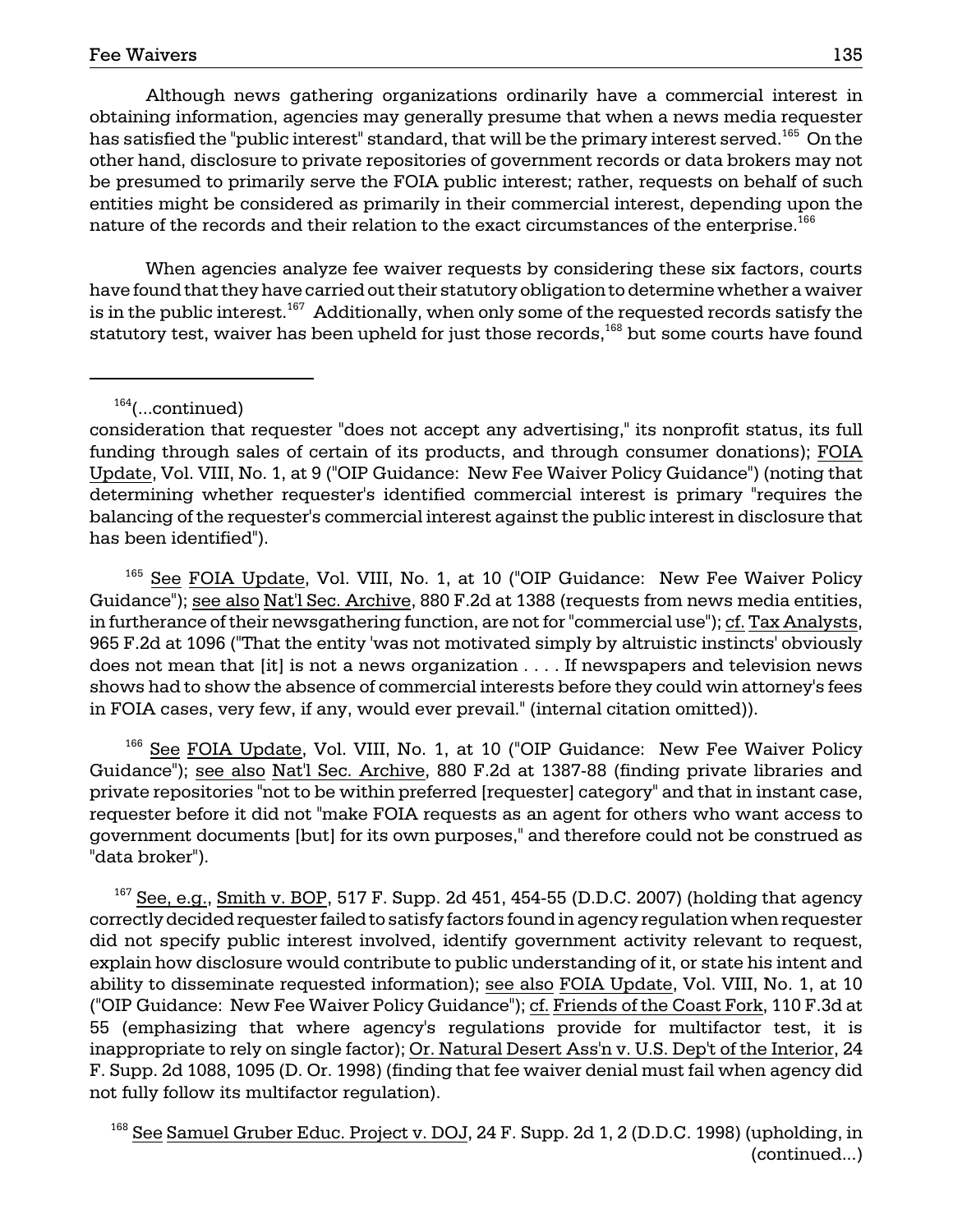that a full waiver is appropriate. $169$ 

Because the statutory standard speaks to whether "disclosure" of the responsive information will significantly contribute to public understanding,  $170$  an analysis of the foregoing factors routinely requires an agency to first assess the nature of the information likely to be released in response to an access request. This assessment necessarily focuses on the information that would be disclosed, $171$  which in turn logically requires an estimation of the applicability of any relevant FOIA exemption(s).

late 1980s in <u>Project on Military Procurement v. Department of the Navy</u>.<sup>172</sup> There the district exemptions.<sup>174</sup> The question of whether an agency should be required to establish the precise contours of its anticipated withholdings at the fee waiver determination stage was raised during the court suggested that an agency submit an index pursuant to the requirements of Vaughn v. Rosen $173$  to defend the denial of a fee waiver based on anticipated application of FOIA

 $168$ (...continued)

 that portion of requested information already was in public domain).  $169$  See Schoenman, 604 F. Supp. 2d at 191 (D.D.C. 2009) (finding that "the presence of administrative material within files that also contain substantive documents does not justify charging fees for the non-substantive clutter'" (quoting Campbell, 164 F.3d at 36)); Schrecker, 970 F. Supp. at 50-51 (granting full fee waiver where agency provided no "strong evidence"

 $170$  5 U.S.C. § 552(a)(4)(A)(iii); see also, e.g., DOJ Fee Waiver Regulation, 28 C.F.R. § 16.11(k)(2).

 $171$  See Hall, 2005 WL 850379, at  $*7$  (reiterating that FOIA fee waiver provision is applicable to "properly disclosed documents"); Judicial Watch, 2000 WL 33724693, at \*5 (explaining that "under the FOIA, the [fee waiver] analysis focuses on the subject and impact of the particular disclosure"); Van Fripp, No. 97-159, slip op. at 10 (D.D.C. Mar. 16, 2000) (stating that "reviewing agencies and courts should consider . . . whether the disclosable portions of requested information are meaningfully informative in relation to the subject matter requested" (citing agency's fee waiver regulation)).

172 710 F. Supp. 362, 366-68 (D.D.C. 1989).

173 484 F.2d 820, 826-28 (D.C. Cir. 1973).

case involving in excess of 80,000 pages of responsive records, seventy-percent fee waiver granted by agency); cf. Campbell, 164 F.3d at 35-37 (finding, where agency awarded partial fee waiver, that it had not carried its burden in denying waiver for public domain, repetitious, and administrative information in files, remanding for agency to "recalculate its fee waiver ratio" but specifically "declin[ing] to hold" that FBI cannot charge any copying fee").

 determination depends in part on applicability of FOIA exemptions to responsive records, and  $174$  See 710 F. Supp. at 367 n.11 (noting that government "may be correct" that fee waiver stating that it "suggested that defendant [either] submit a Vaughn Index or . . . produce the documents it seeks to withhold for in camera inspection" so that court could "determine both the nondisclosure and fee waiver issues").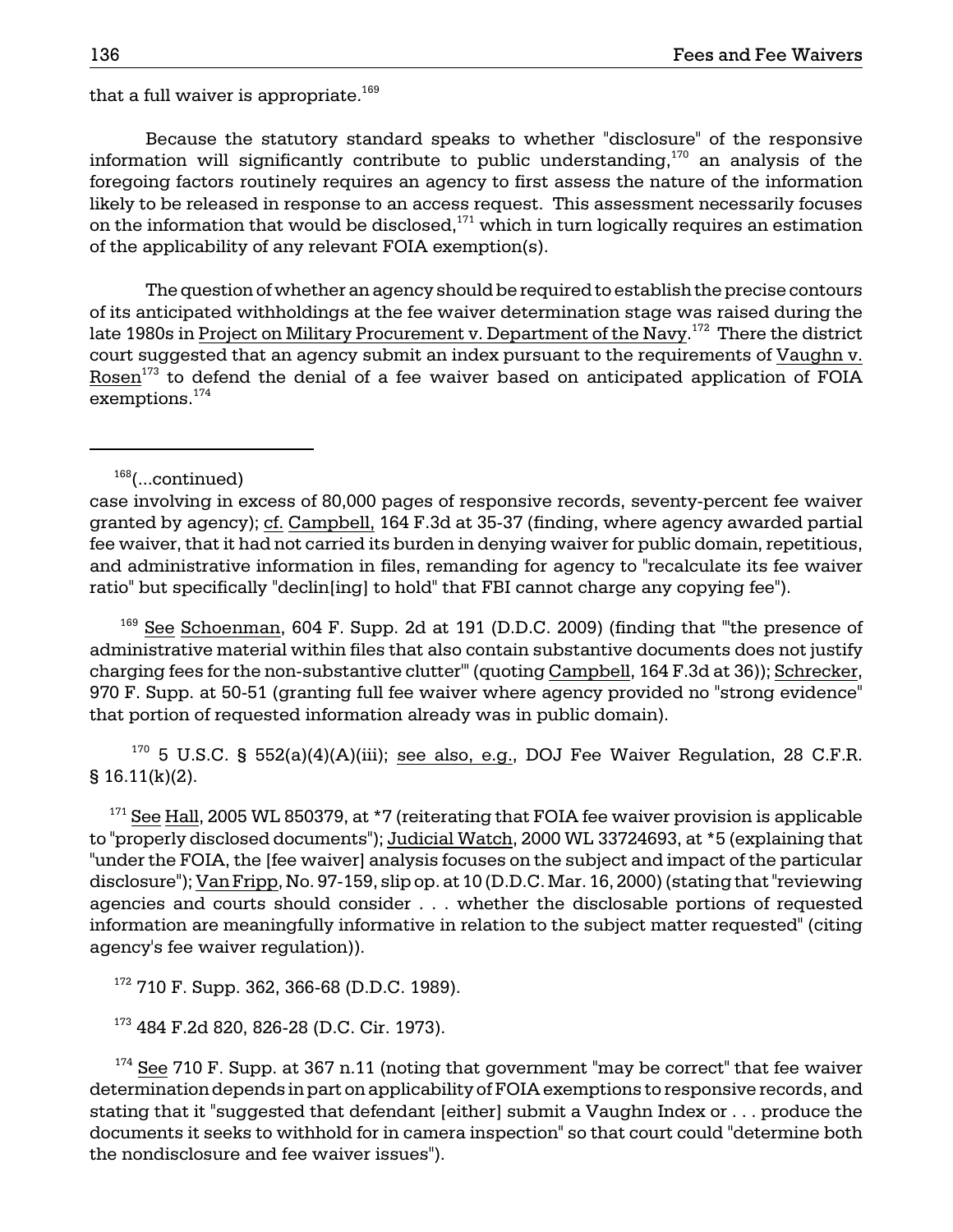of government operations" (emphasis added). $^{177}$ Since Project on Military Procurement, several district court opinions have concluded that fee waiver requests should not take into consideration the fact that records may ultimately be found to be exempt from disclosure.<sup>175</sup> Additionally, the majority of these opinions specify that a fee waiver request should be evaluated "on the face of the request."<sup>176</sup> The fee waiver provision, however, authorizes agencies to waive or reduce fees when "disclosure of the information is likely to contribute significantly to the public's understanding

The FOIA does not explicitly reference any time period within which an agency must resolve a fee waiver issue.<sup>178</sup> The statutory twenty-working day time period to respond to a request has been applied to resolution of fee waiver (and fee) issues by several courts,

 $176$  See, e.g., Carney, 19 F.3d at 815 (finding that "fee waiver should be evaluated based on the face of the request and the reasons given by the requester" (citing Project on Military Procurement, 710 F. Supp. at 367)); Citizens for Responsibility & Ethics in Wash., 602 F. Supp. 2d at 125 (emphasizing that "[f]ee-waiver requests are evaluated based on the face of the request") (citations omitted); Ctr. for Medicare Advocacy, 577 F. Supp. 2d at 241 (same) (quoting Judicial Watch, 2005 WL 1606915, at \*4)); Ctr. for Biological Diversity, 546 F. Supp. 2d at 730 (finding that fee waiver "'should be evaluated based on the face of the request and the reasons given by the requester'" (quoting Carney, 19 F.3d at 815)).

 $177$  See 5 U.S.C. § 552(a)(4)(A)(iii).

 $178$  See 5 U.S.C. § 552(a)(4)(A).

 $175$  See Carney, 19 F.3d at 815 (finding that agency's denial of fee waiver was not proper when made simply on basis that requested records "may [be] exempt from disclosure ..., [because a] fee waiver should be evaluated based on the face of the request and the reasons given by the requester" (citing Project on Military Procurement, 710 F. Supp. at 367)); Citizens for Responsibility & Ethics in Wash. v. DOJ, 602 F. Supp. 2d 121, 125 (D.D.C. 2009) ("Fee-waiver requests are [not] evaluated . . . on the possibility of eventual exemption from disclosure.") (citations omitted); Ctr. for Medicare Advocacy, 577 F. Supp. 2d at 241 (fee waiver decision should not be based on "'possibility that the records may ultimately be determined to be exempt from disclosure'" (quoting Judicial Watch, Inc. v. DOT, No. 02-566, 2005 WL 1606915, at \*4 (D.D.C. July 5, 2005))) (remaining citations and quotations omitted); Ctr. for Biological Diversity, 546 F. Supp. 2d at 729 (rejecting agency's rationale for fee waiver denial based on its argument that "given its unique role as a deliberative agency that advises the President about proposed regulations makes this the rare case" when responsive documents were "patently exempt" from disclosure); S. Utah, 402 F. Supp. 2d at 90 (deciding that agency cannot base fee waiver decision on anticipated redactions to responsive records); Judicial Watch, 2005 WL 1606915, at \*4 (stating that fee waiver decision should not be made on basis of agency's "determination that most of the information was exempt from disclosure"); Judicial Watch, 310 F. Supp. 2d at 295 (same); Wilson v. CIA, No. 89-3356, slip op. at 3-4 (D.D.C. Mar. 25, 1991) (stating that agency may not deny fee waiver request based upon "likelihood" that information will be withheld); cf. Schoenman, 604 F. Supp. 2d at 190-91 (finding that agency improperly concluded that "certain records are not qualified for a fee waiver because they contain exempt material," rejecting defendants' distinction between asserted exemptions for records already processed as in instant case and "anticipated" exemptions, stating that "this distinction is not one that courts have necessarily relied on").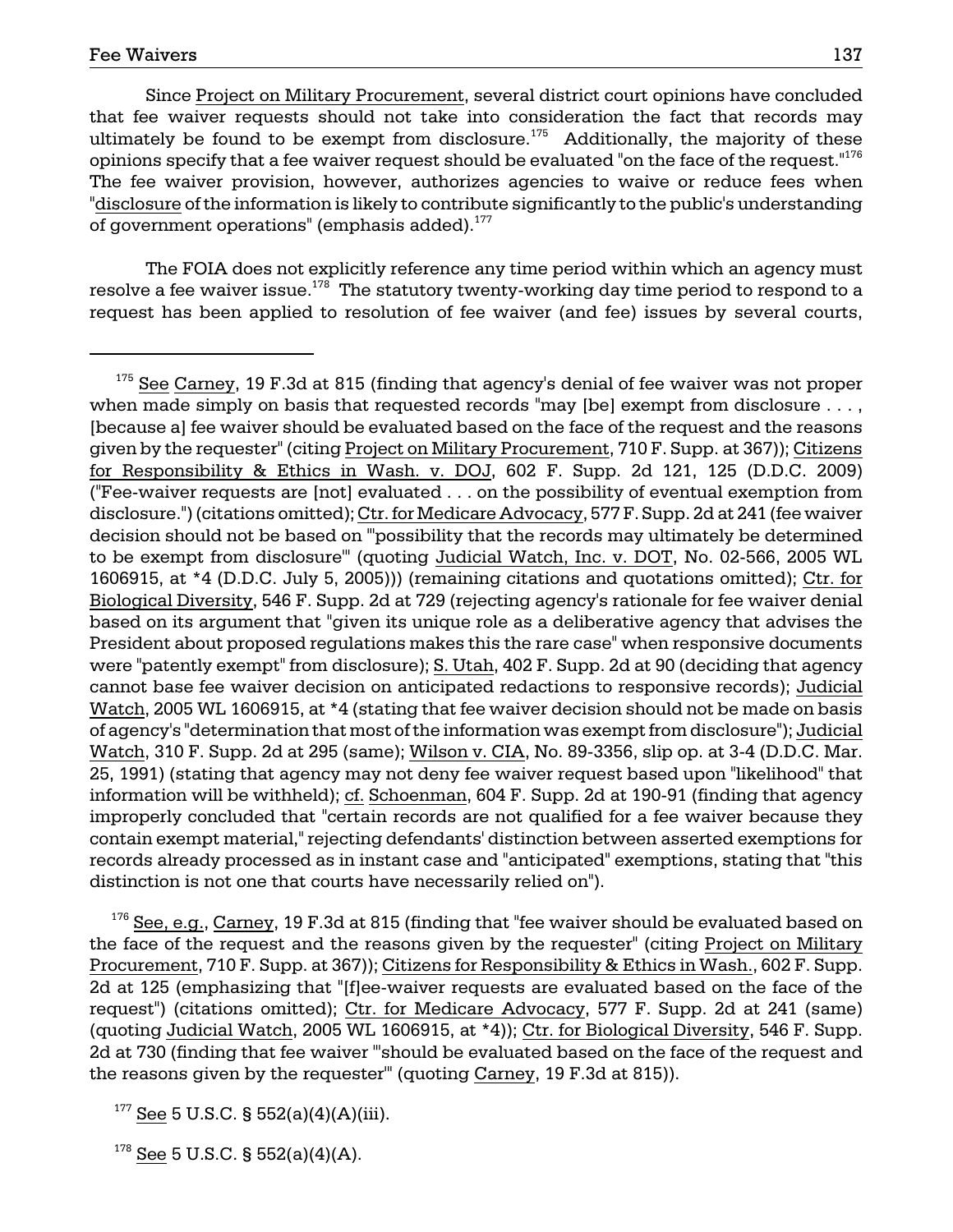including the D.C. Circuit.<sup>179</sup>

The FOIA also does not explicitly provide for administrative appeals of denials of requests for fee waivers. Nevertheless, many agencies, either by regulation or by practice, have considered appeals of such actions.<sup>180</sup> The Courts of Appeals for the D.C. and Fifth Circuits have made it clear, moreover, that appellate administrative exhaustion (i.e., filing an administrative appeal) is required for any adverse determination, including fee waiver denials.<sup>181</sup> However, courts have found that where the agency fails to address a pending fee waiver request before a requester proceeds to litigation under a constructive exhaustion theory, actual appellate administrative exhaustion by the requester is not required.<sup>182</sup> (For a discussion of constructive exhaustion of administrative remedies, see Litigation Considerations, Exhaustion of Administrative Remedies, below.)

<sup>180</sup> See, e.g., DOJ FOIA Regulations, 28 C.F.R. § 16.6(c) (including in its listing of adverse determinations "a denial of a request for a fee waiver"); Dep't of State FOIA Regulations, 22 C.F.R. § 171.51 (2009) (appeals of denials of fee waivers and reductions); DOT FOIA Regulations, 49 C.F.R. § 7.21 (2008) (procedures for appealing decisions not to disclose records or waive fees).

 $181$  See Pruitt v. EOUSA, No. 01-5453, 2002 WL 1364365, at \*1 (D.C. Cir. Apr. 19, 2002) (reiterating that judicial review is not appropriate until requester either appeals fee waiver denial or pays assessed fee); Voinche v. U.S. Dep't of the Air Force, 983 F.2d 667, 669 (5th Cir. 1993) (emphasizing that requester seeking fee waiver under FOIA must exhaust administrative remedies before seeking judicial review); Oglesby, 920 F.2d at 66 & n.11, 71 ("Exhaustion does not occur until fees are paid or an appeal is taken from the refusal to waive fees."); Judicial Watch v. DOJ, No. 99-1883, slip op. at 10-12 (D.D.C. Sept. 11, 2003) (concluding that although plaintiff "may have" exhausted its administrative remedies as to other issues, it had failed to administratively exhaust as to agency's denial of fee waiver, so its claims related to fee waiver were not properly before court; see also AFGE, 907 F.2d 203, 209 (D.C. Cir. 1990) (declining consideration of fee waiver request when not pursued during agency administrative proceeding); In Def. of Animals, 543 F. Supp. 2d at 97 (noting that nonpayment of fees did not preclude judicial review where plaintiff had timely appealed its fee waiver denial).

<sup>182</sup> See Judicial Watch, 326 F.3d at 1310 (reiterating in fee waiver context that when requester has "constructively exhausted" due to agency's failure to timely respond to request he "may seek judicial review immediately"); Judicial Watch, 2005 WL 1606915, at \*3 (finding that requester "may proceed directly to federal court to enforce . . . a de novo review of a fee waiver request" where he did not timely receive agency decision on request).

 $179$  See Judicial Watch, 326 F.3d at 1311 ("A requester is considered to have constructively exhausted administrative remedies and may seek judicial review immediately if . . . the agency fails to answer the [fee waiver] request within twenty days.") (citations omitted); Judicial Watch, 310 F. Supp. 2d at 293 (commenting that where agency fails to respond to fee waiver request within twenty working days, requester has constructively exhausted administrative remedies and may seek judicial review); Pub. Citizen, Inc. v. Dep't of Educ., 292 F. Supp. 2d 1, 4 (D.D.C. 2003) (stating that "if the agency fails to respond to a waiver request within twenty days, the requester is deemed to have constructively exhausted" administrative remedies).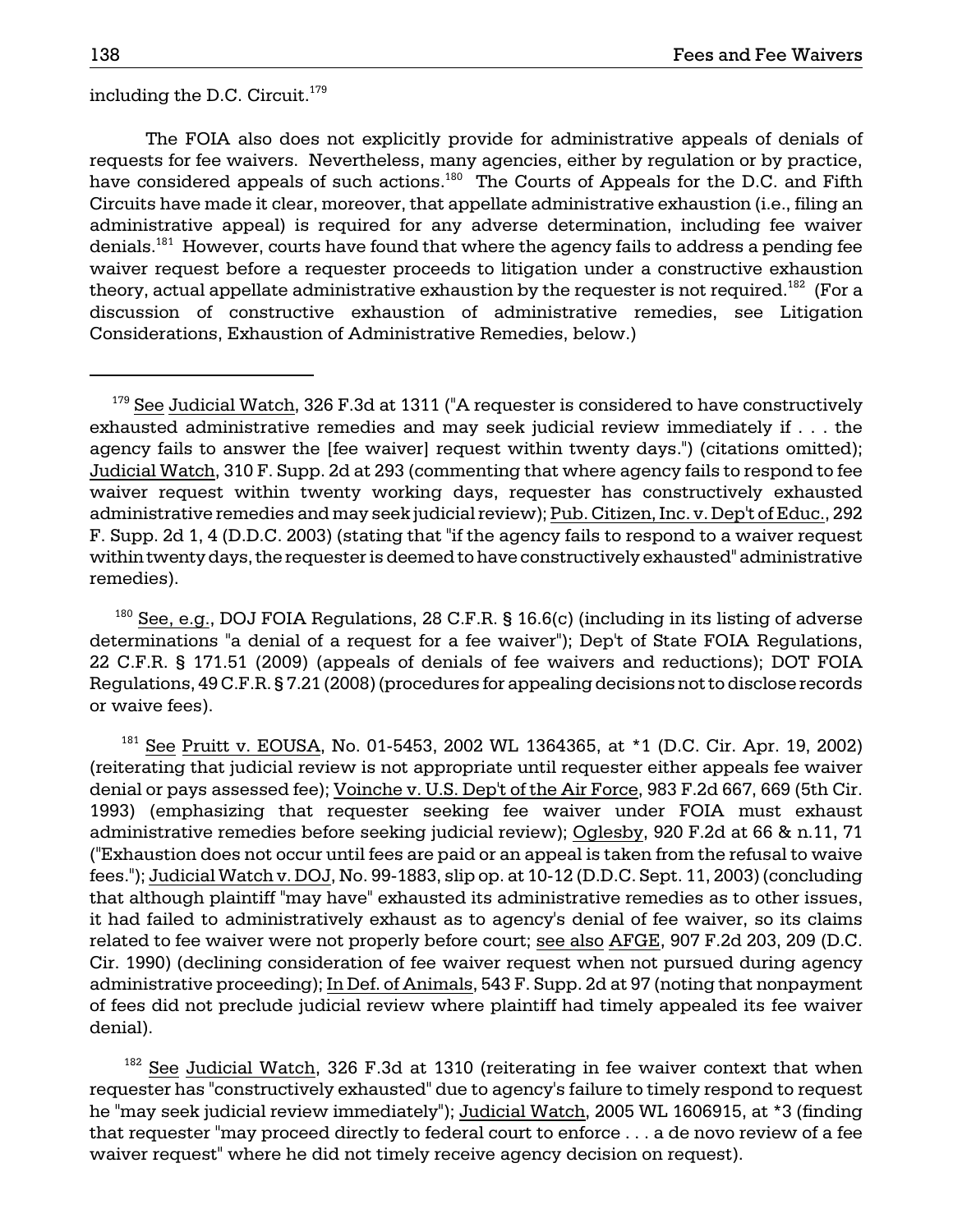or rationale for seeking a fee waiver or for denying such a request. $^{186}$ As part of the Freedom of Information Reform Act of 1986,<sup>183</sup> a specific judicial review provision for fee waivers was added to the  $FOIA$ ,<sup>184</sup> which provides for the review of agency fee waiver denials according to a de novo standard, yet explicitly provides that the scope of judicial review remains limited to the administrative record established before the agency.<sup>185</sup> Thus, courts have not permitted either party to supplement the record or offer new argument

An agency's belated grant of a fee waiver, however, can render moot a requester's

<sup>183</sup> Pub. L. No. 99-570, 100 Stat. 3207.

 $184$  See 5 U.S.C. § 552(a)(4)(A)(vii).

decision is de novo "and is limited to the record before the agency"); Judicial Watch, 326 F.3d  $185$  See id.; see also Stewart, 554 F.3d at 1241 (reiterating that review of agency's fee waiver at 1311 (same); Carney, 19 F.3d at 814 (same); Schoenman, 604 F. Supp. 2d at 188 (same); Manley, 2008 WL 4326448, at \*2 (same); Brown, 445 F. Supp. 2d at 1353 (same); Cmty. Legal Servs., 405 F. Supp. 2d at 555 (same); W. Watersheds, 318 F. Supp. 2d at 1039 (same); Inst. for Wildlife Prot., 290 F. Supp. 2d at 1228 (same); McQueen, 264 F. Supp. 2d at 424 (same); cf. Physicians Comm. for Responsible Med., 480 F. Supp. 2d at 121 n.2 (dismissing separate challenge to fee waiver denial brought under APA's arbitrary and capricious standard, emphasizing that FOIA provides adequate remedy); Eagle, 2003 WL 21402534, at \*2, \*4 (stating that Court reviews fee waiver decisions de novo; acknowledging that agency ordinarily is not permitted "to rely on justifications for its decision that were not articulated during the administrative proceedings" but finding that here agency was "simply clarifying and explaining" its earlier position).

plaintiff's claims that it is entitled to a waiver"); <u>see also Ctr. for Pub. Integrity v. HHS,</u> No. 06- $186$  See, e.g., Friends of the Coast Fork, 110 F.3d at 55 (reiterating that agency's letter "must be reasonably calculated to put the requester on notice" as to reasons for fee waiver denial); Larson, 843 F.2d at 1483 (information not part of administrative record may not be considered by district court when reviewing agency fee waiver denial); Manley, 2008 WL 4326448, at \*3 (concluding that when agency administratively determined that plaintiff's request met factor one, it could not raise "post hoc rationalization . . . to deny plaintiff's request on this first factor" during litigation); Physicians Comm. for Responsible Med., 480 F. Supp. 2d at 121 n.1 (disallowing plaintiff's submission of affidavit that was not part of administrative record); Citizens for Responsibility & Ethics in Wash., 481 F. Supp. 2d at 107 n.1 (refusing to take into account material submitted by both parties that were not before agency when administrative appeal considered); Brown, 445 F. Supp. 2d at 1354 (observing that "administrative record should consist of those documents which [agency] used to determine whether Plaintiff's fees should be waived"); Pub. Citizen, 292 F. Supp. 2d at 5 (criticizing agency for its failure to adjudicate fee waiver by emphasizing that "this Court has no record upon which to evaluate 1818, 2007 WL 2248071, at \*5 (D.D.C. Aug. 3, 2007) (noting that "mere inclusion" of web address in request insufficient to include all information on website as part of administrative record) (requester category context); FOIA Update, Vol. VIII, No. 1, at 10 ("OIP Guidance: New Fee Waiver Policy Guidance"); FOIA Update, Vol. VI, No. 1, at 6 ("OIP Guidance: FOIA Counselor) (answering question of whether agency can supplement its rationale for denying fee waiver after requester files suit).